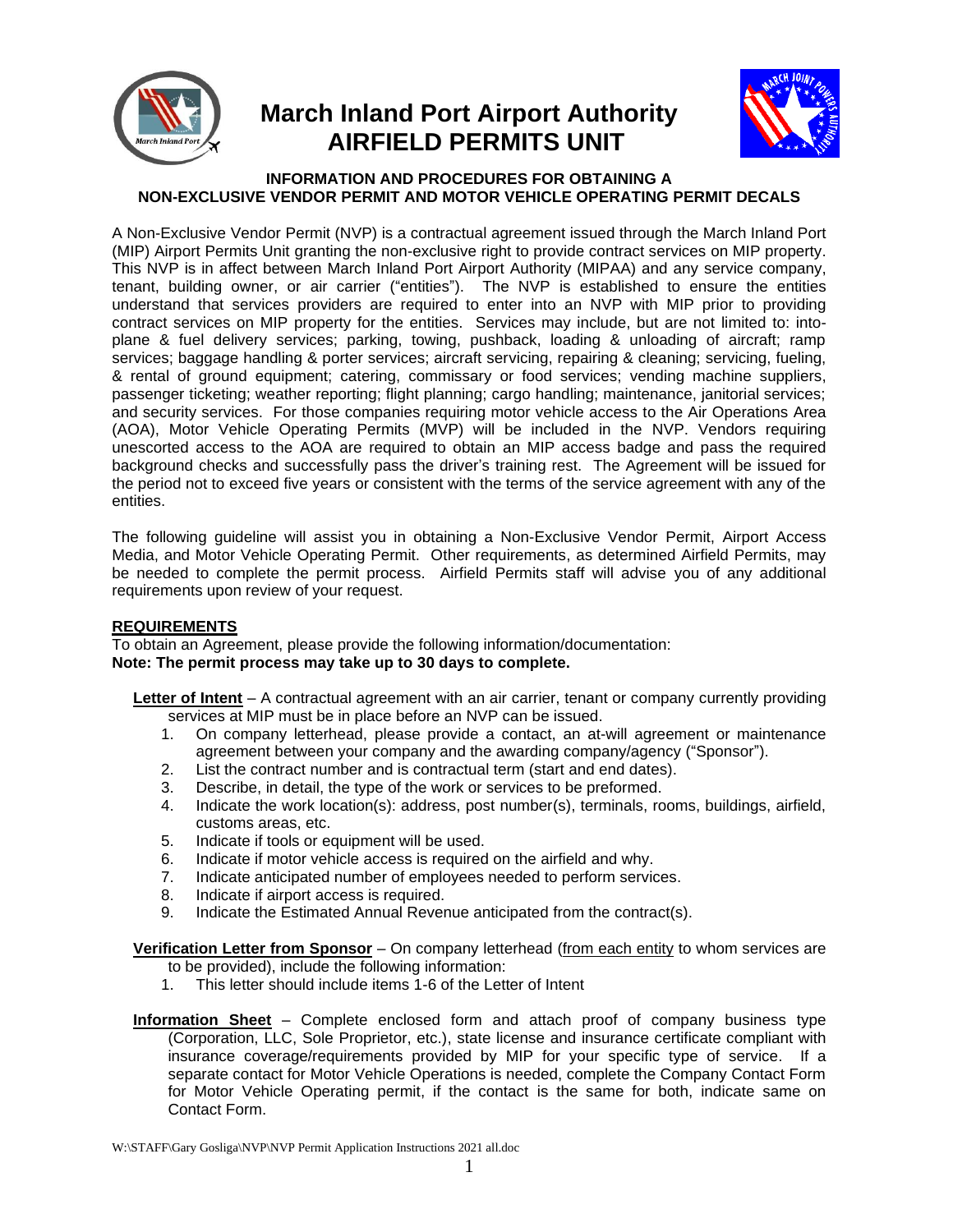- **Vehicle List** Complete the vehicle list (Motor Vehicle Operating Permit Decals) with the vehicle information on all company owned vehicles. A copy of the current registration for each vehicle must be provided. Only company owned vehicles will be permitted on the AOA at MIP, no private vehicles are allowed access.
- **Airport Access Media** for those requiring access to the AOA, please request MIP provide a badge application packet and drivers training material.
- **Business Tax Registration Certificate (BTRC)** Provide the number of your company's BTRC, issued by the City.

**Affirmative Action** – Execute section in NVP

**Insurance** – Must be approved by MIPAA. For questions or information regarding insurance, please see insurance minimum in NVP criteria or call MIPAA at (951) 656-7000.

#### **SPECIAL INSTRUCTIONS:**

- **Security Service Companies Only** Provide a copy of the license issued by the State of California, Department of Consumer Affairs.
- **Property Leasing/Subleasing** For operations which require facilities or storage of ground equipment, an approved sublease with MIP must be in place prior to the issuance of any agreement.
- **Corporate Documentation** A copy of the legal entities Articles of Incorporation, Limited Liability Partnership, Limited Liability Corporation or Sole Proprietorship documentation is required, documenting the legal name. For dba's a copy of the fictitious business documentation is also required.

#### **FORMS AND DOCUMENTS**

The following forms are enclosed for your use and convenience:

- **•** Permit Application Instructions
- Non-Exclusive Vendor Permit Contact Information Form
- Non-discrimination/Affirmative Action Questionnaire (Exhibit "E" of NVP)
- Insurance Compliance Section General Information Sheet (Exhibit "D" of NVP)
- Sample "Ground Service Activity Report" form
- Request for Taxpayer Identification Number and Certification W9
- Best Management Practices (BMP's) reference guide
- Best Management Practices Guidelines *Acknowledgment & Signature Form* (Exhibit "F" of NVP)
- **■** Motor Vehicle Operating Permit Decal List
- Rules and Regulations (Exhibit "G" of NVP)

 In order to obtain a Non-Excusive Vendor Permit with Motor Vehicle Permit, the enclosed documentation must be completed and returned, either in person or by mail to:

> March Inland Port Airport Authority 14205 Meridian Pkwy., STE 140 Riverside, CA 92518

Phone: (951) 656-7000 Fax: (951) 653-5558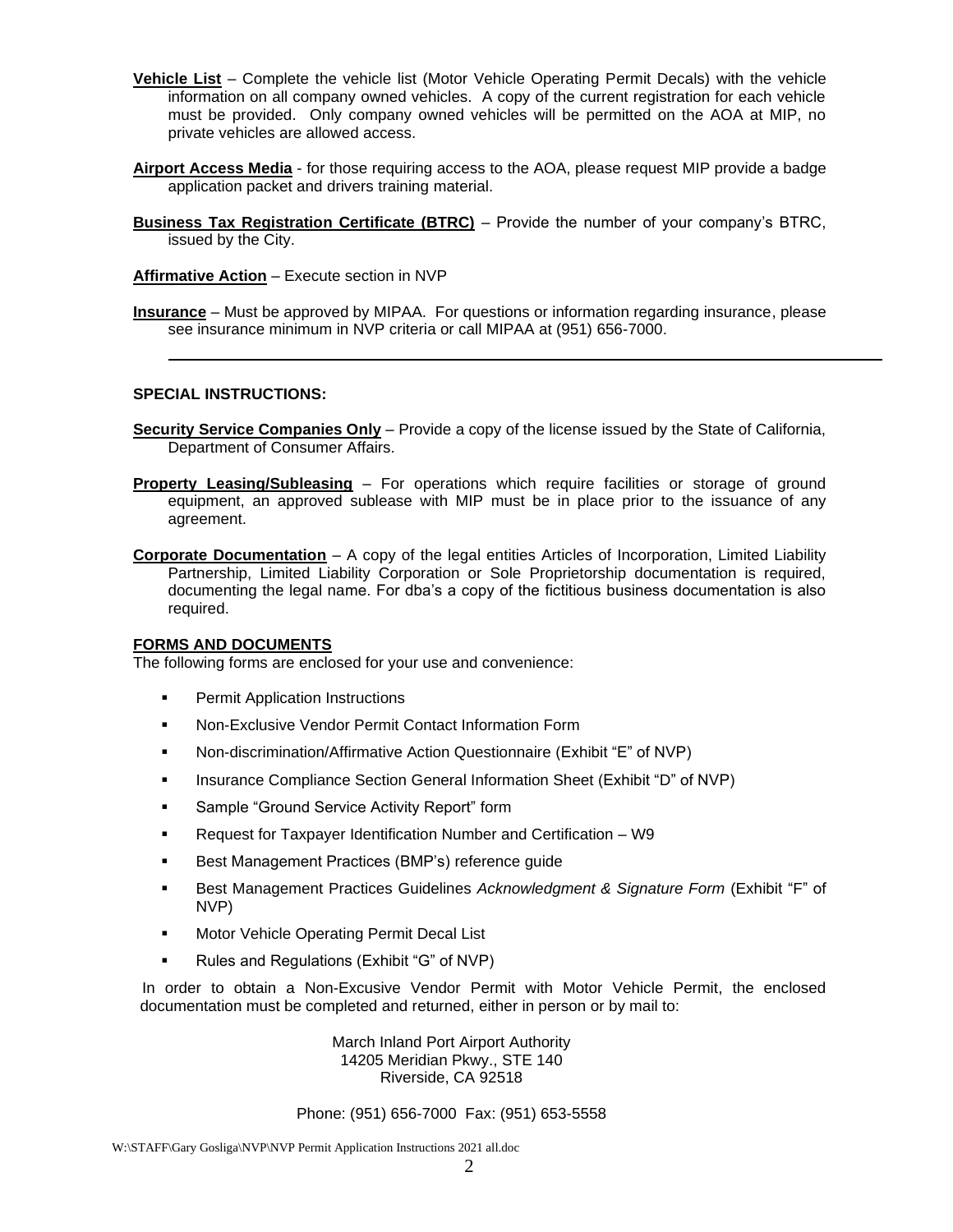#### **FORMS AND DOCUMENTS**

The following forms are enclosed for your use and convenience:

- **•** Permit Application Instructions
- **EXECUSE Vendor Permit Information Form**
- Non-discrimination/Affirmative Action Questionnaire
- **■** Insurance Compliance Section General Information Sheet
- Sample "Ground Service Activity Report" and Miscellaneous Services Activity Reports" forms
- Business Tax Registration Certificate (BTRC) Information Package
- Best Management Practices (BMP's) reference guide
- Motor Vehicle Operating Permit Decal List
- Rules and Regulations (Vehicle Permit)
- **·** Insurance Requirements

In order to obtain a Non-Excusive Vendor Permit with Motor Vehicle Permit, the enclosed documentation must be completed and returned, either in person or by mail to:

> March Inland Port Airport Authority 23555 Meyer Dr. Riverside, CA 92518

Phone: (951) 656-7000 Fax: (951) 653-5558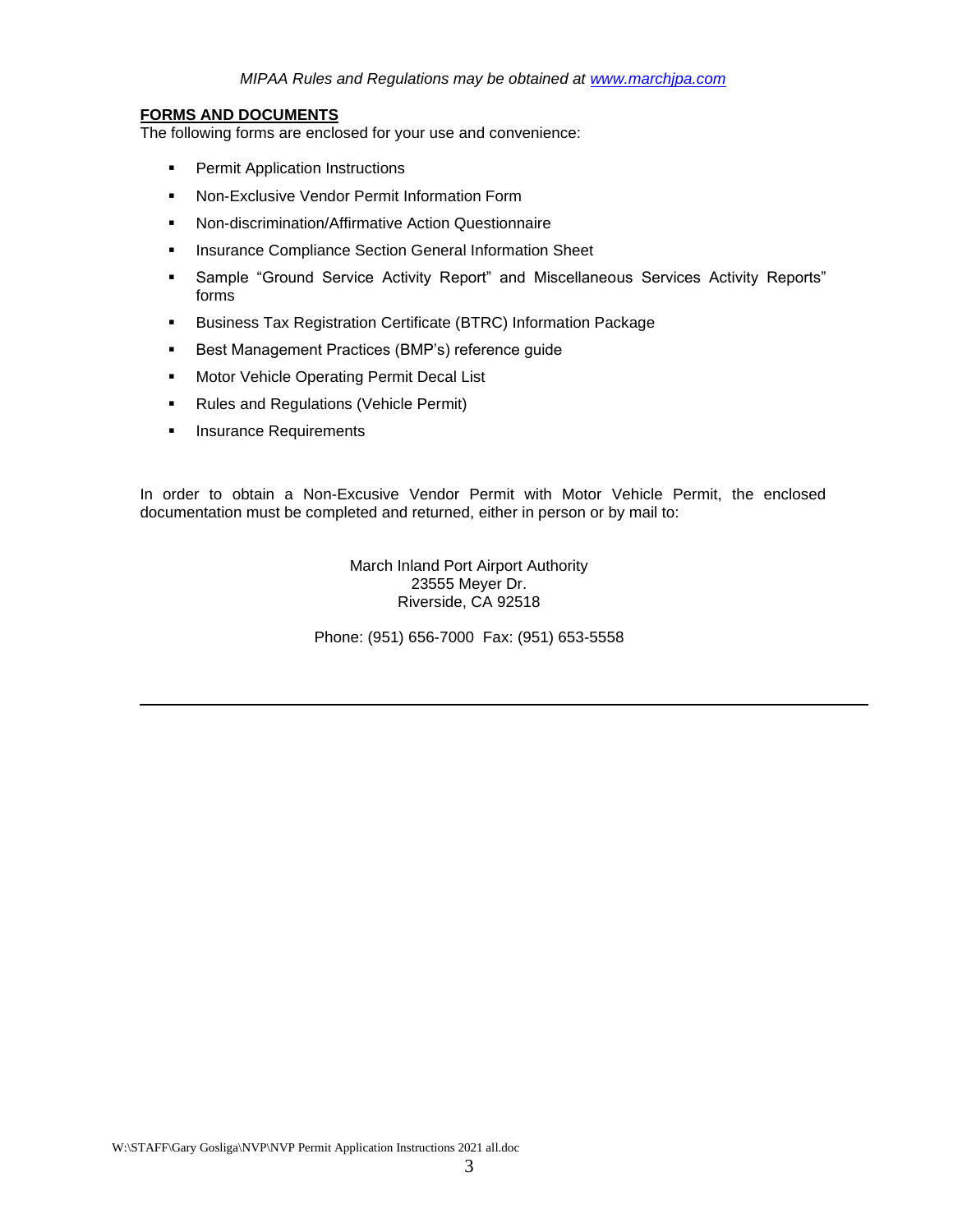

**1** March Inland Port Airport Authority

 **NON-EXCLUSIVE VENDOR PERMIT** 

CONTACT INFORMATION



#### BUSINESS INFORMATION

| OPERATIONAL INFORMATION AND THE RESERVE TO A RESERVE THE RESERVE TO A RESERVE THE RESERVE TO A RESERVE THE RESERVE TO A RESERVE THE RESERVE TO A RESERVE THE RESERVE TO A RESERVE THE RESERVE TO A RESERVE THE RESERVE TO A RE |
|--------------------------------------------------------------------------------------------------------------------------------------------------------------------------------------------------------------------------------|
|                                                                                                                                                                                                                                |
|                                                                                                                                                                                                                                |
| Leasing/Subleasing Space? Yes / No                                                                                                                                                                                             |
| List all companies, air carriers, and/or military for whom contract services will be provided:                                                                                                                                 |
| List facilities/areas on MIPAA property, including leased premises, where access is required to conduct<br>business:                                                                                                           |

#### CONTACT INFORMATION *(Designated contact) will receive all correspondence form the Airfield Permits*

\_\_\_\_\_\_\_\_\_\_\_\_\_\_\_\_\_\_\_\_\_\_\_\_\_\_\_\_\_\_\_\_\_\_\_\_\_\_\_\_\_\_\_\_\_\_\_\_\_\_\_\_\_\_\_\_\_\_\_\_\_\_\_\_\_\_\_\_\_\_\_\_\_\_\_\_\_\_\_\_\_\_\_\_

(*Please attach any other relevant information related to your company or its operations. Thank you.)*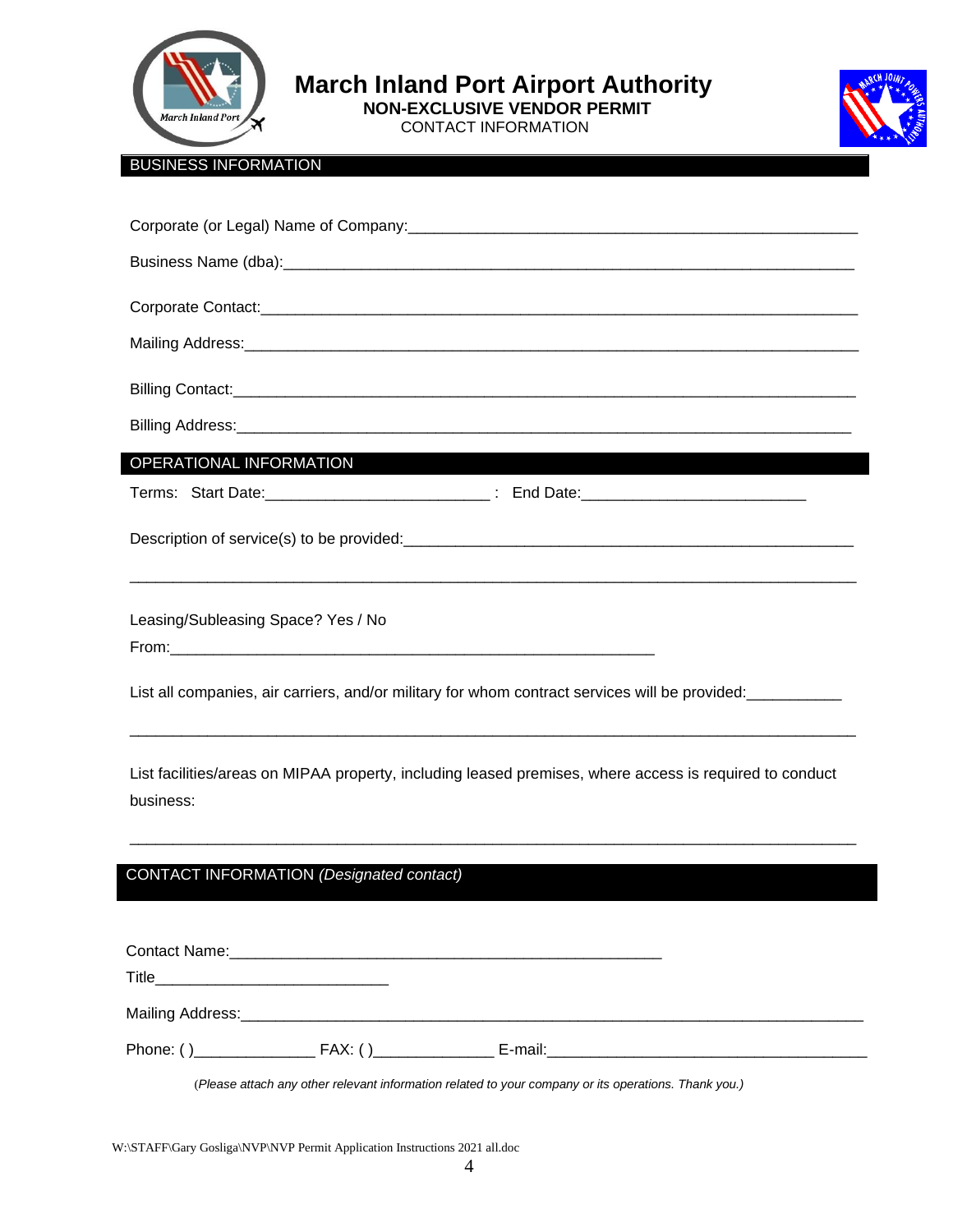#### **AFFIRMATIVE ACTION FORM**

#### **EQUAL EMPLOYMENT OPPORTUNITY**

I am aware of the provision of Part 60-1.4(B) of Section 41 of the Code of Federal Regulations and hereby certify that I shall:

1. Not discriminate against any employee or applicant for employment because of race, color, religion, sex, or national origin. The Vendor will take affirmative action to ensure that applicants are employed, and that employees are treated during employment without regard to their race, color, religion, sex, or national origin. Such action shall include, but not be limited to the following: Employment, upgrading, demotion, or transfer; recruitment or recruitment advertising; layoff or termination; rates of pay or other forms of compensation; and selection for training, including apprenticeship. The Vendor agrees to post in conspicuous places, available to employees and applicants for employment, notices to be provided setting forth the provisions of this nondiscrimination clause.

2. Will, in all solicitations or advertisements for employees placed by or on behalf of the Vendor, state that all qualified applicants will receive considerations for employment without regard to race, color, religion, sex, or national origin.

3. Will send to each labor union or representative of workers with which s/he has a collective bargaining agreement or other contract or understanding, a notice to be provided advising the said labor union or workers' representatives of the Vendor's commitments under this section, and shall post copies of the notice in conspicuous places available to employees and applicants for employment.

4. Will comply with all provisions of Executive Order 11246 of September 24, 1965, as amended, and of the rules, regulations, and relevant orders of the Secretary of Labor.

5. Will furnish all information and reports required by Executive Order 11246 of September 24, 1965, and by rules, regulations, and orders of the Secretary of Labor, or pursuant thereto, and will permit access to his books, records, and accounts by the administering agency and the Secretary of Labor for purposes of investigation to ascertain compliance with such rules, regulations, and orders.

6. In the event of noncompliance with the nondiscrimination clauses of the Permit or with any of the said rules, regulations, or orders, the Permit may be canceled, terminated or suspended in whole or in part and the Vendor may be declared ineligible for further Government contracts or federally assisted construction contracts in accordance with procedure authorized in Executive Order 11246 of September 24, 1965, and such other sanctions may be imposed and remedies invoked as provided in Executive Order 11246 of September 24, 1965, or by rule, regulation, or order of the Secretary of Labor, or as otherwise provided by law.

7. Will include the portion of the sentence immediately preceding paragraph (1) and the provisions of paragraphs (1) through (7) in every sub-Permit or purchase order unless exempted by rules, regulations, or orders of the Secretary of Labor issued pursuant to section 204 of Executive Order 11246 of September 24, 1965, so that such provisions will be binding upon any successor or assign of the Vendor. I will take such action with respect to any sub-Permit or purchase order as the administering agency may direct as a means of enforcing such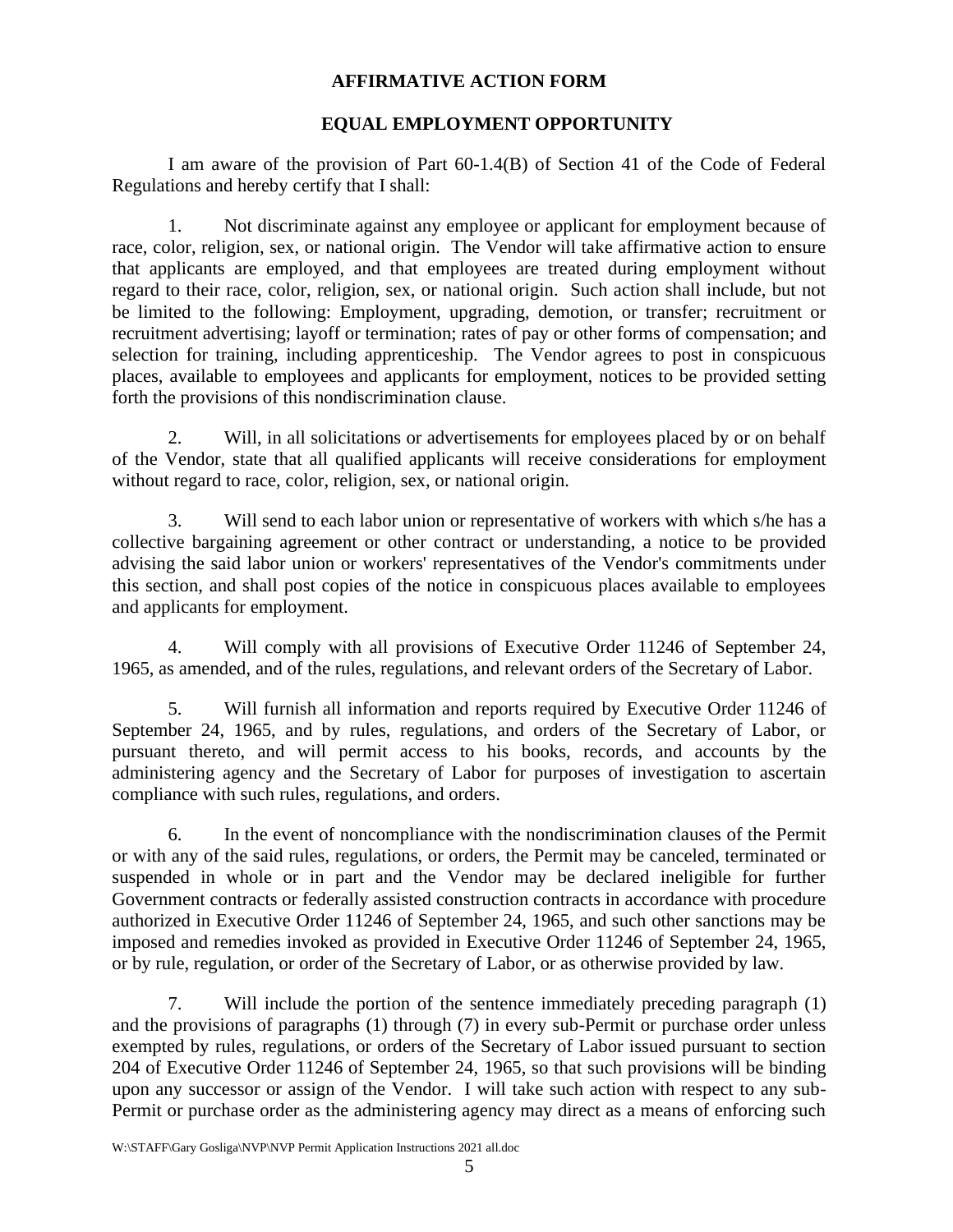provision, including sanctions for noncompliance; provided, however, that in the event the Vendor becomes involved in, or is threatened with, litigation with a successor or assignee or the administering agency, the Vendor may request the United States to enter into such litigation to protect the interests of the United States.

Vendor Company Name: \_\_\_\_\_\_\_\_\_\_\_\_\_\_\_\_\_\_\_\_\_\_\_\_\_\_\_\_\_\_\_\_\_\_\_\_\_\_\_\_\_\_\_\_\_\_

Signature:

| Name: |  |
|-------|--|
|       |  |

Dated:

#### *For Office Use Only*

| File No.    |  |
|-------------|--|
| Via         |  |
| $Rcv \ By:$ |  |
| Print Name  |  |
|             |  |

#### **INSURANCE COMPLIANCE FORM**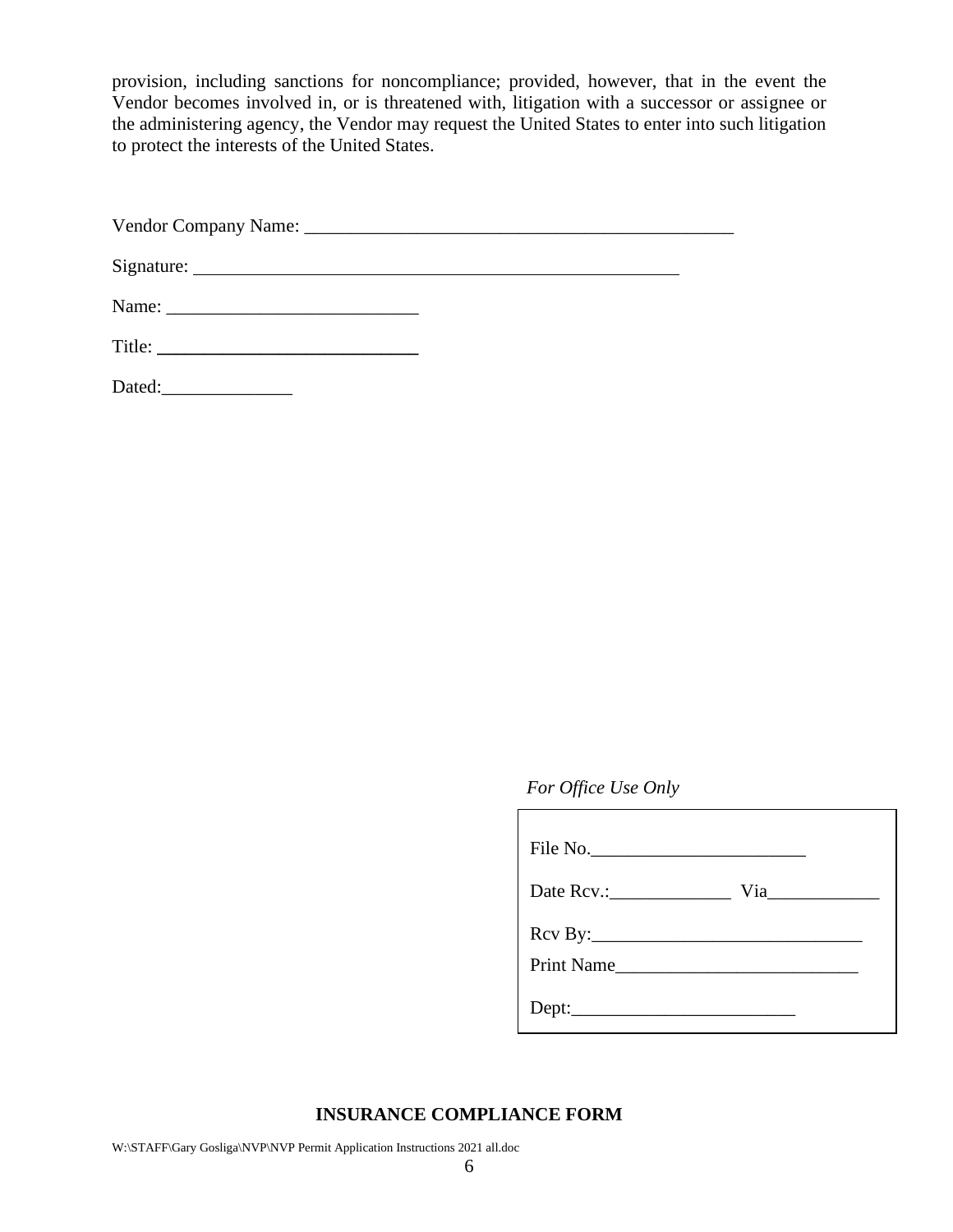

#### **March Inland Port Airport Authority INSURANCE COMPLIANCE SECTION GENERAL INFORMATION SHEET**



| ARE YOU CURRENTLY CONDUCTING BUSINESS WITH MIPAA? □ Yes or □No Please Check V |                                  |                                                                                             |        |                                |
|-------------------------------------------------------------------------------|----------------------------------|---------------------------------------------------------------------------------------------|--------|--------------------------------|
|                                                                               |                                  |                                                                                             |        |                                |
| Name of Organization                                                          |                                  | DBA (Doing Business As)                                                                     |        |                                |
|                                                                               |                                  |                                                                                             |        |                                |
| Federal ID No. (if none, social security no.):                                |                                  |                                                                                             |        |                                |
| Type of Business or Service Provided:                                         |                                  |                                                                                             |        |                                |
| Address:                                                                      |                                  |                                                                                             |        |                                |
| Mailing Address: (if different from above)                                    |                                  |                                                                                             |        |                                |
| Telephone No.                                                                 | Fax No.                          |                                                                                             | E-Mail |                                |
|                                                                               |                                  |                                                                                             |        |                                |
| Contact Person & Title (include telephone number if different from above)     |                                  |                                                                                             |        |                                |
|                                                                               |                                  |                                                                                             |        |                                |
| Any Comments:                                                                 |                                  |                                                                                             |        |                                |
|                                                                               |                                  |                                                                                             |        |                                |
| Person Completing this Form                                                   |                                  |                                                                                             |        |                                |
|                                                                               |                                  |                                                                                             |        |                                |
|                                                                               |                                  |                                                                                             |        |                                |
|                                                                               |                                  |                                                                                             |        |                                |
| Return this form to:                                                          |                                  | March Inland Port Airport Authority<br>14205 Meridian Pkwy., Ste 140<br>Riverside, CA 92518 |        |                                |
| Contract/Agreement No.                                                        | <b>Division Issuing Contract</b> |                                                                                             |        | Cont/Agmnt Administrator & Tel |
| MIPNVP-20XXCOMXX                                                              | MIP AIRPORT AUTHORITY            |                                                                                             |        | GARY GOSLIGA 951.656.7000      |
|                                                                               |                                  |                                                                                             |        |                                |

# Company Logo/Letterhead **GROUND SERVICE ACTIVITY REPORT**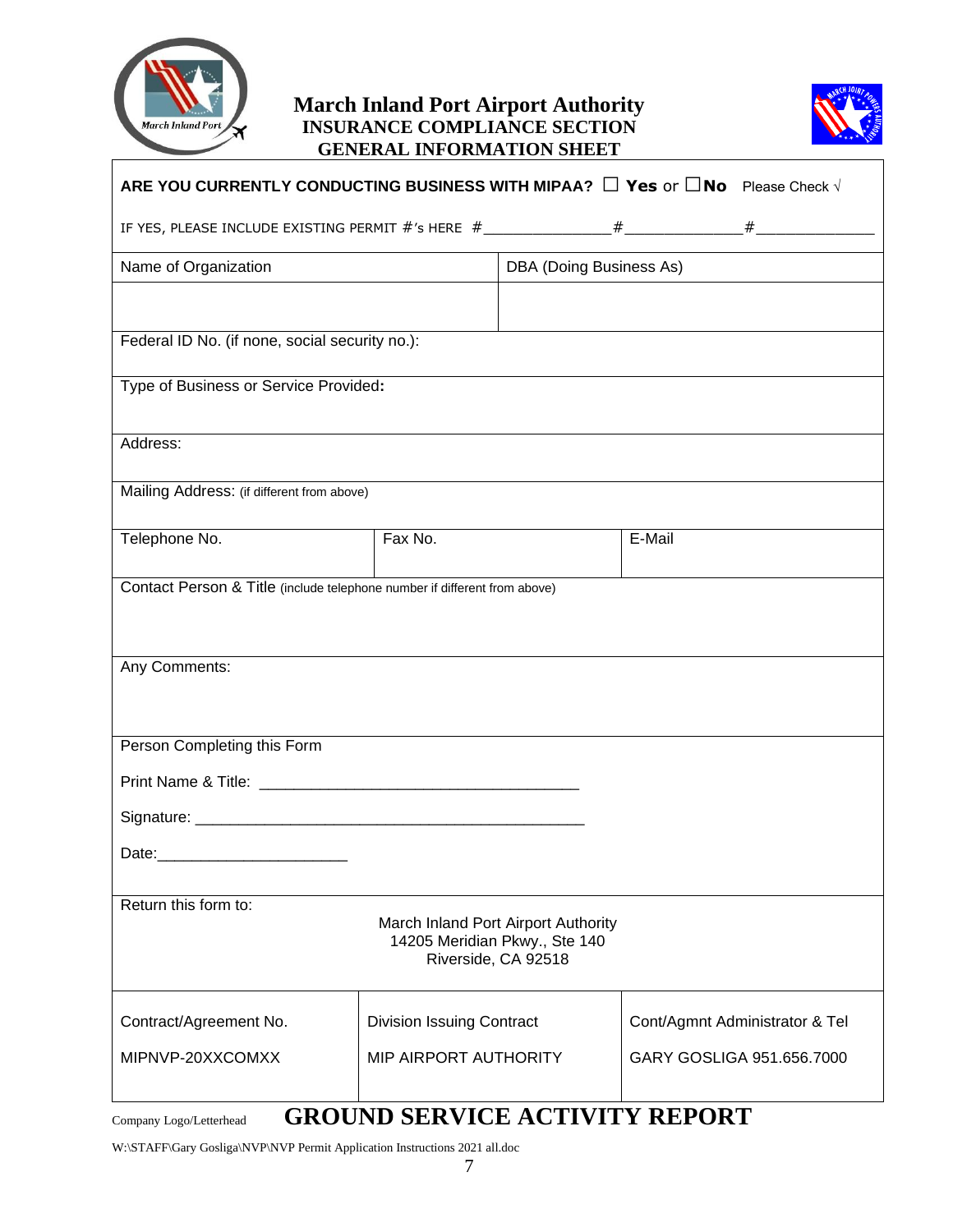## Vendor | Bill and Bob's Aircraft Maintenance Inc. Reporting Month **June** Business Name Gross Revenue 10% Airport Surcharge Description of Services Customer AAA Airlines \$ 1,500.00 \$ 150.00 ITP Fueling Customer BBB \$ 12,000.00 \$ 1,200.00 Ground Handling Customer DHL Express, USA \$ 18,000.00 \$ 1,800.00 Security Services Customer Jet Express \$ 12,869.00 \$ 1,286.90 Aircraft R&M Customer  $\updownarrow$ Customer  $\updownarrow$ Customer  $\updownarrow$ Customer  $\updownarrow$ Customer  $\updownarrow$ Customer  $\updownarrow$ Customer  $\updownarrow$ \$ 44,369.00 \$ 4,436.90 Remitted \$4,436.90 10% Gross Receipts Check Number 123456 Preparer Name John Doe Signature and the state of the state of the state of the state of the state of the state of the state of the state of the state of the state of the state of the state of the state of the state of the state of the state of Date 9-Jul-09

#### MARCH INLAND PORT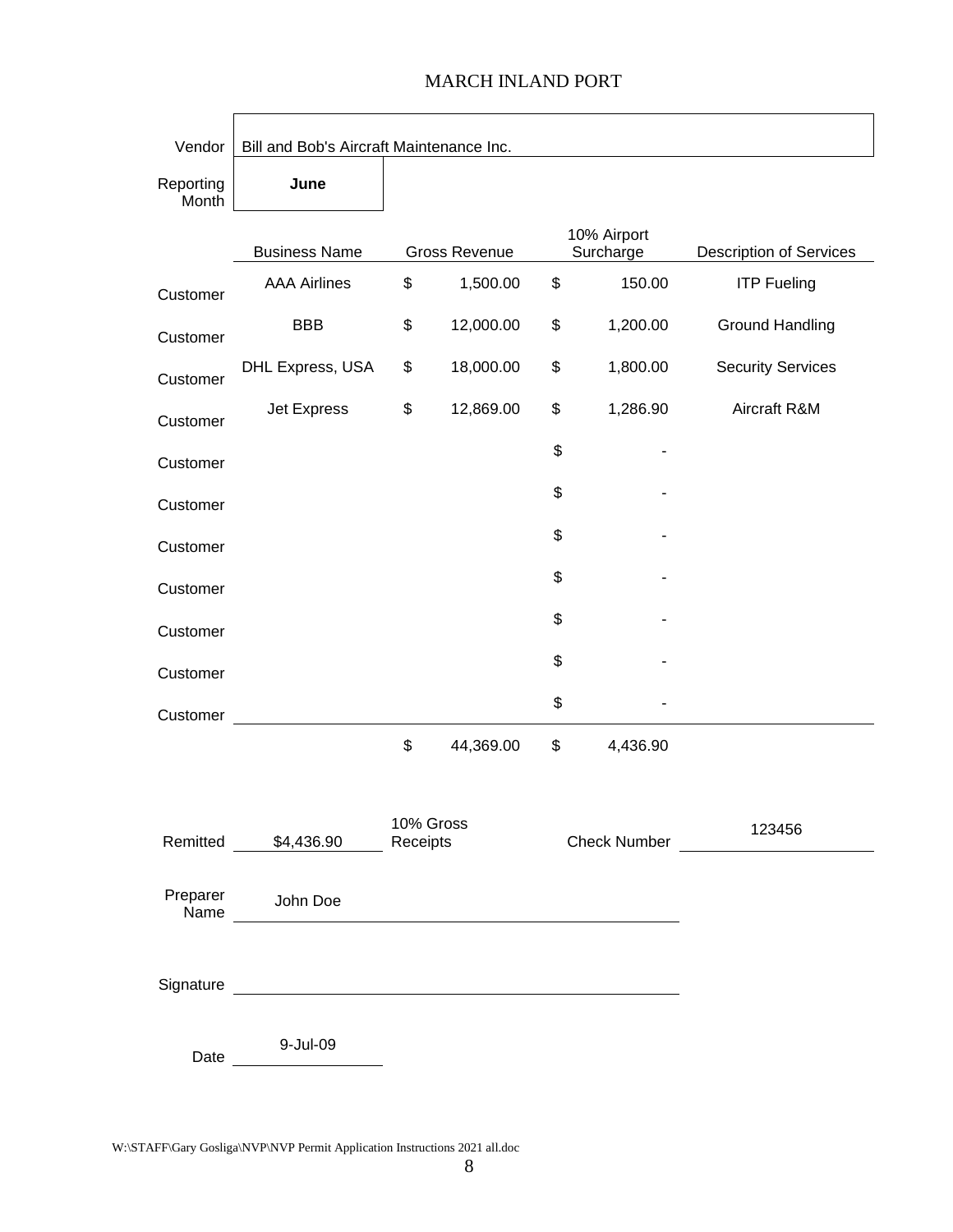# **THE COUNTY OF RIVERSIDE CALIFORNIA BUSINESS REGISTRATION AND LICENSING PROGRAM**

In November 2006, the Riverside County Board of Supervisors approved Ordinance No. 857 creating a Business Registration and Licensing Program. The ordinance requires that businesses within the unincorporated area of Riverside County obtain a business license. The ordinance includes information regarding the contents of the application form, license issuance protocol, description of license fee, license inspections, water quality inspections and enforcement, and business license enforcement procedures. The ordinance requires all businesses to register; however, some businesses are exempt from paying fees. Fee exemptions will be granted for various agricultural activities, certain residential businesses, places of worship, specific non-profit, and any business exempt by virtue of constitutional law. Business license fees will not exceed the reasonable cost of providing an inventory of county businesses and the required registration information. No business license fee charged under the provisions of this ordinance shall be construed as a business license tax. A business registration form designed to ascertain pertinent information regarding the businesses will be mailed to every known business within unincorporated area of Riverside County. In addition, businesses have the ability to access the County of Riverside's website for an on-line registration and payment system.

For more information regarding business registration requirements, please contact the Business Registration and License Program Office at 951-955-1400. or on the website: www.rctlma.org.buslic

# **FEE EXEMPTIONS**

Pursuant to Ordinance No. 857, some businesses are exempt from paying fees; however, they must register within 60 days of being notified by the County in order to maintain their exempt status. Exemptions apply to the following:

**Residential Facility:** Apartments, rooming houses, residential care homes, and family day care homes.

**Church, Temple or Places of Worship:** Churches, temples or other places of worship, for worship, religious education, or the social affairs of the religious group.

**NOTE:** This exemption shall not apply to other activities, including, but not limited to, day schools, social service programs or Church-owned or operated business enterprises.

**Home Occupations:** Home occupations that are not subject to compliance with water quality restrictions. If your business affects water quality, it will not be exempt from the registration fee.

**Agriculture:** Agricultural pursuits consisting of the growing of crops, raising of livestock, and dairying, the purchase and storage of substances, materials, supplies, animal feeds and produce, and the marketing of farm products.

**NOTE:** A business license shall be required in connection with any of the following: 1) retail nurseries, 2) retail greenhouses; and 3) wholesaling, processing, storage or manufacturing use which involves the collection of products of multiple farms or ranches.

**Federal or State Law:** Any businesses that are legally recognized as exempt by the U. S. Constitution or applicable statutes, or by the State of California.

**Non-Profit Organizations:** Any non-profit organizations that are legally recognized as tax exempt pursuant to the provisions of 26 U.S.C. Section 501 (c)(3).

**RIVERSIDE COUNTY BUSINESS REGISTRATION AND LICENSING PROGRAM** 

**4080 Lemon St. P.O. Box 1208 Riverside, Ca 92503 www.rctlma.org/buslic (951) 955-1400**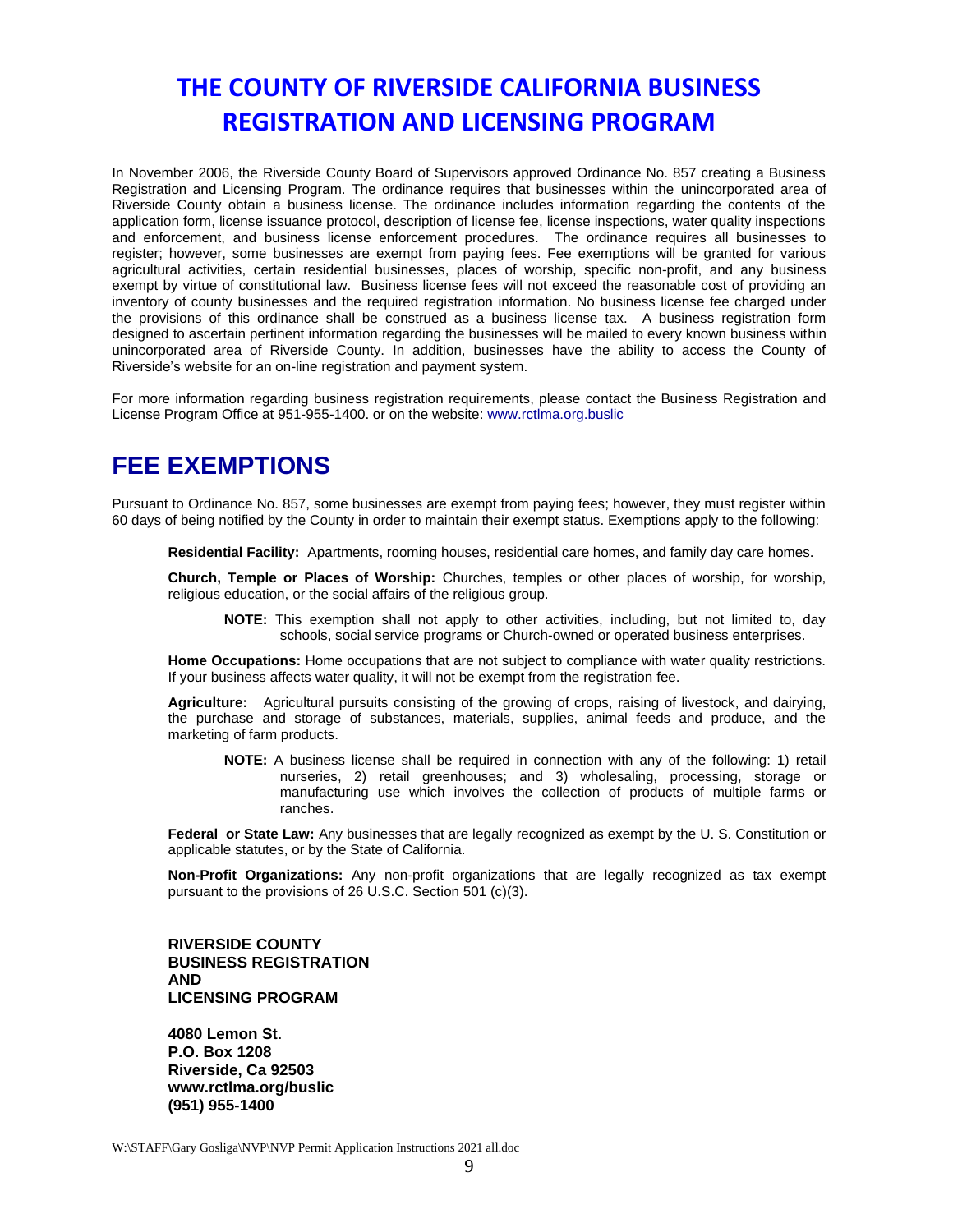# **Frequently Asked Questions?**

#### **WHAT IS THE PURPOSE OF THE BUSINESS REGISTRATION AND LICENSING PROGRAM?**

This program provides a comprehensive inventory of businesses in unincorporated area of Riverside County, enhances public safety and helps achieve compliance with federal, state and local water quality regulations.

#### **HOW DOES THE BUSINESS REGISTRATION PROGRAM BENEFIT BUSINESS OWNERS AND THE GENERAL PUBLIC?**

There are a two major benefits to the business community and general public from the business registration program:

#### **Public Safety**

The program gives county law enforcement and fire personnel a better understanding of the business community and its processes and alerts them to potential hazards, making them more effective responding

to protect residents and property. .

#### **Water Quality**

The business registration program requires that specific business types be identified, prioritized and inspected for storm water management requirements. It will ensure that those businesses have implemented best management practices to prevent illicit discharges into the storm water system that could ultimately harm water quality.

#### **HOW MUCH WILL THE BUSINESS LICENSE COST?**

**License fees charged pursuant to this ordinance are as follows:** 

| License fee (first year): | \$45 |
|---------------------------|------|
| Annual renewal fee:       | \$30 |
| Change of name/ location: | \$30 |
| <b>Duplicate license:</b> | \$30 |

#### **WHO IS REQUIRED TO HAVE A LICENSE?**

Every person conducting business as defined in Riverside County Ordinance 857 in unincorporated areas of Riverside County must obtain a business license. A separate license must be obtained for each physical location. Any person who does not obtain the required license is subject to the procedures

and penalties set forth in the ordinance.

#### **WHAT IF I OPERATE A MOBILE BUSINESS?**

A business license is required for the following mobile businesses: mobile automobile or other motor vehicle washing; pest control services; mobile carpet; drape or furniture cleaning; concrete mixing or cutting; masonry; painting and coating; landscaping; pool and fountain cleaning; and portable toilet servicing.

#### **WHAT IF MY BUSINESS ALSO CONDUCTS BUSINESS IN ANOTHER CITY OR COUNTY?**

You might need a separate business license to conduct business in any city or county. Most California cities and counties have a business license ordinance. Each jurisdiction, however, has it's own filing fee and requirements. Check with the appropriate jurisdiction for its. fees.

#### **HOW LONG IS THIS LICENSE GOOD FOR?**

Your license is current for one calendar year from the effective date of license issuance. Renewal fees are due 30 days prior to the expiration date on the license.

#### **DO STATE LICENSED CONTRACTORS NEED A BUSINESS LICENSE?**

Any person licensed as a contractor by the State Contractors Board must obtain a business license if they are physically located within the unincorporated areas of the County.

#### **DO I NEED A LICENSE IF I WORK OUT OF MY HOME?**

Yes, home-based businesses also require registration. Most home occupations are exempt from paying

registration fees. The fee exemption shall not apply to those home occupations that are subject to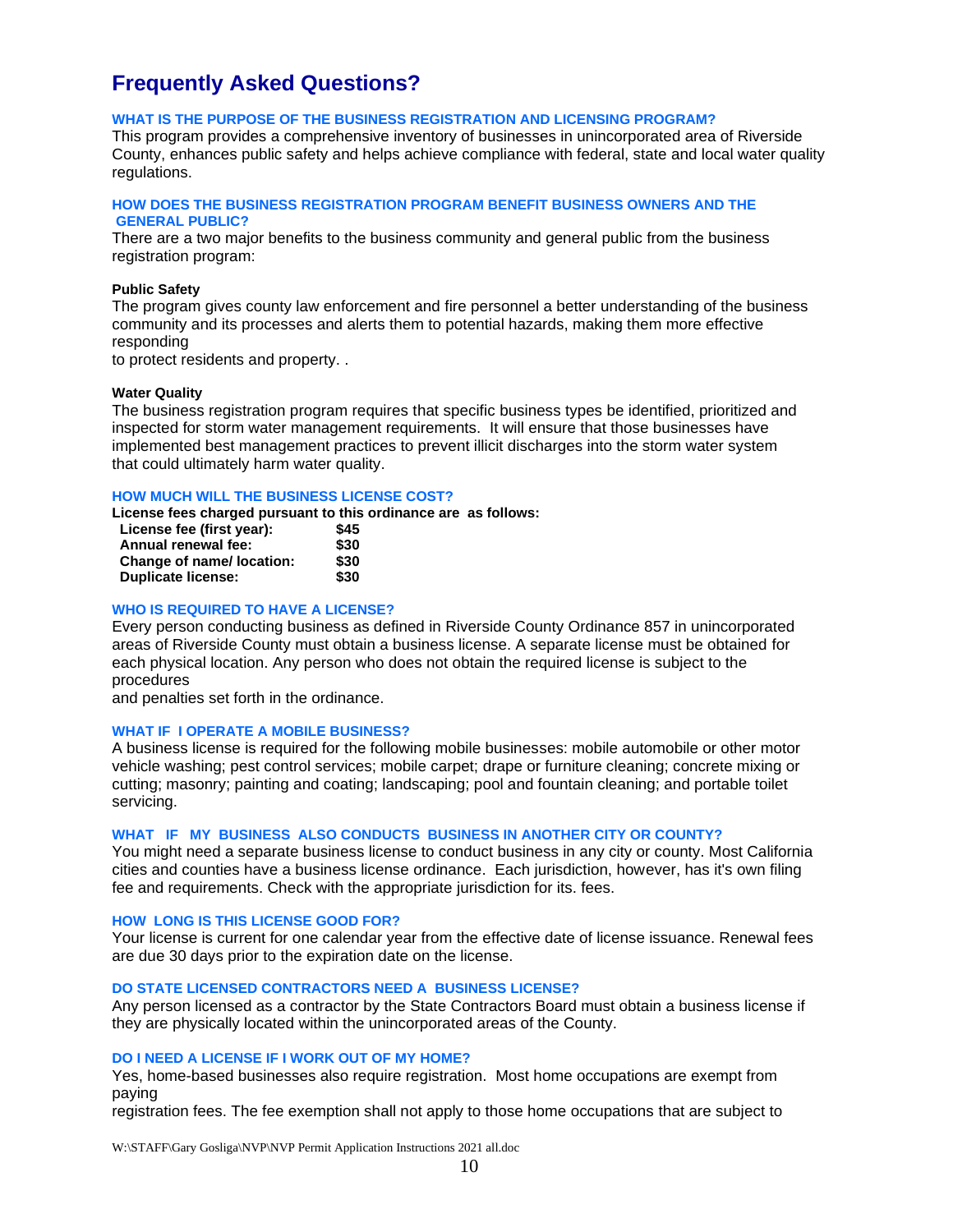comply with water quality requirements**.** Please refer to the brochure's fee exemption section or go to our

website at: [www.rctlma.org/buslic.](http://www.rctlma.org/buslic)

#### **IF I AM A NONPROFIT BUSINESS, DO I HAVE TO REGISTER?**

You are required to register, but are exempt from paying fees if your organization is legally recognized as tax exempt pursuant to the provisions of Internal Revenue Code Section 501 (C) (3) and your exemption

is filed within 60 days of notification of the County's registration requirement.

#### **DO I NEED A LICENSE FOR GROWING OR PRODUCING AGRICULTURAL PRODUCTS?**

Yes, all agricultural businesses must register; however, some agricultural activities may be exempt from fees. Refer to the fee exemption section on this brochure or go to www.rctlma.org/buslic.

#### **WHAT IS THE APPLICATION PROCEDURE?**

The process to obtain a business license takes only a few minutes and may be completed by mail or on the web based registration system. Using the internet, go to the county business registration website at: www.rctlma.org/buslic where you will find online instructions, a registration application and convenient

payment system.

#### **IF I AM EXEMPT FROM FEES, DO I STILL HAVE TO REGISTER?**

Yes. Business that are exempt from paying fees still must register within 60 days of notification.

**[NEXT]**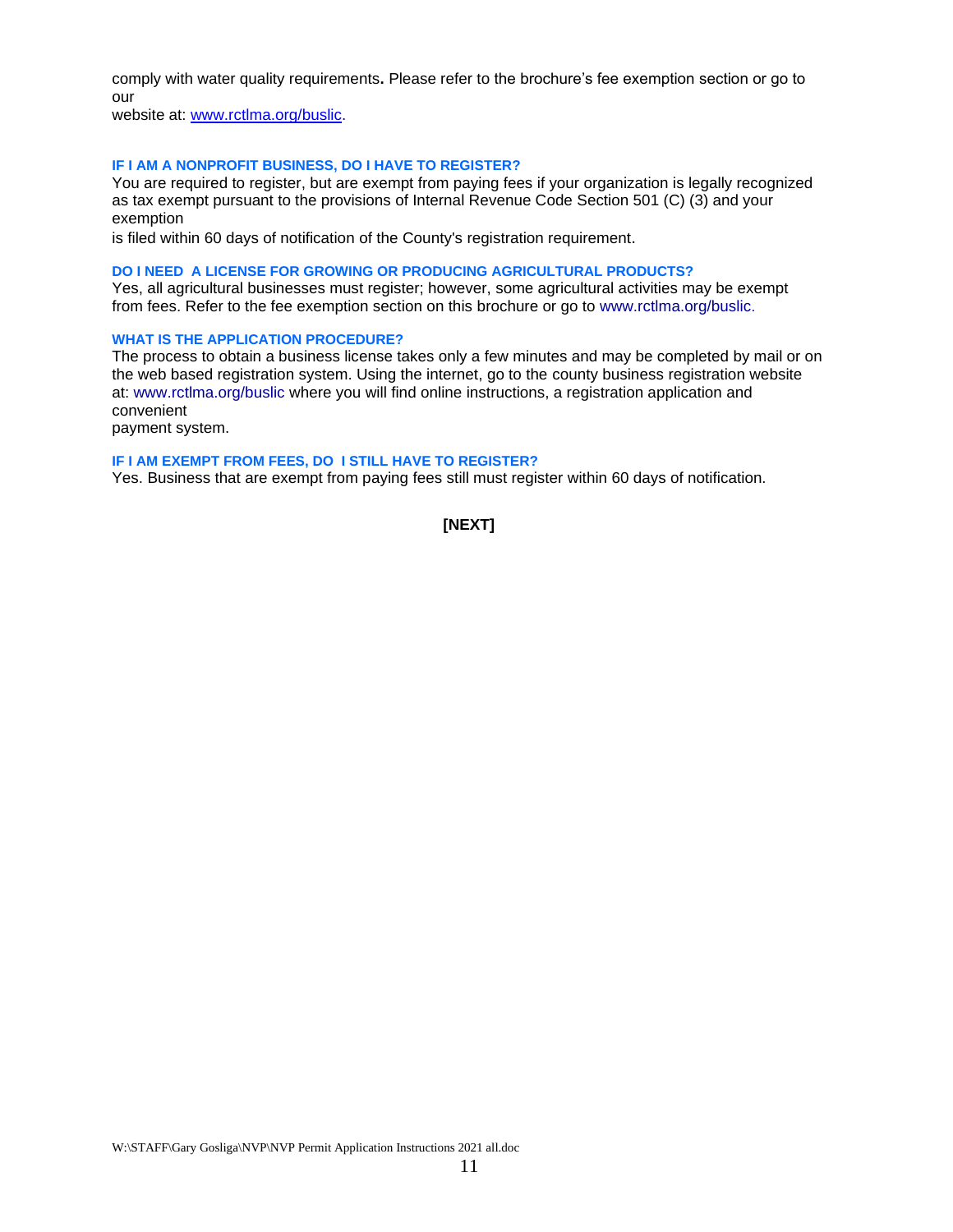

 **MARCH INLAND PORT AIRPORT AUTHORITY**

# **Storm Water Pollution Prevention**

# **&**

# **Best Management Practices Guidelines**

*For Vendors and Tenants*

"Be Responsible! "

"Teach and Apply Best Management Practices"

**January 1, 2009**

*TABLE OF CONTENTS*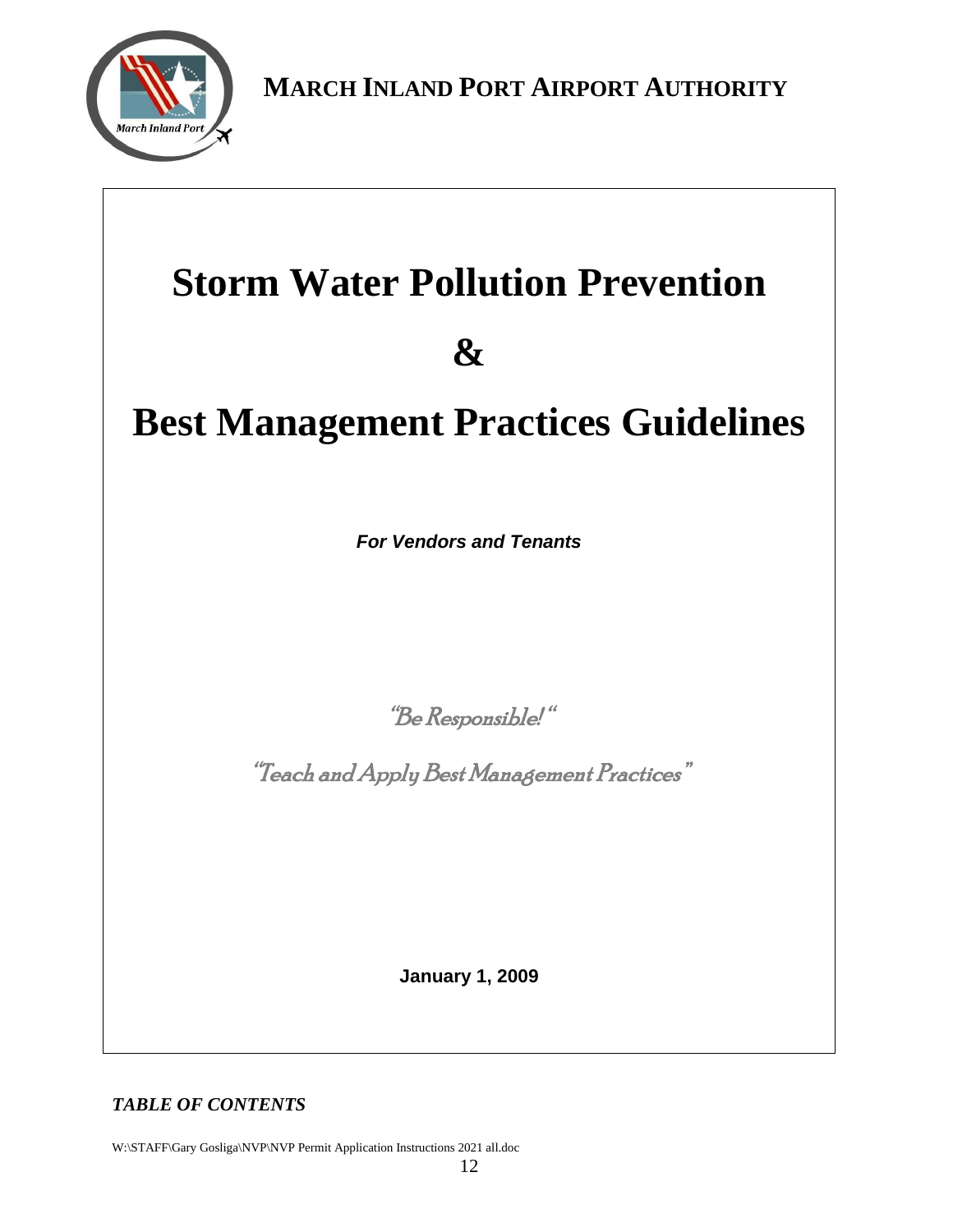|                                                                                        | 15 |
|----------------------------------------------------------------------------------------|----|
| BMP 1.0. Facility-Wide BMPs are generally applicable to all industrial operations with | 15 |
|                                                                                        |    |
|                                                                                        |    |
|                                                                                        |    |
|                                                                                        |    |
|                                                                                        |    |
|                                                                                        |    |
|                                                                                        |    |
|                                                                                        |    |
|                                                                                        |    |
|                                                                                        | 22 |
|                                                                                        |    |
|                                                                                        | 22 |
|                                                                                        |    |
|                                                                                        | 22 |
|                                                                                        |    |
|                                                                                        |    |
|                                                                                        |    |
|                                                                                        |    |
| <b>Notes</b>                                                                           | 23 |
| 5.0 Outdoor Handling, Storage and Disposal of Waste and Materials _________ 24         |    |
|                                                                                        | 24 |
|                                                                                        | 24 |
|                                                                                        | 25 |
|                                                                                        | 25 |
|                                                                                        | 25 |
|                                                                                        | 26 |
|                                                                                        | 26 |
|                                                                                        | 26 |
|                                                                                        | 26 |
|                                                                                        | 27 |
|                                                                                        | 27 |
|                                                                                        | 27 |
|                                                                                        | 27 |
|                                                                                        | 27 |
|                                                                                        |    |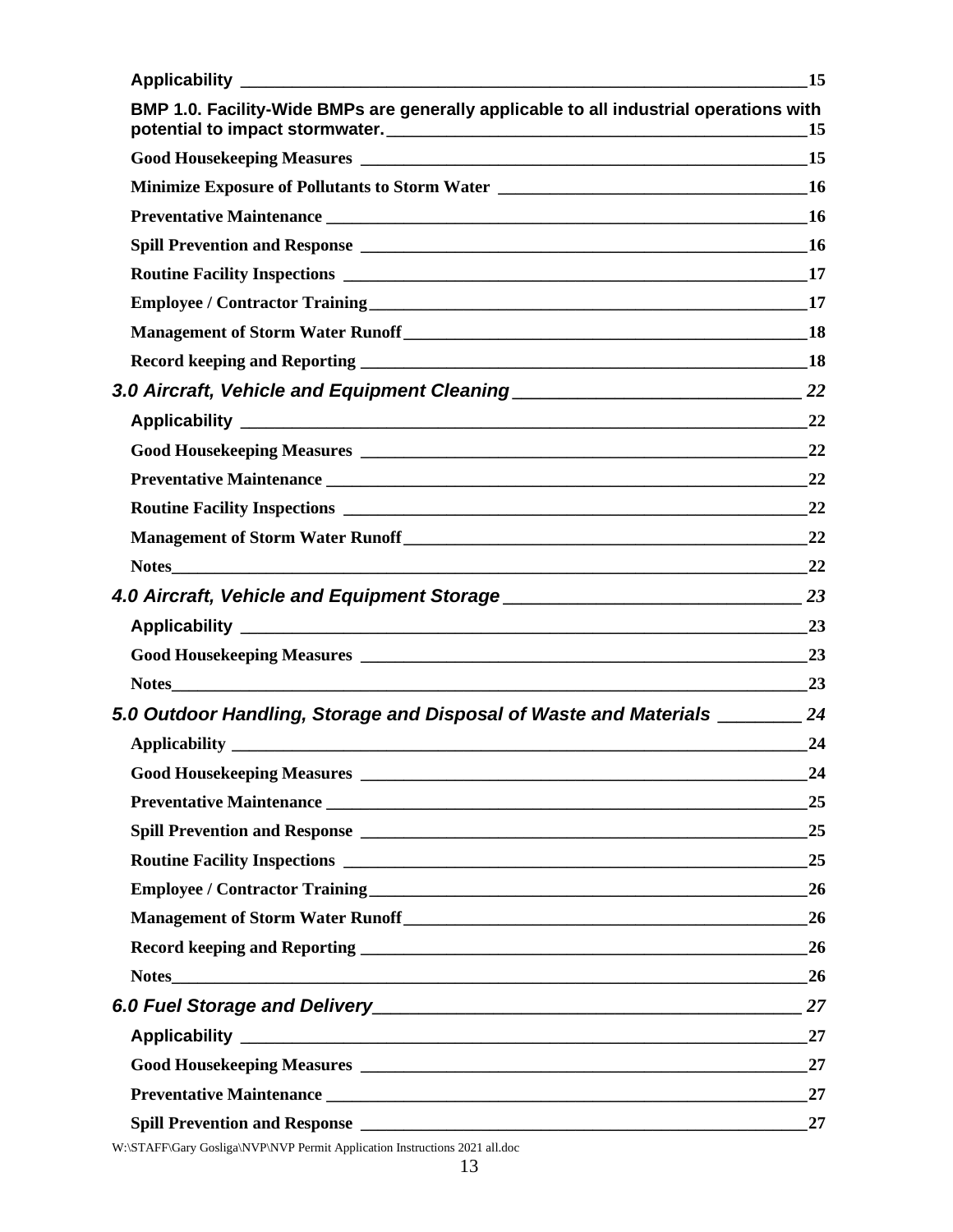| 27                                                                                 |
|------------------------------------------------------------------------------------|
| 27                                                                                 |
| 28                                                                                 |
|                                                                                    |
| 29                                                                                 |
| 29                                                                                 |
|                                                                                    |
|                                                                                    |
|                                                                                    |
|                                                                                    |
|                                                                                    |
|                                                                                    |
|                                                                                    |
| 32                                                                                 |
| 33                                                                                 |
| California Stormwater BMP Handbook - January 2003 ______________________________33 |
|                                                                                    |

#### *[For New Development & Redevelopment Guidelines \(MJPA\)](#page-32-7)* **\_\_\_\_\_\_\_\_\_\_\_\_\_\_\_\_\_\_\_\_\_[\\_33](#page-32-7)**

NPDES – [Guidelines for Projects Under the March Joint Powers Authority –](#page-32-8) January 9, 2008 [\\*\\*\\*Copies available at MJPA Planning Department -Obtain for Construction](#page-32-9)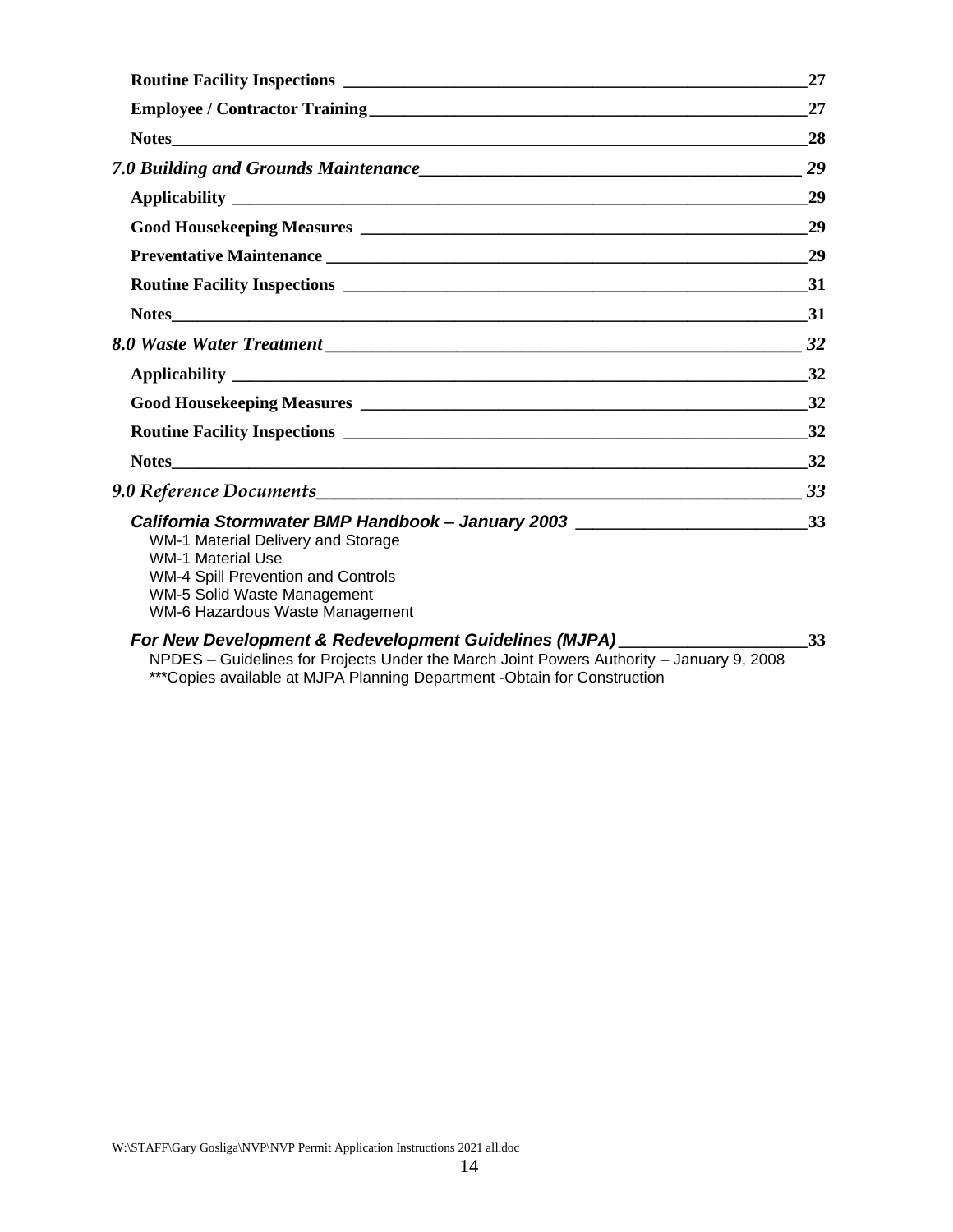## <span id="page-14-0"></span>Applicability

<span id="page-14-1"></span>**BMP 1.0. Facility-Wide BMPs** are generally applicable to all industrial operations with potential to impact stormwater.

In addition to these generally applicable BMPs, activity-specific BMPs must also be implemented for each of the following activities performed:

BMP 2.0. Aircraft, Ground Vehicle and Equipment Maintenance BMP 3.0. Aircraft, Ground Vehicle and Equipment Cleaning BMP 4.0. Aircraft, Ground Vehicle and Equipment Storage BMP 5.0. Outdoor Handling, Storage and Disposal of Waste and Material BMP 6.0. Fuel Storage and Delivery BMP 7.0. Building and Grounds Maintenance BMP 8.0. Waste Water Treatment

*NOTE: Implementation of the BMPs contained herein is necessary for compliance with the NPDES Multi-Sector General Permits for Storm Water Discharges Associated with Industrial Activities, which stipulates that "You must prepare a Storm Water Pollution Prevention Plan (SWPPP) for your facility" and that "your SWPPP must . . . assure compliance with the terms and conditions of this permit." (Section 4.1 Storm Water Pollution Prevention Plan Requirements). Your SWPPP must be submitted to MIP.*

# <span id="page-14-2"></span>Good Housekeeping Measures

| 1.1 | General                              | Maintain exposed areas in a clean, orderly manner. Take<br>necessary steps to prevent pollutants from contacting<br>stormwater.                                                                                                                                                                                                                                |
|-----|--------------------------------------|----------------------------------------------------------------------------------------------------------------------------------------------------------------------------------------------------------------------------------------------------------------------------------------------------------------------------------------------------------------|
| 1.2 | Clean exterior equipment<br>surfaces | Keep exterior surfaces of aircraft, vehicles, equipment, and<br>containers clean by eliminating excessive amounts of<br>external oil and grease buildup. Use water-based cleaning<br>agents or non-chlorinated solvents to clean equipment, and<br>collect and properly dispose of cleaning fluids. Use drum-<br>top absorbent pads to contain small leaks.    |
| 1.3 | Recycle, reduce and reuse            | Identify opportunities to recycle, reclaim, and/or reuse<br>materials to reduce the volume of materials brought into<br>the facility and reduce the volume of waste. Materials that<br>may be recycled or reused include used oil, grease,<br>antifreeze, brake fluid, solvents, hydraulic fluid, batteries,<br>transmission fluid, wash water and waste fuel. |
| 1.4 | Product substitution                 | Use biodegradable products and substitute materials with<br>less hazardous properties where feasible.                                                                                                                                                                                                                                                          |
| 1.5 | Limit material inventory             | Limit inventory of materials stored onsite to reduce the<br>magnitude of potential spills and waste generation.                                                                                                                                                                                                                                                |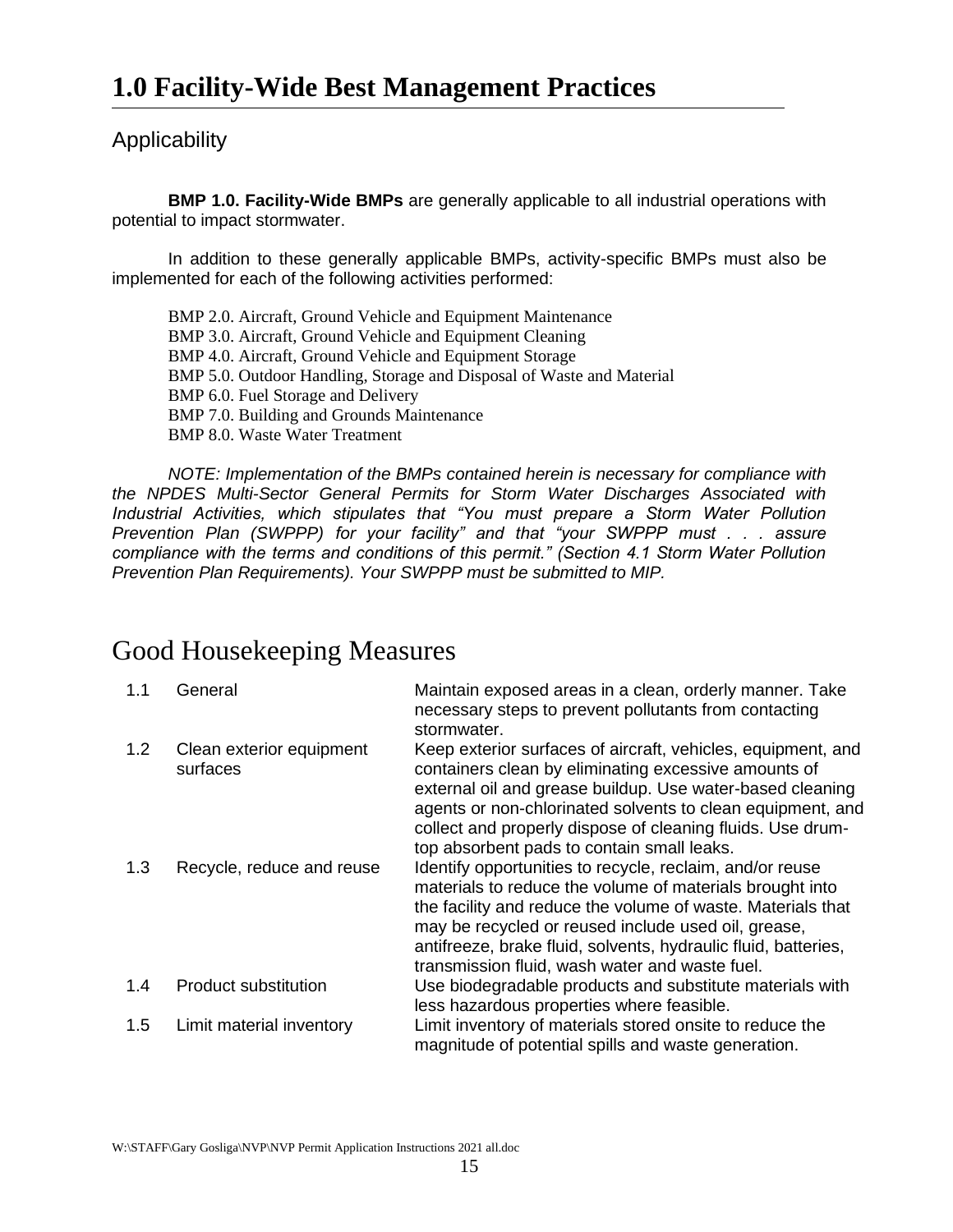1.6 Provide security Utilize security and other appropriate personnel to routinely evaluate the facility to prevent an accidental or intentional release of materials. Improve general awareness by training personnel on storm water pollution prevention. Routine patrol, improved lighting, and access control are possible measures.

# <span id="page-15-0"></span>Minimize Exposure of Pollutants to Storm Water

1.7 Storm-resistant shelter for industrial materials and activities

Where practicable, industrial materials and activities should be protected by a storm resistant shelter to prevent exposure.

# <span id="page-15-1"></span>Preventative Maintenance

- 1.8 Maintain as-built drawings Maintain as-built prints for all projects.
- 1.9 Design for pollution prevention

Work with project managers to incorporate storm water management features into project design. Features may include: appropriate surface grading, containment, waste repositories, cover, storm water quality structures (e.g., oil/water separators, deadend sumps, first flush diversion basins), use of concrete paving rather than asphalt, fluid recycling systems, and other control measures to eliminate potential material exposure to storm water. Evaluate existing facilities for opportunities to improve functionality and efficiency, and decrease the potential for storm water pollution.

# <span id="page-15-2"></span>Spill Prevention and Response

| 1.10 | Make Spill Prevention and<br>Response Plan available | Develop and implement a Spill Prevention Control and<br>Countermeasure (SPCC) Plan, if required under<br>guidelines set forth in 40 CFR, Section 112.3(a), (b).<br>Forward copy of plan to MIP.                                                                                     |
|------|------------------------------------------------------|-------------------------------------------------------------------------------------------------------------------------------------------------------------------------------------------------------------------------------------------------------------------------------------|
| 1.11 | Maintain spill response<br>equipment and supplies    | Maintain adequate supplies of spill response<br>equipment and materials in accessible locations near<br>areas where spills may be likely to occur, including on<br>appropriate vehicles (maintenance vehicles, lavatory<br>trucks and fueling tankers) that may be likely to        |
| 1.12 | Spill containment and<br>response                    | respond to or be involved in an incident.<br>Use drip pans to contain leaks and absorbent booms,<br>mats, or other devices to contain liquid materials (wash<br>water, fuel, etc.) and prevent them from entering storm<br>drain system. Immediately clean up all spills and leaks. |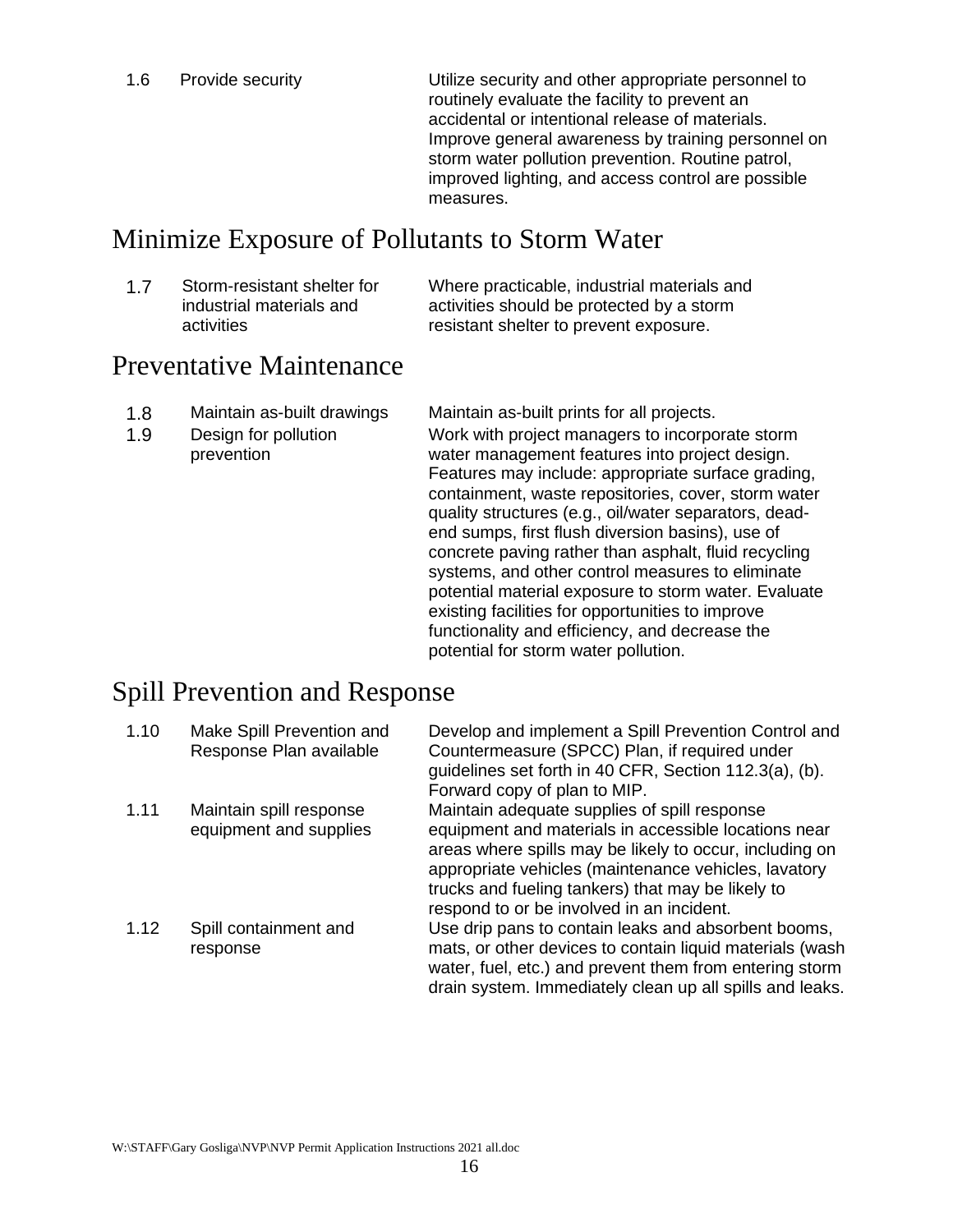| 1.13 | Procedures for cleaning up<br>spills and leaks | Use absorbent materials and spill control equipment<br>for temporary and immediate control of spills and leaks<br>of liquid materials. Absorbent materials can be used in<br>conjunction with curbing to provide cleanup of small<br>spills within a containment area. Collect and remove<br>absorbent materials from area soon after use and<br>dispose of in an appropriate manner. Do not hose<br>down the area unless the storm drain is blocked and<br>drainage is collected and disposed of through a<br>permitted connection to the sanitary sewer. Hazardous<br>waste spill response must be consistent with 40 CFR<br>264 and 265 (RCRA). |
|------|------------------------------------------------|----------------------------------------------------------------------------------------------------------------------------------------------------------------------------------------------------------------------------------------------------------------------------------------------------------------------------------------------------------------------------------------------------------------------------------------------------------------------------------------------------------------------------------------------------------------------------------------------------------------------------------------------------|
| 1.14 | Disposal of collected fluids                   | Properly dispose of any collected fluids (e.g., spill<br>fluids, or fluids collected in fuel tanks, fueling hydrant<br>sumps, oil / water separators, etc.) according to<br>applicable regulations. Vacuum equipment / trucks are<br>recommended for collection. Always dispose of<br>materials in an approved manner; use an approved<br>treatment facility through a permitted connection.<br>Never discharge materials to a catch basin or storm<br>drain.                                                                                                                                                                                      |
| 1.15 | Minimizing exposure                            | Where practicable, industrial materials and activities<br>will be protected by a storm-resistant shelter to prevent<br>exposure to rain or runoff. It is noted that due to the<br>nature of the operations (routine service of jet aircraft)<br>cover is not always practical.                                                                                                                                                                                                                                                                                                                                                                     |

# <span id="page-16-0"></span>Routine Facility Inspections

| 1.16 | Activity inspections                 | Perform frequent activity inspections to identify and<br>eliminate non-storm water discharges. Stagger<br>inspection times to cover all work periods.                                                                               |
|------|--------------------------------------|-------------------------------------------------------------------------------------------------------------------------------------------------------------------------------------------------------------------------------------|
| 1.17 | <b>Outfall inspections</b>           | Perform quarterly visual inspections of discharge points<br>to the storm drain system. Observe uncharacteristic<br>volumes, colors, turbidity, odors, deposition, staining,<br>floatables, and foaming characteristics of any flow. |
| 1.18 | Inspections for facility<br>upgrades | Perform inspections during design review and project<br>construction phases to ensure drainage, wastewater,<br>and water supply connections are correct (no cross<br>connections or illicit hookups).                               |
| 1.19 | Illicit connections<br>inspections   | Perform construction phase, post-construction, and<br>existing facility inspections to identify improper<br>physical connections to the storm drain system from<br>sanitary sewers, floor drains,                                   |

# <span id="page-16-1"></span>Employee / Contractor Training

1.20 General employee training Provide the appropriate level of employee training in the following areas: environmental policies and procedures, spill response and prevention, storm water pollution prevention education, right-to-know awareness training, and hazardous materials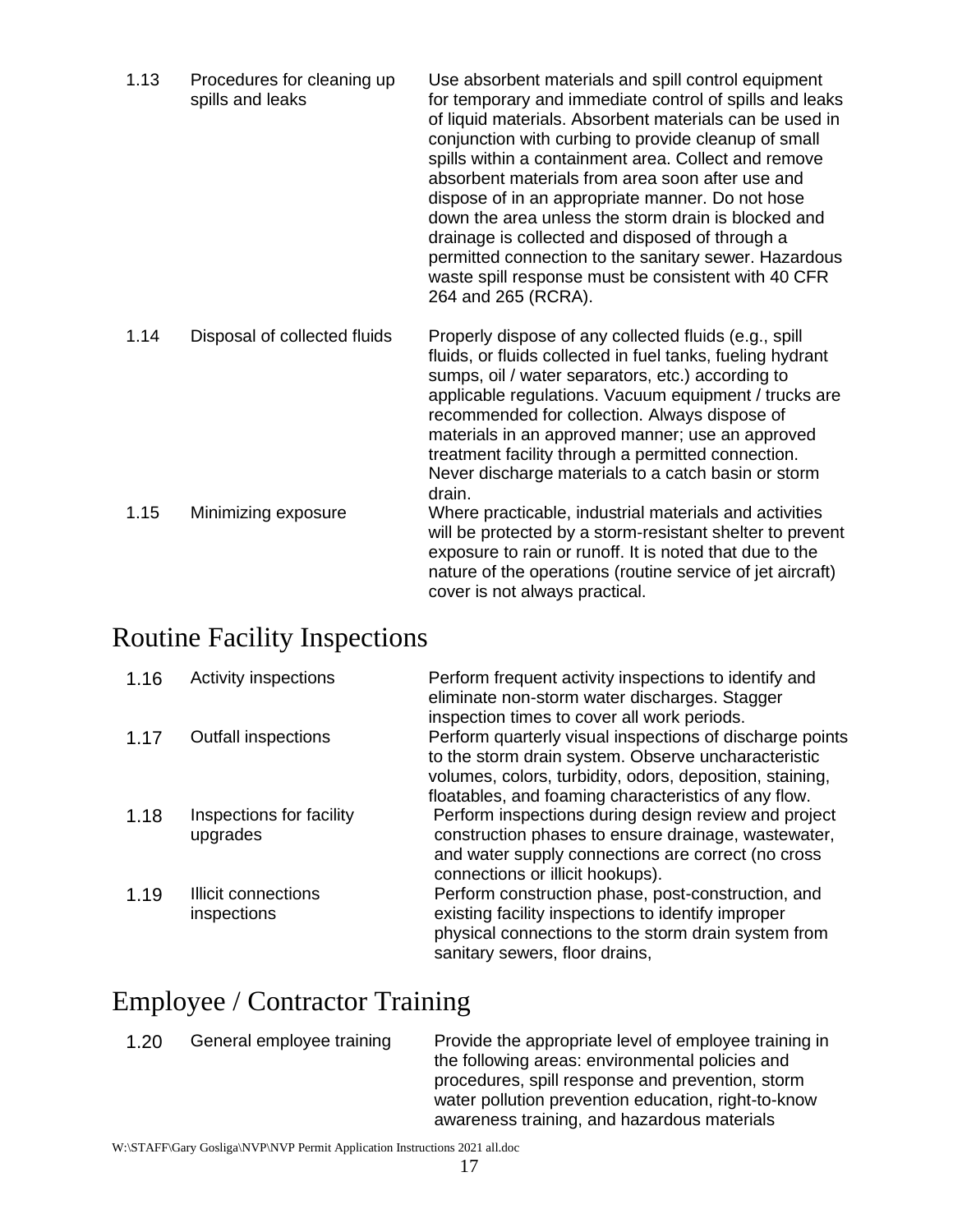#### management.

| 1.21 | Storm water training | Provide annual storm water management training as<br>required in the MSGP-2000, Part 4.2.7.2.1.6.             |
|------|----------------------|---------------------------------------------------------------------------------------------------------------|
|      |                      | Incorporate required elements in training program and<br>maintain a log of employee's attendance.             |
| 1.22 | Contractor education | Provide construction and operational contractors and<br>haulers with copies of pertinent BMPs. Require        |
|      |                      | contractor / hauler adherence to BMP specifications.<br>Provide contractors and subcontractors with copies of |
|      |                      | relevant BMPs during specification and bidding phases.                                                        |
| 1.23 | <b>SPCC</b> training | Provide adequate implementation training for facilities                                                       |
|      |                      | with a Spill Prevention Control and Countermeasure<br>(SPCC) Plan, if required developed under guidelines set |
|      |                      | forth in 40 CFR, Section 112.3(a), (b). Forward to MIP.                                                       |

# <span id="page-17-0"></span>Management of Storm Water Runoff

| 1.24 | Outdoor water supplies | Limit availability of outdoor water supplies (i.e., hose<br>bibs). Post signs at outdoor water sources identifying<br>appropriate uses and discouraging uses that would<br>introduce pollutants to the storm drain system / receiving<br>waters. |
|------|------------------------|--------------------------------------------------------------------------------------------------------------------------------------------------------------------------------------------------------------------------------------------------|
|------|------------------------|--------------------------------------------------------------------------------------------------------------------------------------------------------------------------------------------------------------------------------------------------|

# <span id="page-17-1"></span>Record keeping and Reporting

| 1.25 | Comply with record    | The record keeping and reporting requirements |
|------|-----------------------|-----------------------------------------------|
|      | keeping and reporting | contained in the SPCCP should be followed.    |
|      | requirements          |                                               |

# **General BMP Notations**

#### **REQUIREMENTS:**

• Capital and O&M may be required to eliminate or control non-storm water discharges.

• O&M costs may increase with more capital investment (or may decrease).

• Educational programs are ongoing. Information and training must be provided at regular intervals.

#### **LIMITATIONS:**

• **Identifying discharges.** Activity-based (subtle) non-storm water discharges from a particular facility are typically sporadic, transient, and often require frequent inspections to detect.

• **Moving activities indoors.** There may be limitations to activities being performed indoors.

• **Introduction of pollutants.** Implementation of some BMPs (such as construction of cover or cleaning exterior surfaces) may require the use of potential pollutants.

• **Engineering and maintenance for pollution control equipment.** Pollution control equipment, such as oil / water separators must be appropriately sized and regularly maintained to be effective.

• **Limitations on discharge to Publicly Owned Treatment Works POTW.** Some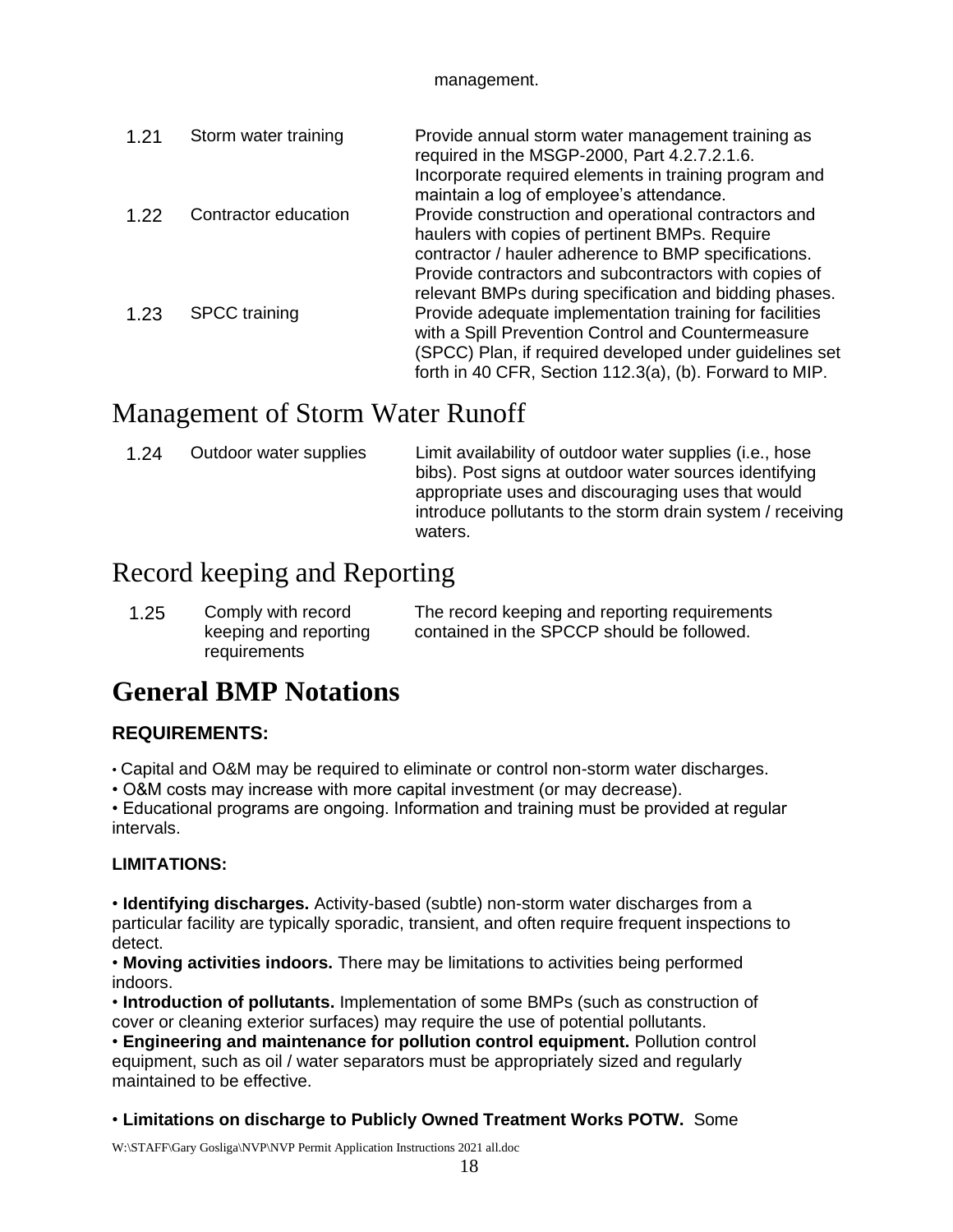POTWs may require pre-treatment and monitoring of wash water and/or deicing fluid prior to discharge.

• **Disposal of collected fluids.** Some waste fluids may require permitting, monitoring, pre-treatment or special disposal considerations.

• **Product substitution.** Alternative products may not be available, suitable, or effective in every case.

#### **RELEVANT RULES AND REGULATIONS**:

FR Vol. 60, No. 189, Sept. 25, 1995 Multi-Sector Storm Water General Permit 40 CFR 110.3 Discharge of Oil 40 CFR 112 Oil Pollution Prevention (SPCC/OPA Plans) 40 CFR 117.3 Determination of Reportable Quantities for a Hazardous Substance 40 CFR 122-124 NPDES Regulations for Storm water Discharges 40 CFR 401 Effluent Limitation Guidelines 40 CFR 260 et. seq. Identification and Listing of Hazardous Waste

#### [NEXT SECTION]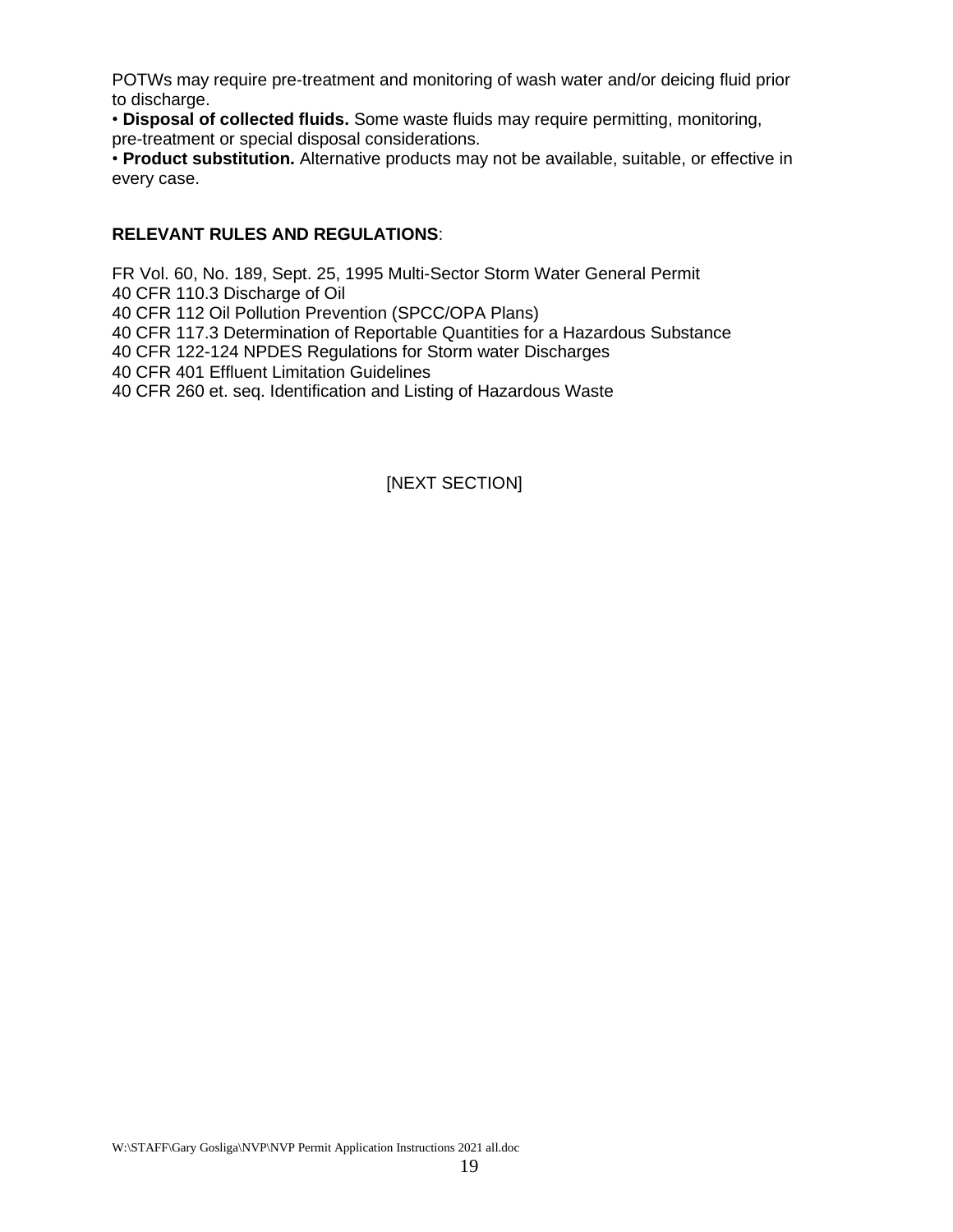# **Applicability**

**BMP 2.0. Aircraft, Vehicle and Equipment Maintenance** applies to all non-facility maintenance operations with potential to impact stormwater.

#### **Good Housekeeping Measures**

| 2.1 | Parts cleaning and<br>degreasing                              | Contain the use of solvents and other cleaning<br>compounds to designated interior areas to promot<br>safe handling and to minimize exposure to storm<br>water. Dispose of waste material regularly and<br>properly.                                                                                                                                                                                                                                                                                                               |
|-----|---------------------------------------------------------------|------------------------------------------------------------------------------------------------------------------------------------------------------------------------------------------------------------------------------------------------------------------------------------------------------------------------------------------------------------------------------------------------------------------------------------------------------------------------------------------------------------------------------------|
| 2.2 | Use only approved fluids for<br>servicing aircraft lavatories | Use only surfactants and disinfectants approved for<br>discharge to the sanitary sewer system.                                                                                                                                                                                                                                                                                                                                                                                                                                     |
| 2.3 | Procedures for servicing<br>aircraft lavatories               | Drain the aircraft connecting hose as completely a<br>possible into the storage tank after servicing an<br>aircraft. Properly secure all hoses, valves, and<br>equipment when transporting waste to eliminate<br>leakage and spills. If possible, perform surfactant,<br>disinfectant mixing and transfers under cover.<br>Utilize buckets or pans to capture leaks from<br>aircraft lavatory access fittings. Immediately dump<br>the fluids into the bulk storage tank on the service<br>cart or truck. Do not hose down spills. |
| 2.4 | Disposal of lavatory waste                                    | Do not discharge lavatory waste or clean / back-<br>flush lavatory trucks anywhere other than approve<br>locations.                                                                                                                                                                                                                                                                                                                                                                                                                |
| 2.5 | Procedures for servicing<br>aircraft potable water<br>systems | Perform water truck flushing operations only in<br>designated areas. Do not perform flushing near or<br>discharge to storm drains. Collect all discharge<br>from aircraft potable water flushing or water truck<br>flushing containing Purine, chlorine bleach or othe<br>chemicals and properly discharge to a permitted<br>sanitary sewer connection, or recycle the water.                                                                                                                                                      |

# **Minimize Exposure of Pollutants to Storm Water**

2.6 Perform Maintenance Activities Indoors Where practicable, perform aircraft, vehicle and equipment maintenance activities indoors to prevent exposure of pollutants to storm water.

# **Spill Prevention and Response**

2.7 Preventing pollutant exposure when performing maintenance activities

Move activities and associated materials and waste indoors or provide appropriate controls in maintenance areas such as cover, berms, sumps, oil / water separators or retention basins to protect storm drains. Perform activities away from storm drains.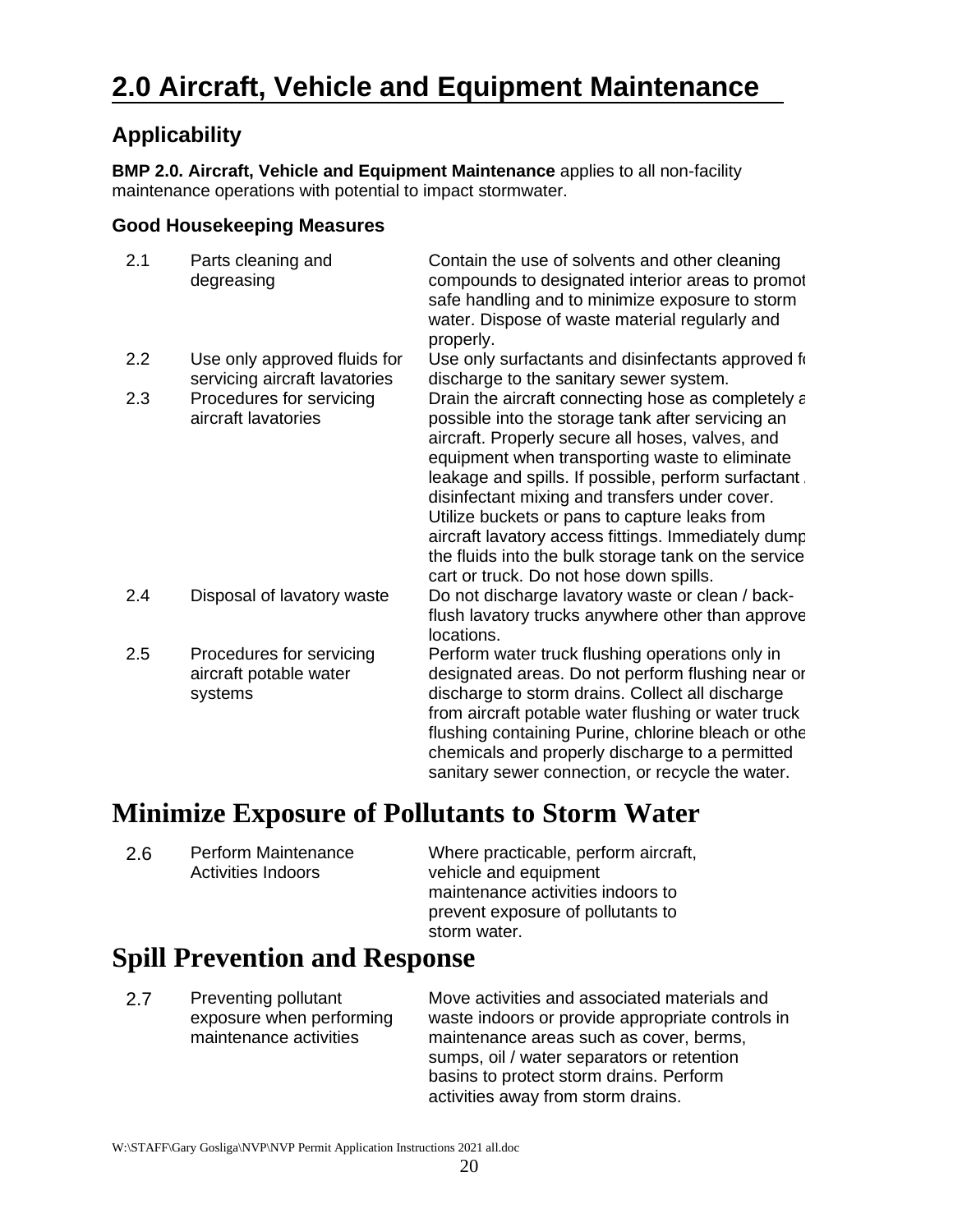# **Routine Facility Inspections**

2.8 Lavatory service equipment inspections

Perform regular inspections of the hose and fittings used for transferring lavatory waste. Keep the equipment in good working order. Replace worn equipment before leaks develop. Notify appropriate ground service personnel if it is noticed that the aircraft lavatory fittings require maintenance.

# **Notes**

*See BMP 1.0 for generally applicable measures related to Preventative Maintenance, Training, Runoff Management, and Record keeping and Reporting.*

[NEXT SECTION]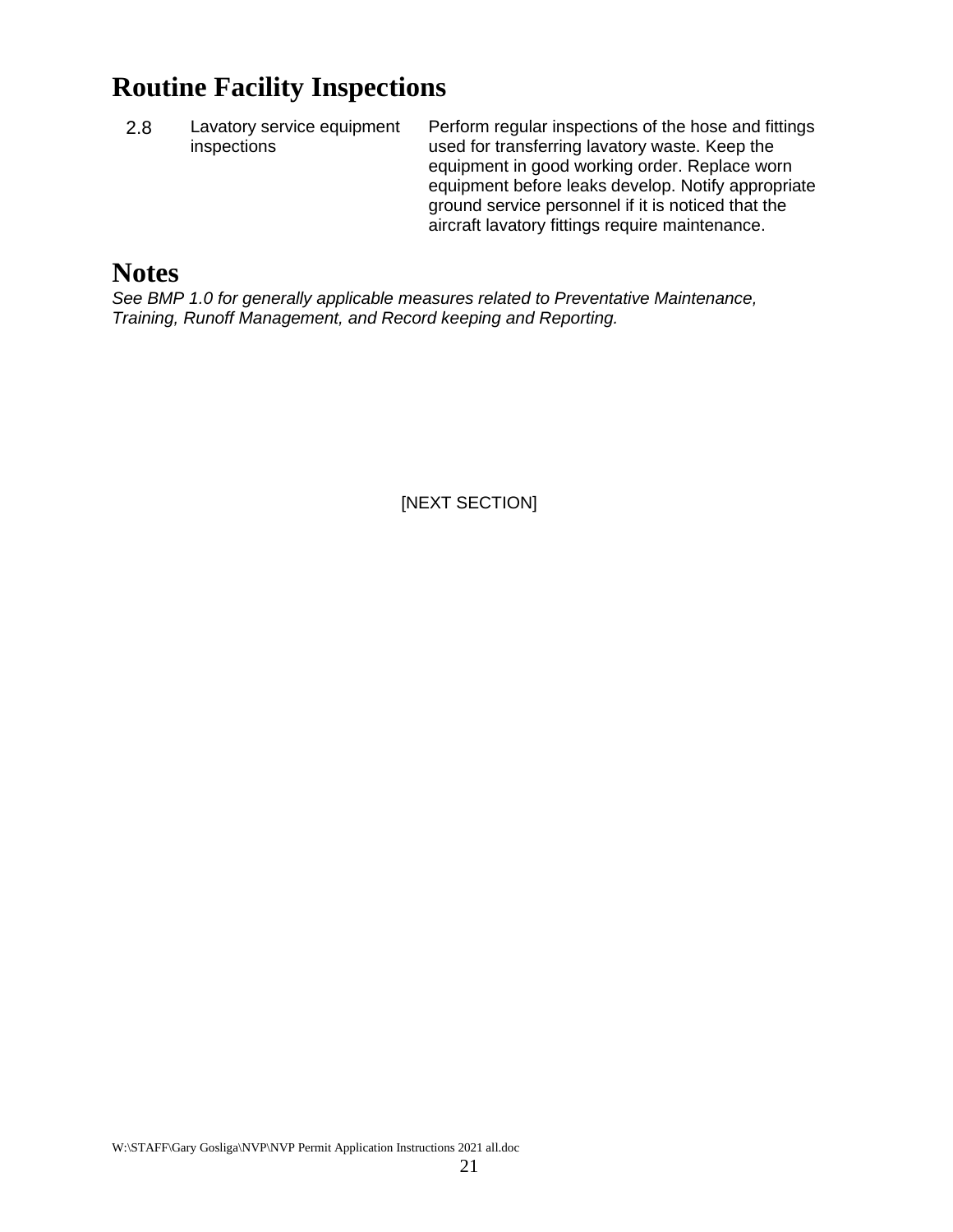# <span id="page-21-1"></span><span id="page-21-0"></span>**Applicability**

**BMP 3.0. Aircraft, Vehicle and Equipment Cleaning** applies to all non-facility cleaning operations with potential to impact stormwater. Unless dry-washed, AVE cleaning must be performed an approved location (i.e., wash rack).

# <span id="page-21-2"></span>Good Housekeeping Measures

3.1 Washing aircraft, vehicles, and equipment Use off-site commercial washing or "dry" washing and surface preparation techniques when possible. Consider dry washing as an option regardless of aircraft size. Remove all materials (i.e., drippings and residue) using vacuum methods and dispose of properly. Use biodegradable phosphate-free detergents. Follow an approved wash plan or use designated wash areas that are covered and/or bermed to prevent contamination of storm water by contact with wastes.

# <span id="page-21-3"></span>Preventative Maintenance

| 3.2 | Outdoor wash area<br>requirements | • Outdoor washing operations should have the<br>following design characteristics:<br>• Covered and paved and bermed with PCC.<br>• Sloped to facilitate wash water collection.<br>• Water is collected or discharged to the sanitary<br>sewer.<br>• Discharge piping serving uncovered wash areas<br>should have a positive shut-off control valve.<br>• Wash areas should be clearly identified with |
|-----|-----------------------------------|-------------------------------------------------------------------------------------------------------------------------------------------------------------------------------------------------------------------------------------------------------------------------------------------------------------------------------------------------------------------------------------------------------|
|     |                                   | signage.                                                                                                                                                                                                                                                                                                                                                                                              |

• Equipped with an oil/water separator designed to operate under storm water runoff conditions.

# <span id="page-21-4"></span>Routine Facility Inspections

| 3.3 | Wash area inspections | Inspect wash areas for cracks or breaches to |
|-----|-----------------------|----------------------------------------------|
|     |                       | berms or concrete surfaces and repair.       |

# <span id="page-21-5"></span>Management of Storm Water Runoff

| 3.4 | Use designated wash | Use designated areas for washing, steam cleaning, |
|-----|---------------------|---------------------------------------------------|
|     | areas               | and degreasing.                                   |

## <span id="page-21-6"></span>**Notes**

*See BMP 1.0 for generally applicable measures related to Exposure Minimization, Spill Prevention and Response, Training and Record keeping and Reporting.*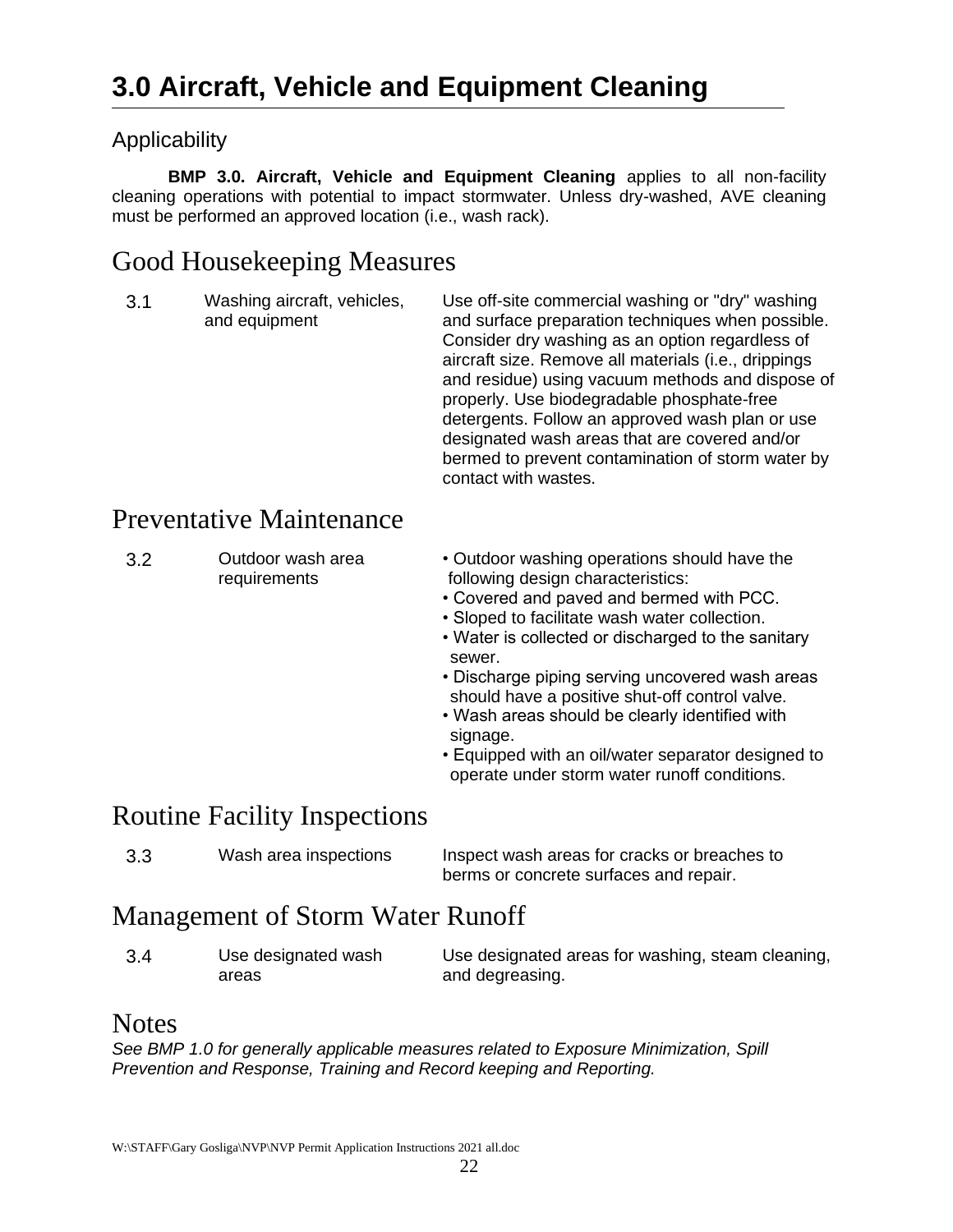# <span id="page-22-1"></span><span id="page-22-0"></span>Applicability

**BMP 4.0. Aircraft, Vehicle and Equipment Storage** applies to outdoor storage activities where there is a potential to impact stormwater due to exposure of surface contaminants (i.e., oil and grease) and contained fluids (i.e., fuel, antifreeze, oil, etc.). Long-term storage of AVE on-site is generally prohibited unless specifically authorized.

# <span id="page-22-2"></span>Good Housekeeping Measures

| 4.1 | Aircraft, Vehicle, and<br>Equipment storage                                  | Use drip pans or specially-designed absorbent<br>pads to contain releases. Repair leaks in an<br>expeditious manner. Store AVE in an area<br>established to contain any incidental leaks and<br>under cover, if possible. Store AVE away from<br>storm drains. For long term storage (>30 days),<br>remove fluids and salvage batteries (which often<br>drip oil and other fluids). Clean oil, grease or<br>chemical residue off exterior surfaces prior to long<br>term storage. |
|-----|------------------------------------------------------------------------------|-----------------------------------------------------------------------------------------------------------------------------------------------------------------------------------------------------------------------------------------------------------------------------------------------------------------------------------------------------------------------------------------------------------------------------------------------------------------------------------|
| 4.2 | Temporary parking of<br>tanker trucks and<br>materials transport<br>vehicles | Designate areas for parking tanker trucks and<br>material transport vehicles where spills and leaks<br>can be contained and cleaned. Use covered<br>loading and unloading areas for transfer of potential<br>pollutants (especially liquid materials), such as<br>building overhangs, to reduce exposure of<br>materials, vehicles, and equipment to storm water.                                                                                                                 |

# <span id="page-22-3"></span>**Notes**

*See BMP 1.0 for measures generally applicable to Exposure Minimization, Preventative Maintenance, Spill Prevention and Response, Inspection, Runoff Management, Training, and Record keeping and Reporting.* 

UPDATED: 01/01/2009

#### [NEXT SECTION]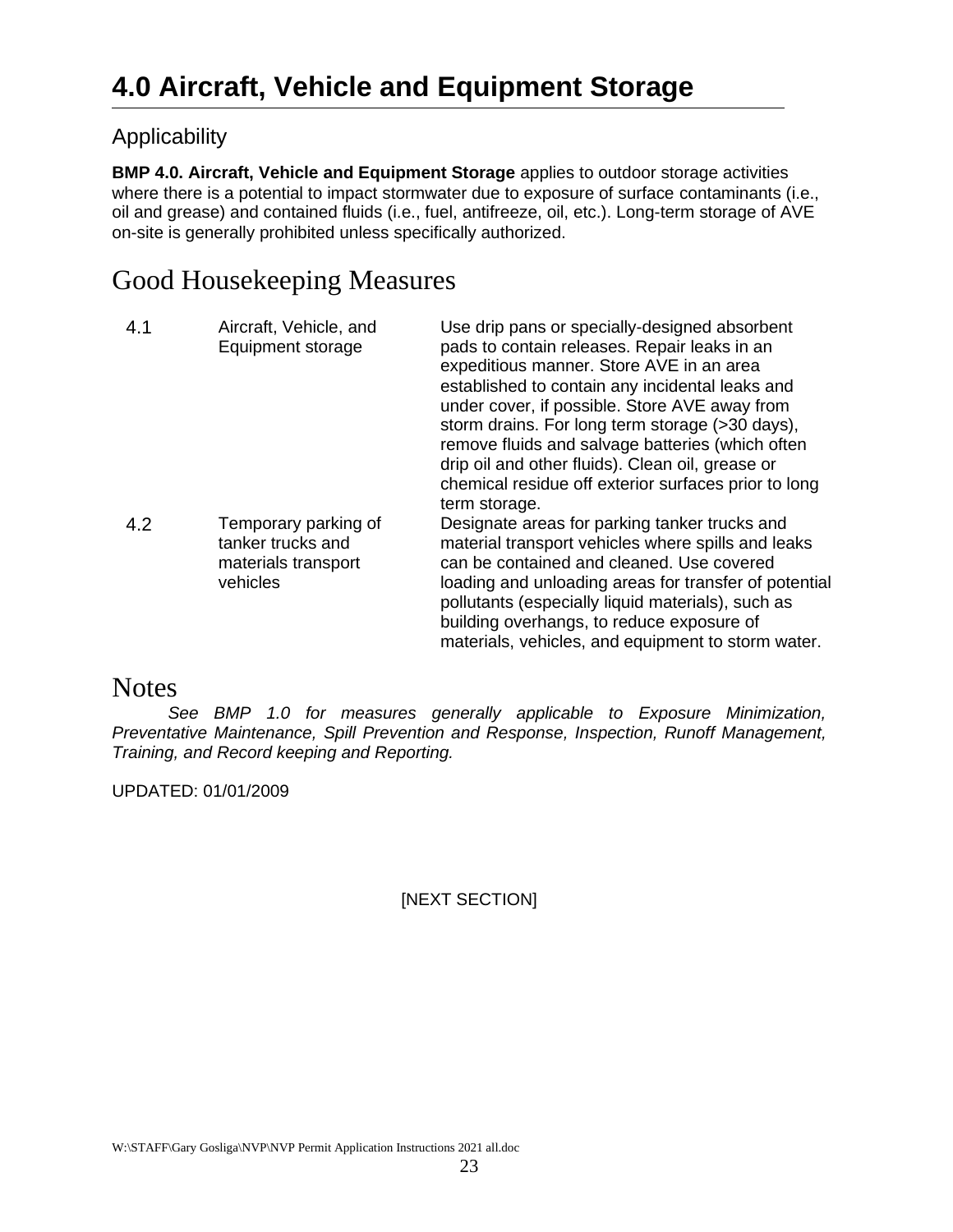# <span id="page-23-0"></span>**5.0 Outdoor Handling, Storage and Disposal of Waste and Materials**

## <span id="page-23-1"></span>Applicability

**BMP 5.0. Outdoor Handling, Storage and Disposal of Waste and Materials** applies to all handling, storage, and disposal of waste and/or other materials with potential to impact stormwater.

# <span id="page-23-2"></span>Good Housekeeping Measures

| 5.1 | Material / waste handling               | Transfer, use and store liquid materials only in paved<br>areas.                                                                                                                                                                                                                                                                                                                                                                                        |
|-----|-----------------------------------------|---------------------------------------------------------------------------------------------------------------------------------------------------------------------------------------------------------------------------------------------------------------------------------------------------------------------------------------------------------------------------------------------------------------------------------------------------------|
| 5.2 | Dispensing liquids                      | Avoid dispensing from drums positioned horizontally<br>in cradles. Dispensing materials from upright drums<br>equipped with hand pumps is preferred. Always use<br>secondary containment and self-closing spigots if<br>dispensing from horizontally positioned drums.                                                                                                                                                                                  |
| 5.3 | Waste / materials storage<br>procedures | Designate central storage locations where materials<br>are contained (i.e., diking, curbing, secondary<br>containment) and covered to prevent contact with<br>storm-water runoff and to reduce the risks of<br>accidental spills. Segregate wastes to improve<br>handling and promote recycling.                                                                                                                                                        |
| 5.4 | Signage for storage<br>locations        | Post signs at all storage locations in clearly visible<br>locations noting the materials stored, emergency<br>contacts, and spill cleanup procedures.                                                                                                                                                                                                                                                                                                   |
| 5.5 | Containers and container<br>labeling    | Store all materials sealed in their original containers<br>or containers approved for that use. Clearly label all<br>containers with contents to prevent co-mingling of<br>materials, storage of incompatibles, and improper<br>handling, and to promote proper material handling<br>and storage. Utilize required labeling procedures for<br>storage of all hazardous wastes. Identify and properly<br>dispose of all unlabeled and unknown materials. |
| 5.6 | Used battery management                 | Recycle used batteries no later than 30 days after<br>removal to promote recycling of materials and<br>reduction of waste. Store batteries on spill<br>containment and under cover.                                                                                                                                                                                                                                                                     |
| 5.7 | Used oil containers and<br>filters      | Drain and crush oil filters and containers before<br>recycling or disposal. Store crushed waste in a leak-<br>proof container. Contain drained items in sealed<br>plastic bags prior to disposal.                                                                                                                                                                                                                                                       |
| 5.8 | Eliminate bone yards                    | Eliminate waste collection piles (bone yards), which<br>tend to conceal and lead to mismanaged waste and<br>materials.                                                                                                                                                                                                                                                                                                                                  |
| 5.9 | Waste and unusable<br>material disposal | Regularly inspect storage and work areas for<br>unusable materials and waste that can be disposed.<br>Schedule waste pickup as frequently as needed to<br>minimize storage time and avoid overloaded                                                                                                                                                                                                                                                    |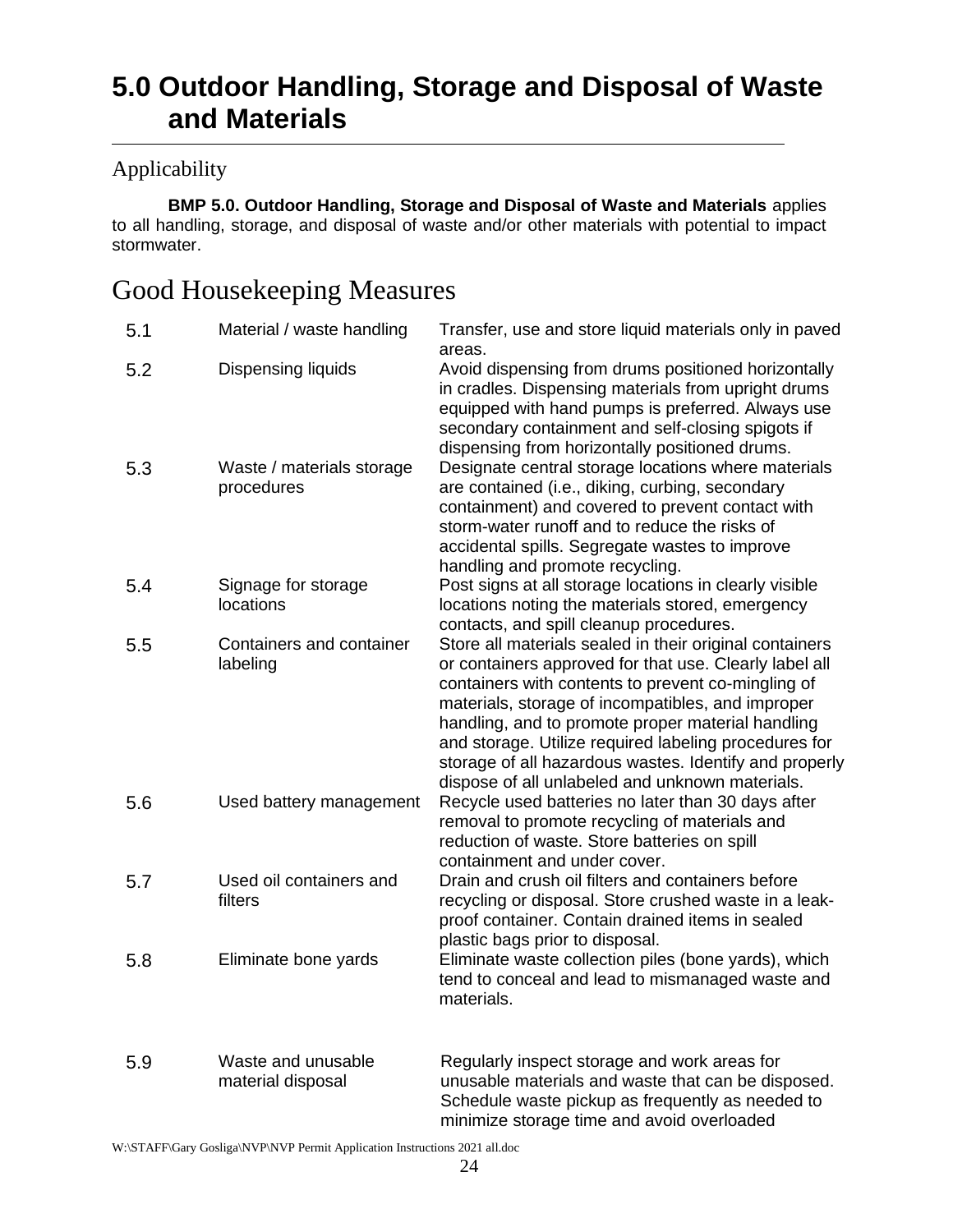containers. Ensure that all materials are properly characterized and disposed.

| 5.10 | Garbage collection<br>(dumpster) area<br>maintenance | Provide shelter and secondary containment for<br>dumpsters, if possible. Use covered dumpsters and<br>keep them closed and locked. Use only dumpsters<br>with plugged drain holes to prevent discharge of<br>leachate or fluids. Do not dispose of liquid wastes<br>such as oils or hazardous materials into dumpsters<br>and completely drain liquid waste containers prior to<br>disposal of containers. Perform dumpster cleaning in<br>designated areas that are bermed to contain wash<br>water for subsequent disposal or discharge to the<br>sanitary sewer. Do not dispose of liquid or hazardous<br>materials in dumpsters. |
|------|------------------------------------------------------|--------------------------------------------------------------------------------------------------------------------------------------------------------------------------------------------------------------------------------------------------------------------------------------------------------------------------------------------------------------------------------------------------------------------------------------------------------------------------------------------------------------------------------------------------------------------------------------------------------------------------------------|
| 5.11 | Fire fighting, training, and<br>testing activities   | In a fire-fighting situation, if possible, protect storm<br>drains. Once safe to do so, collect any residual AFFF<br>or other contaminated fluids and properly dispose.<br>For fire training activities, perform training and AFFF<br>discharge on paved surface and collect residual<br>materials upon completion of training activities and<br>properly dispose.                                                                                                                                                                                                                                                                   |

# <span id="page-24-0"></span>Preventative Maintenance

| 5.11 | Outdoor storage area | Outdoor storage areas should be covered, if         |
|------|----------------------|-----------------------------------------------------|
|      | requirements         | possible. When selecting storage sites, avoid       |
|      |                      | excessive slope, locations near storm drain inlets, |

# <span id="page-24-1"></span>Spill Prevention and Response

| 5.12 | Preventing pollutant<br>exposure during material<br>transfer      | Position vehicles used for material transfer such<br>that activities are protected from rainfall and that<br>possible spills can be contained. Provide hand<br>pumps, containment devices, and other transfer<br>devices to facilitate material transfer.                                                  |
|------|-------------------------------------------------------------------|------------------------------------------------------------------------------------------------------------------------------------------------------------------------------------------------------------------------------------------------------------------------------------------------------------|
| 5.13 | Preventing pollutant<br>exposure for material or<br>waste storage | Move materials and waste indoors or store away<br>from drains. All material stored outside, no matter<br>how temporary, should be placed on secondary<br>containment and under cover, if possible. Materials<br>not stored under cover should be covered and<br>exposed exterior surfaces should be clean. |

# <span id="page-24-2"></span>Routine Facility Inspections

5.14 Material / waste transfer area inspections

Inspect loading/unloading areas and material use areas for repair and patching.

and locations near public access areas.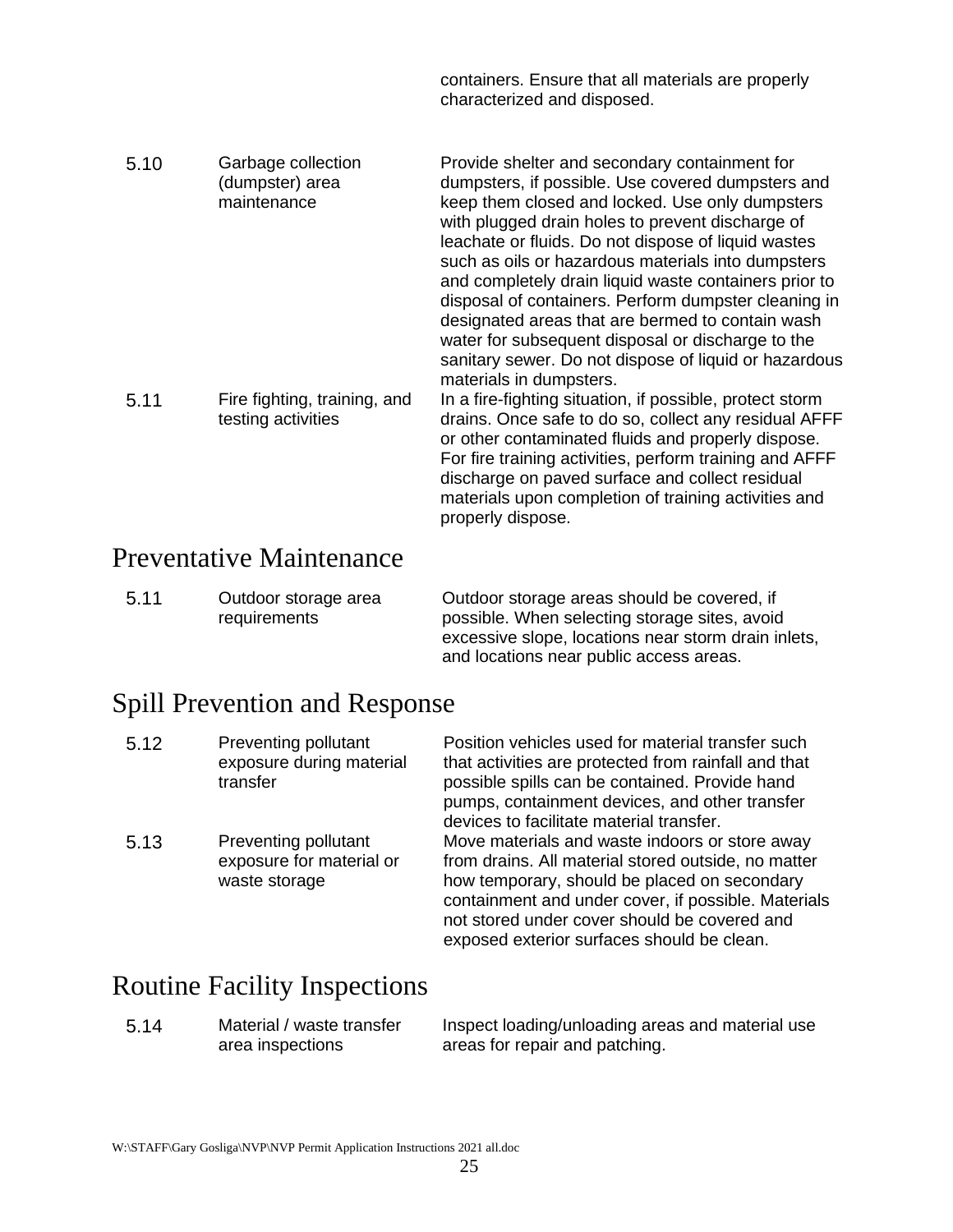5.15 Material and waste storage area inspection (containers and tanks)

Periodically inspect storage areas (containers and tanks):

- Check containers for external corrosion and structural failure.
- Check for spills and overfills due to operator failure.
- Check for failure of piping system (pipes, pumps, flanges, couplings, hoses, and valves).
- Check for leaks or spills during pumping of liquids or gases.
- Visually inspect new tanks or containers for loose fittings, poor welds, and improper or poorly fitted gaskets.
- Inspect tank foundations and storage area coatings.

# <span id="page-25-0"></span>Employee / Contractor Training

| 5.16 | Waste management | Train employees on the proper disposal    |
|------|------------------|-------------------------------------------|
|      | training         | procedures for operations-derived wastes. |

# <span id="page-25-1"></span>Management of Storm Water Runoff

| 5.17 | Protect storage areas from<br>run-on and runoff | Protect all significant materials from rainfall, run-on,<br>runoff and wind dispersal. Options include:                                                                                                                                                                                                                                       |
|------|-------------------------------------------------|-----------------------------------------------------------------------------------------------------------------------------------------------------------------------------------------------------------------------------------------------------------------------------------------------------------------------------------------------|
|      |                                                 | • Store material indoors or in a fully enclosed area.<br>• Permanently cover an outdoor storage area with a<br>roof, overhang or awning.<br>• Use temporary covering of polyethylene,<br>polypropylene, or hypalon.<br>• Use control measures such as berms and<br>secondary containment.<br>• Reduce the amount of material stored outdoors. |
|      | Record keeping and Reporting                    |                                                                                                                                                                                                                                                                                                                                               |

<span id="page-25-2"></span>

| 5.18 | Track waste generation               | Characterize waste streams and maintain<br>accurate information on waste streams using:<br>manifests, bills of lading, biennial reports,<br>permits, environmental audits, SARA Title III<br>reports, emission reports, Material Safety Data<br>Sheets (MSDS), NPDES discharge monitoring<br>reports, inventory reports, data on chemical<br>spills, and emissions data. |
|------|--------------------------------------|--------------------------------------------------------------------------------------------------------------------------------------------------------------------------------------------------------------------------------------------------------------------------------------------------------------------------------------------------------------------------|
| 5.19 | Oil / water separator<br>maintenance | Document all inspections and maintenance<br>operations.                                                                                                                                                                                                                                                                                                                  |

# <span id="page-25-3"></span>**Notes**

*See BMP 1.0 for measures generally applicable to Exposure Minimization.*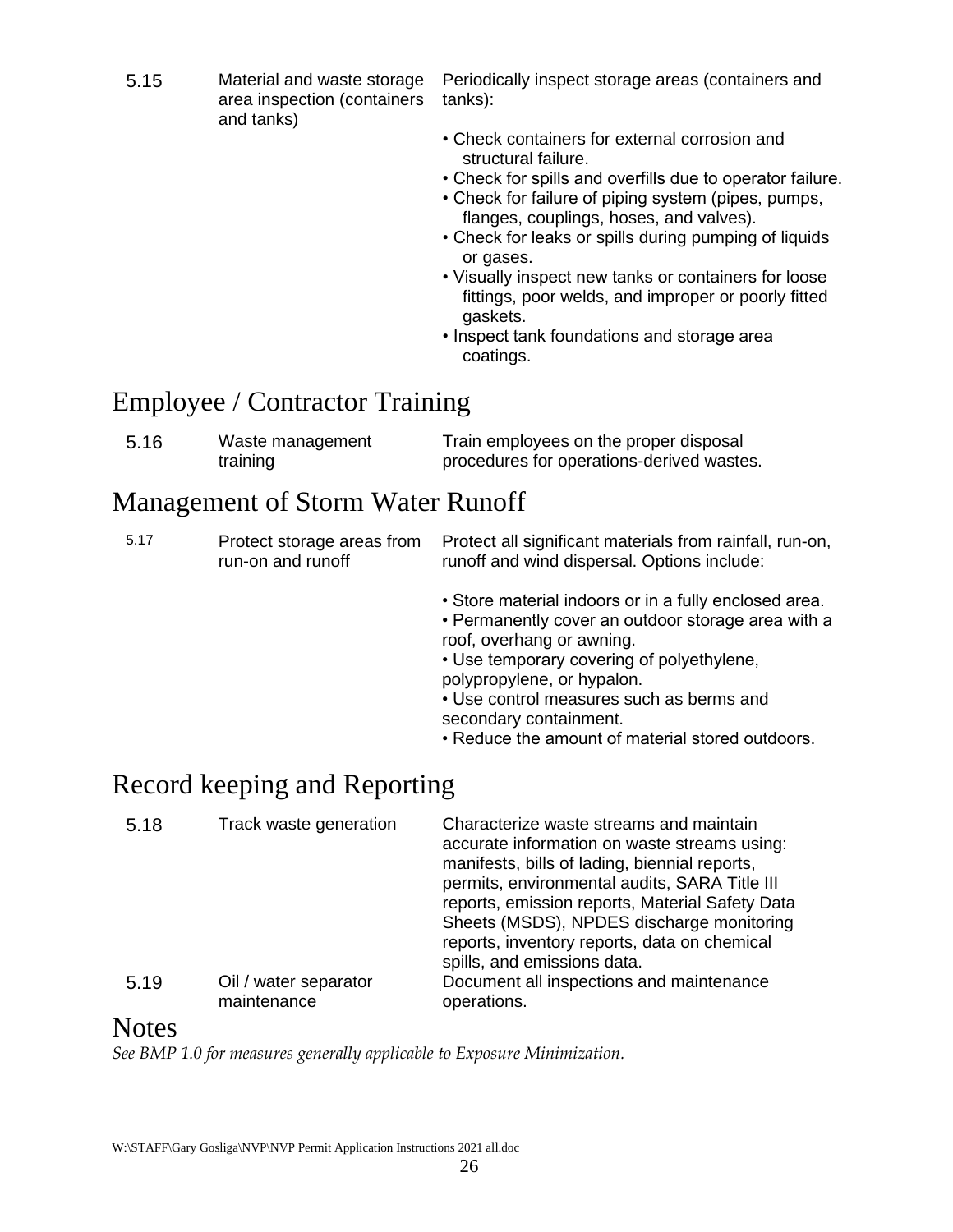# <span id="page-26-1"></span><span id="page-26-0"></span>Applicability

**BMP 6.0. Fuel Storage and Delivery** applies to bulk and small-quantity storage and delivery of fuel and fuel products.

# <span id="page-26-2"></span>Good Housekeeping Measures

| -6.1 | Vehicle fueling station | Fuel pu |
|------|-------------------------|---------|
|      | signage                 | posted  |

amps intended for vehicular use must be with signs stating "No Topping Off" to prevent overflow.

# <span id="page-26-3"></span>Preventative Maintenance

6.2 Install fuel tank monitoring and release prevention systems

Provide appropriate monitoring for tanks containing fuel (i.e., level indicators and gauges, overfill protection with alarms, interstitial leak detection for double-walled tanks, routine inspection/lockout for drainage valves for tank containment areas). Fuel dispensing equipment should be equipped with "breakaway" hose connections that will provide emergency shut-down of flow should the fueling connection be broken through movement. Automatic shut-off mechanisms should be in place on fuel tankers. These valves should remain in the closed position unless manually opened during fueling.

# <span id="page-26-4"></span>Spill Prevention and Response

| 6.3 | Preventing pollutant<br>exposure when fueling | Cover nearby storm drains and outlets to surface<br>drainages with spill control mats or block off with<br>absorbent booms to prevent accidental release of<br>pollutants in the event of a spill. Avoid mobile<br>fueling of equipment. Fuel equipment in designated<br>areas, covered if possible. Maintain spill kits on<br>fueling tankers. |
|-----|-----------------------------------------------|-------------------------------------------------------------------------------------------------------------------------------------------------------------------------------------------------------------------------------------------------------------------------------------------------------------------------------------------------|
| 6.4 | Collection of aircraft fuel<br>samples        | Use GATS jars to take fuel samples. Dispose of<br>samples at designated collection sites. Use fire-<br>rated containers for storage of fuel samples.                                                                                                                                                                                            |

# <span id="page-26-5"></span>Routine Facility Inspections

6.5 Fuel storage and handling inspections Regularly inspect fueling areas and storage tanks. (Underground fuel storage tanks should be tested as required by federal and state laws.)

# <span id="page-26-6"></span>Employee / Contractor Training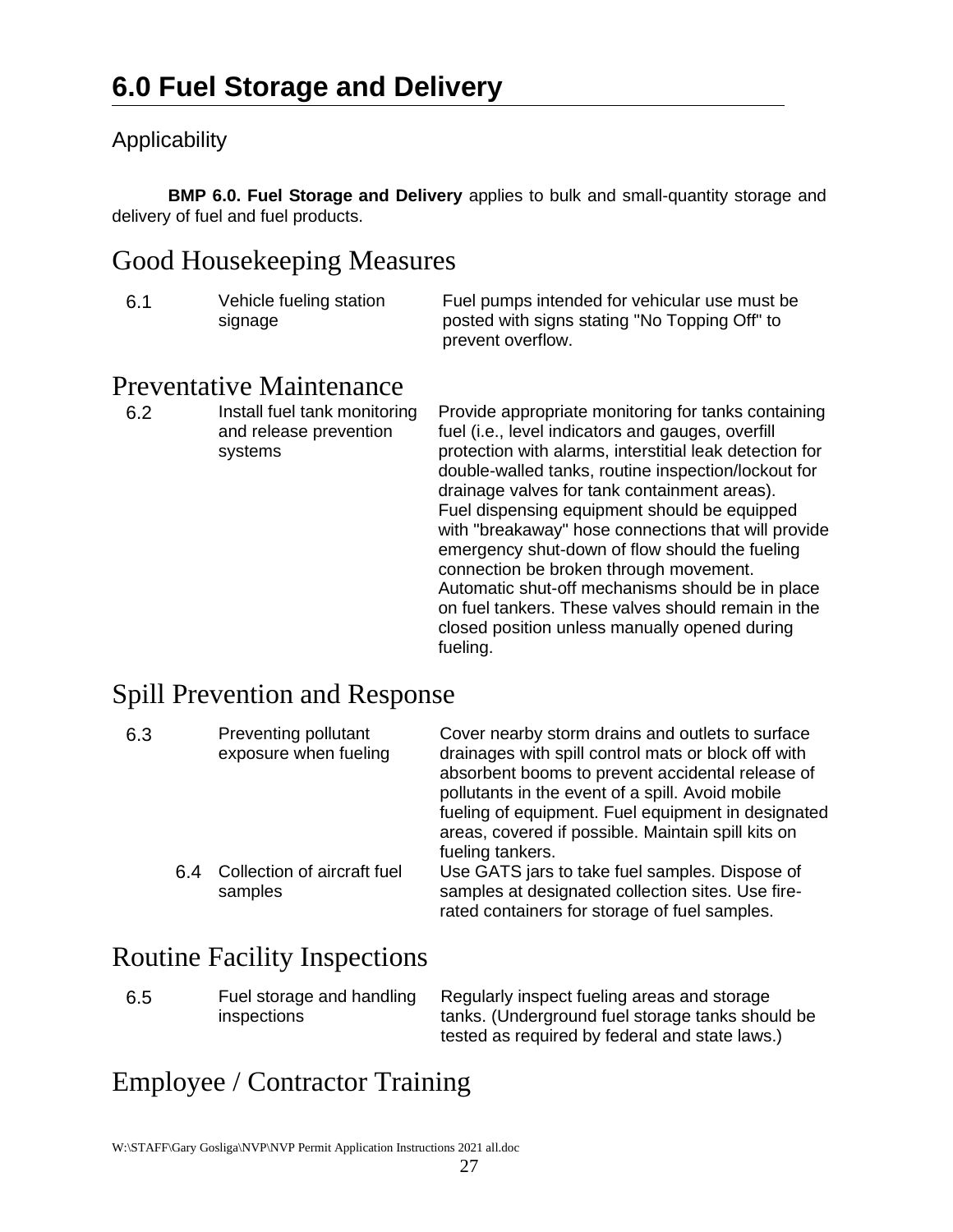6.6 Fuel spill response training Train employees performing fueling activities on the appropriate response procedures for fuel spills.

# <span id="page-27-0"></span>**Notes**

*See BMP 1.0 for measures generally applicable to Exposure Minimization, Runoff Management, and Record keeping and Reporting.*

[NEXT SECTION]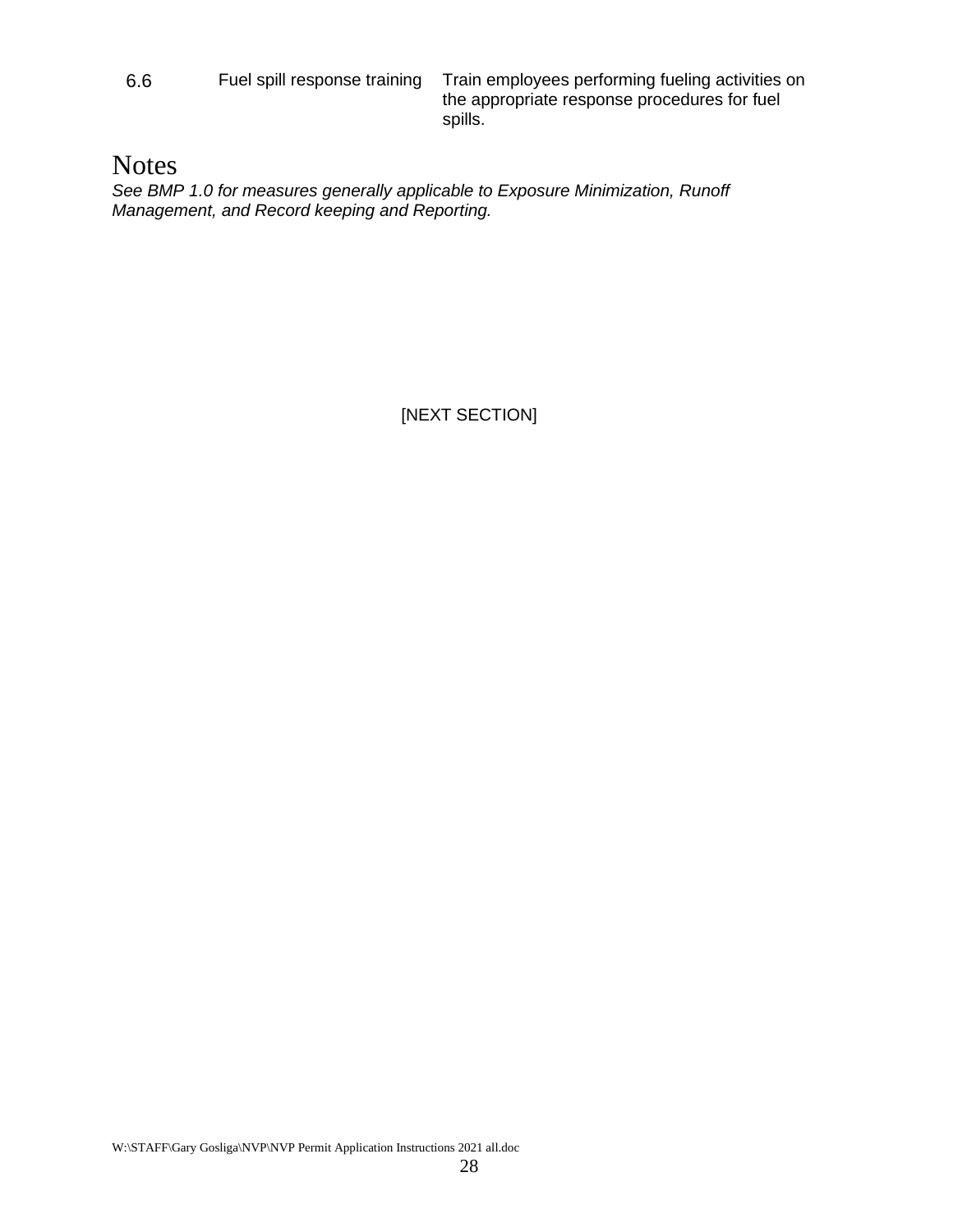#### <span id="page-28-1"></span><span id="page-28-0"></span>Applicability

**BMP 7.0. Building and Grounds Maintenance** applies to non-AVE maintenance operations with potential to impact stormwater.

# <span id="page-28-2"></span>Good Housekeeping Measures

7.1 Disposal of landscaping and grounds maintenance waste Properly dispose of landscape waste, wash water, sweepings, and sediments. 7.2 Fire fighting foam deluge system testing procedures and fire hydrant flushing Perform fire fighting foam testing operations only in designated areas deemed appropriate for such activities. Properly dispose of, or recycle, foam discharge. If possible, do not allow water from hydrant flushing to enter storm drain. Discharge to sanitary sewer or use for landscape watering. 7.3 Cleaning interior floors and exterior ground surfaces Maintain clean, dry floors and exterior surfaces by methods other than hosing and washing (e.g., using brooms, shovels, vacuum cleaners, etc.). Do not hose down work areas to the storm drainage system or use concrete cleaning products unless the storm drain inlet is blocked and wash water is collected and properly disposed of through a permitted sewer connection. Use seals or door skirts to prevent material exposure to rainfall. 7.4 Uncontaminated water discharges from potable water line flushing, uncontaminated air conditioning condensate, irrigation drainage, and landscape watering Perform line flushing operations only in designated areas deemed appropriate for such activities. If possible, do not allow water to enter storm drain. Discharge to sanitary sewer or use for landscape watering. If water contacts pollutants, protect storm drains, and collect and properly dispose of water.

# <span id="page-28-3"></span>Preventative Maintenance

7.4 Grounds / landscaping design considerations

•Consider the following design characteristics for grounds / landscaping design:

• Incorporate areas of landscape into project design. (Landscape areas are pervious and will result in less runoff discharge from a site.)

• Incorporate design considerations such as leaving or planting native vegetation to reduce irrigation, fertilizer, and pesticide needs.

• Select landscaping plants that require little maintenance and/or pest control.

• Incorporate storm water detention/retention to reduce peak runoff flows and for water quality control.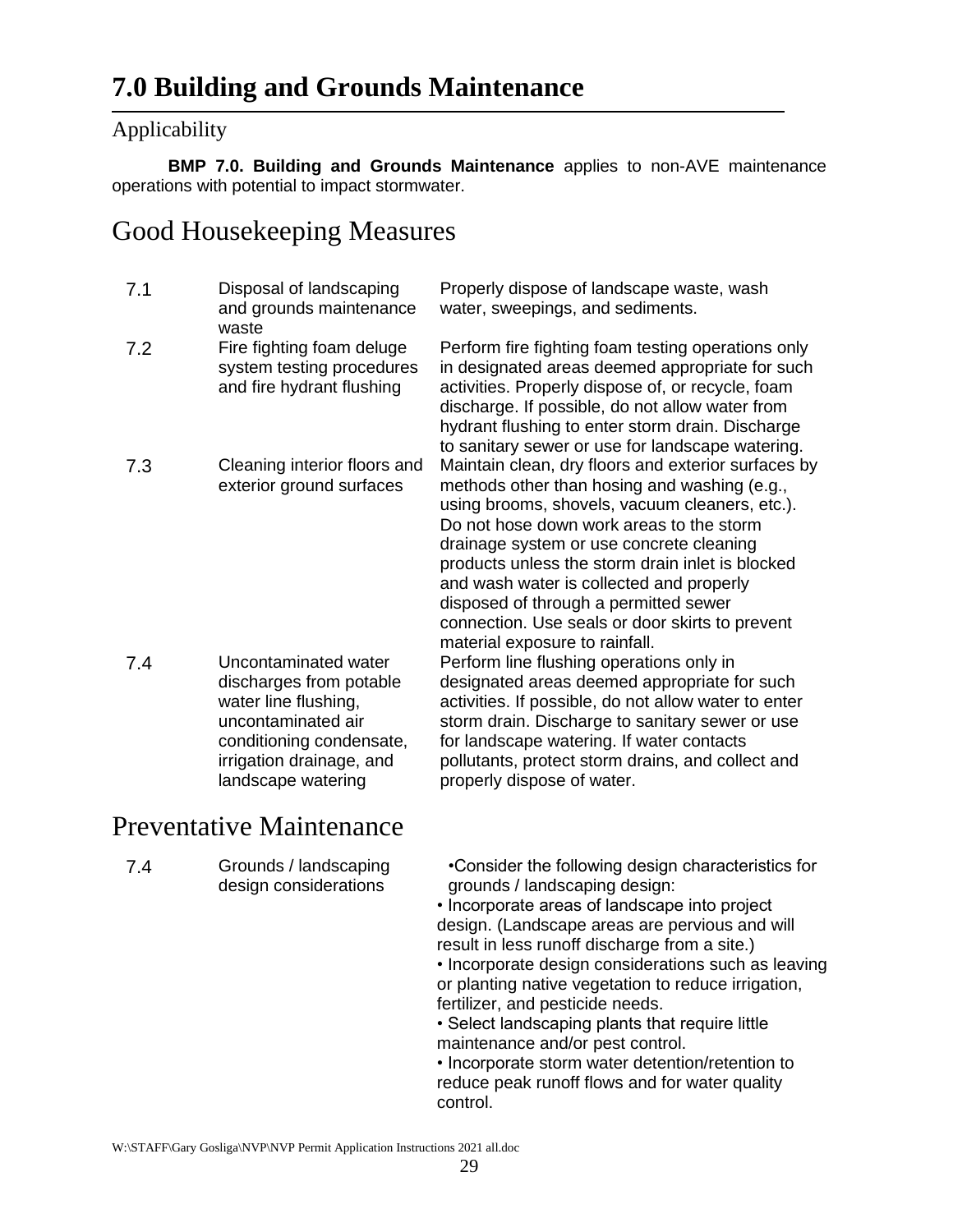| 7.5  | Maintain storm water<br>control devices and outfalls | Regularly inspect and patch or repair storm water<br>control devices (i.e., berms, etc.) to keep them in<br>working order. Place devices such as hay bales or<br>filter fabric over storm drain culverts or at other<br>areas to capture debris generated during<br>construction or runway rubber removal activities.                                                                                                                                                                                                                                                                                                                                                                                                                                                                                                                   |
|------|------------------------------------------------------|-----------------------------------------------------------------------------------------------------------------------------------------------------------------------------------------------------------------------------------------------------------------------------------------------------------------------------------------------------------------------------------------------------------------------------------------------------------------------------------------------------------------------------------------------------------------------------------------------------------------------------------------------------------------------------------------------------------------------------------------------------------------------------------------------------------------------------------------|
| 7.6  | Maintain catch basins                                | Regularly clean any catch basins which receive<br>runoff from a maintenance area, especially after<br>larger storms. Install and maintain catch basin filter<br>inserts that assist in the removal of oil and grease,<br>sediments and floatables.                                                                                                                                                                                                                                                                                                                                                                                                                                                                                                                                                                                      |
| 7.7  | Fire deluge system design<br>considerations          | Design deluge (foam) testing system with the<br>following characteristics:                                                                                                                                                                                                                                                                                                                                                                                                                                                                                                                                                                                                                                                                                                                                                              |
|      |                                                      | • Located away from storm drain inlets, drainage<br>facilities or water bodies. Discharge foam waste to<br>a sanitary sewer (industrial wastewater permitting<br>may be required). Foam waste shall not be<br>discharged to storm drains or water bodies.<br>• Paved with concrete or asphalt, or stabilized with<br>an aggregate base.<br>• Bermed to contain foam and to prevent run-on.<br>• Configure discharge area with a sump to allow<br>collection and disposal of foam.                                                                                                                                                                                                                                                                                                                                                       |
| 7.8  | Install oil / water<br>separators                    | Either collect storm water in areas exposed to<br>pollutants or install an appropriately-sized oil /<br>water separator (regulatory agency approval may<br>be required). Oil / water separators are typically<br>used in areas where the concentrations of<br>petroleum hydrocarbons, floatables, or sediment<br>may be abnormally high and source control<br>techniques are not very effective. There are two<br>types of oil/water separators: the American<br>Petroleum Institute (API) separator and the<br>coalescing plate separator (CPS). Design, sizing,<br>and placement of oil/water separators is dependent<br>on several factors including: tributary area, type of<br>activity, pollutant type and concentration, and water<br>temperature. Separators should be selected, sized<br>and designed by a qualified engineer. |
| 7.9  | Maintain sumps and oil /<br>water separators         | Regularly clean and maintain sump and oil / water<br>separators. Characterize and properly dispose of<br>cleaning waste. Replace oil absorbent pads as<br>needed and always prior to the rainy season(s).<br>Keep effluent shutoff valve closed during cleaning<br>operations. Follow maintenance schedule and<br>procedures for these activities.                                                                                                                                                                                                                                                                                                                                                                                                                                                                                      |
| 7.10 | Label storm drains                                   | Label storm drain inlets that they are to receive no<br>wastes.                                                                                                                                                                                                                                                                                                                                                                                                                                                                                                                                                                                                                                                                                                                                                                         |
| 7.11 | Minimize pesticide,<br>herbicide and fertilizer use  | Minimize use of pesticides, herbicides, and<br>fertilizers. Use according to directions. Utilize<br>integrated pest management.                                                                                                                                                                                                                                                                                                                                                                                                                                                                                                                                                                                                                                                                                                         |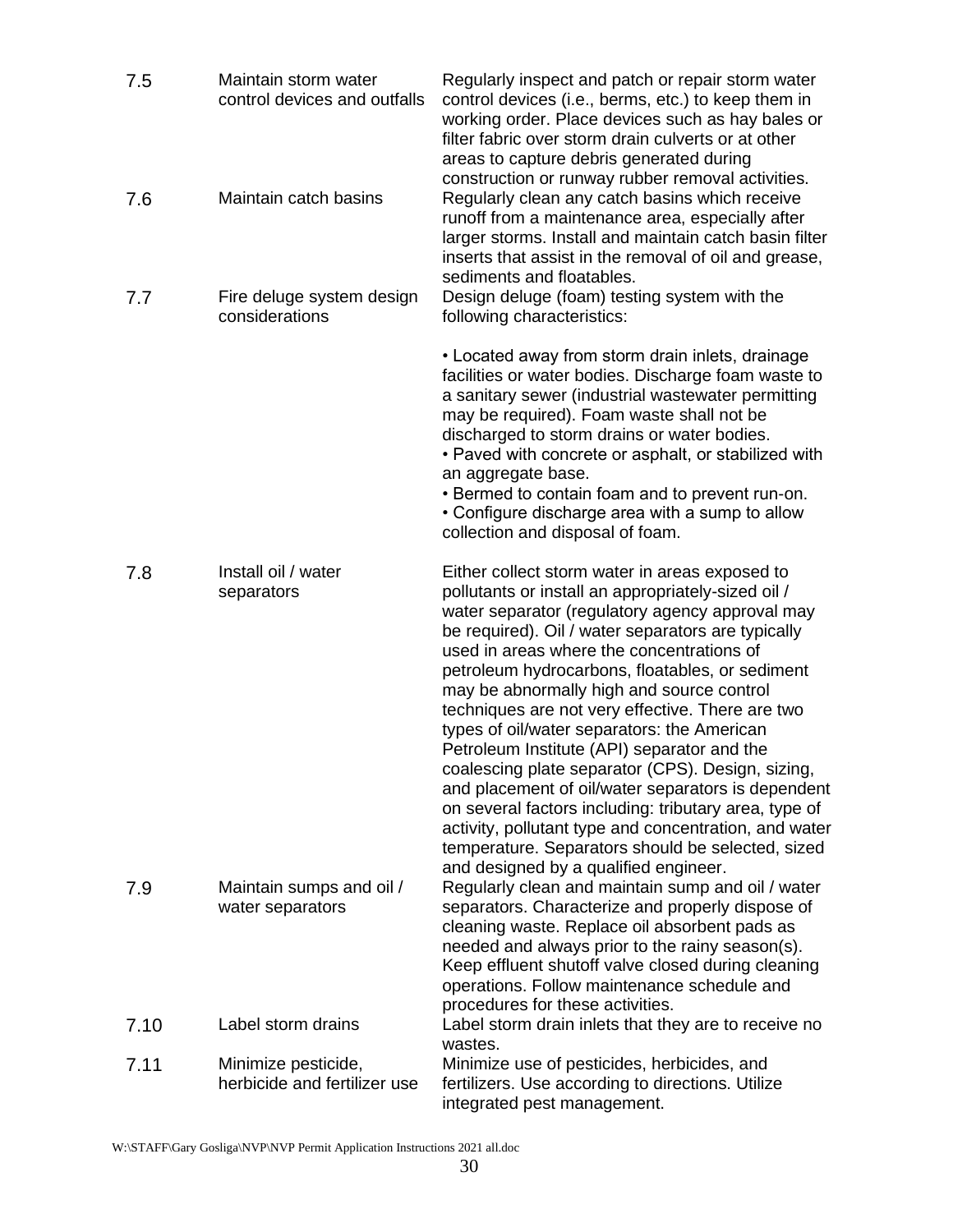# <span id="page-30-0"></span>Routine Facility Inspections

| 7.12 | Sump and oil / water       |
|------|----------------------------|
|      | separator inspections      |
| 7.13 | Inspect fire fighting foam |
|      | deluge system              |
| 7.14 | Erosion control            |
|      |                            |

Regularly inspect sumps and oil/water separators to identify when preventative maintenance is needed. Regularly inspect, clean, and maintain fire fighting foam testing facility and collection sumps. Provide landscaped areas where erosion is becoming a problem. Plantings and appropriate grading are means to controlling erosion and containing runoff.

# <span id="page-30-1"></span>**Notes**

*See BMP 1.0 for measures generally applicable to Exposure Minimization, Spill Prevention and Response, Training, and Record keeping and Reporting.*

[NEXT SECTION]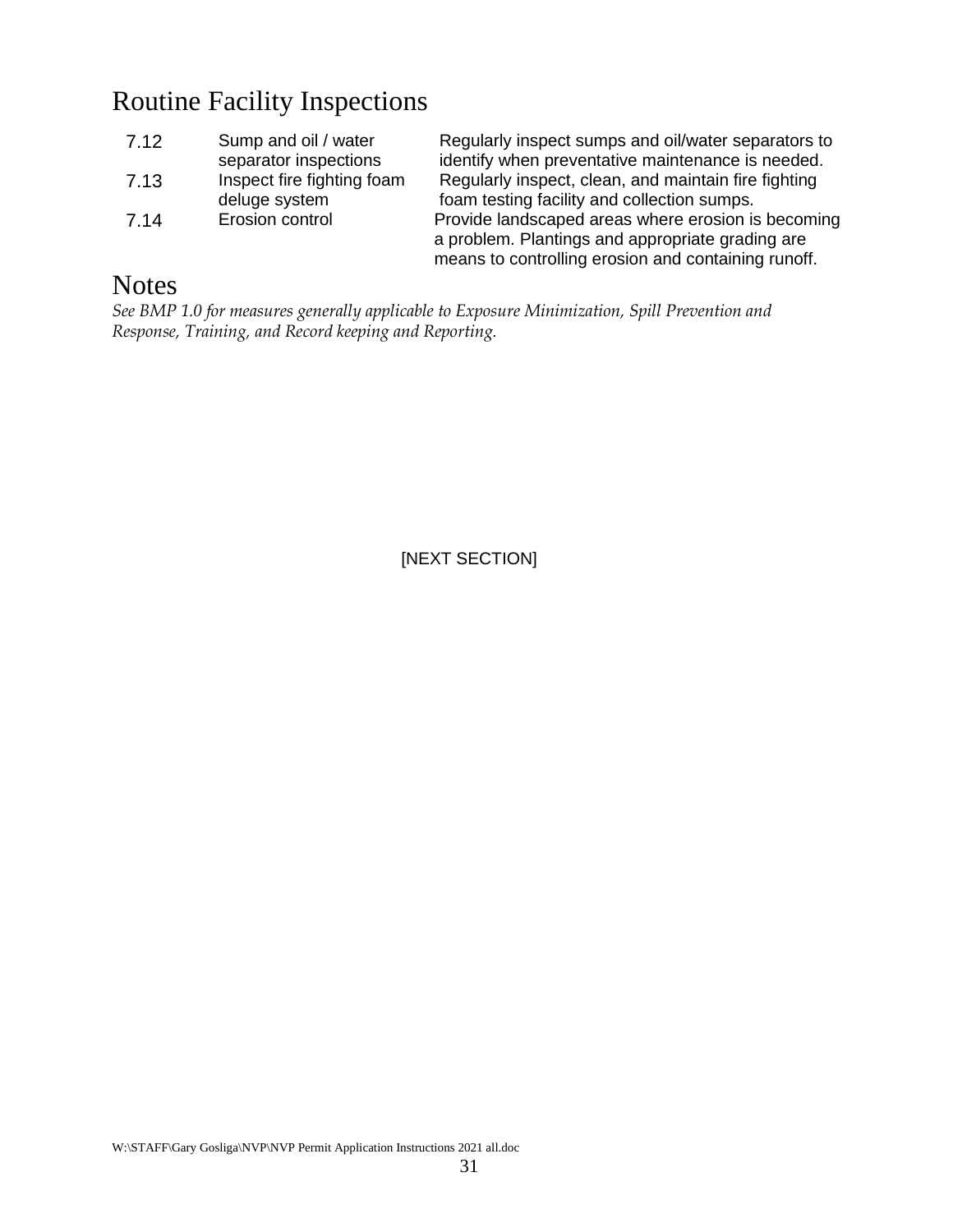## <span id="page-31-1"></span><span id="page-31-0"></span>Applicability

**BMP 8.0. Waste Water Treatment** applies to structural and operational aspects of the waste water treatment facility.

# <span id="page-31-2"></span>Good Housekeeping Measures

| 8.1 | Disposal of grounds<br>maintenance waste | Properly dispose of waste, wash water, sweepings,<br>and sediments.                                                                                                                                                                                                                                              |
|-----|------------------------------------------|------------------------------------------------------------------------------------------------------------------------------------------------------------------------------------------------------------------------------------------------------------------------------------------------------------------|
| 8.2 | Ensure proper sludge<br>management       | Sludge shall be contained in sludge drying beds with<br>the gates in place at all times, except when the<br>sludge is being removed. Any spills of sludge shall be<br>removed completely and expeditiously, and disposed<br>of properly. Sludge shall not be removed from the<br>drying beds during rain events. |

# <span id="page-31-3"></span>Routine Facility Inspections

| 8.3 | Inspect WWTP equipment | Regularly inspect       |
|-----|------------------------|-------------------------|
|     |                        | equipment and treatment |
|     |                        | processes at the WWTP   |
|     |                        | to ensure facility      |
|     |                        | operation.              |

# <span id="page-31-4"></span>**Notes**

*See BMP 1.0 for measures generally applicable to Exposure Minimization, Spill Prevention and Response, Training, Management of Storm Water Runoff, and Record keeping and Reporting.*

[NEXT SECTION]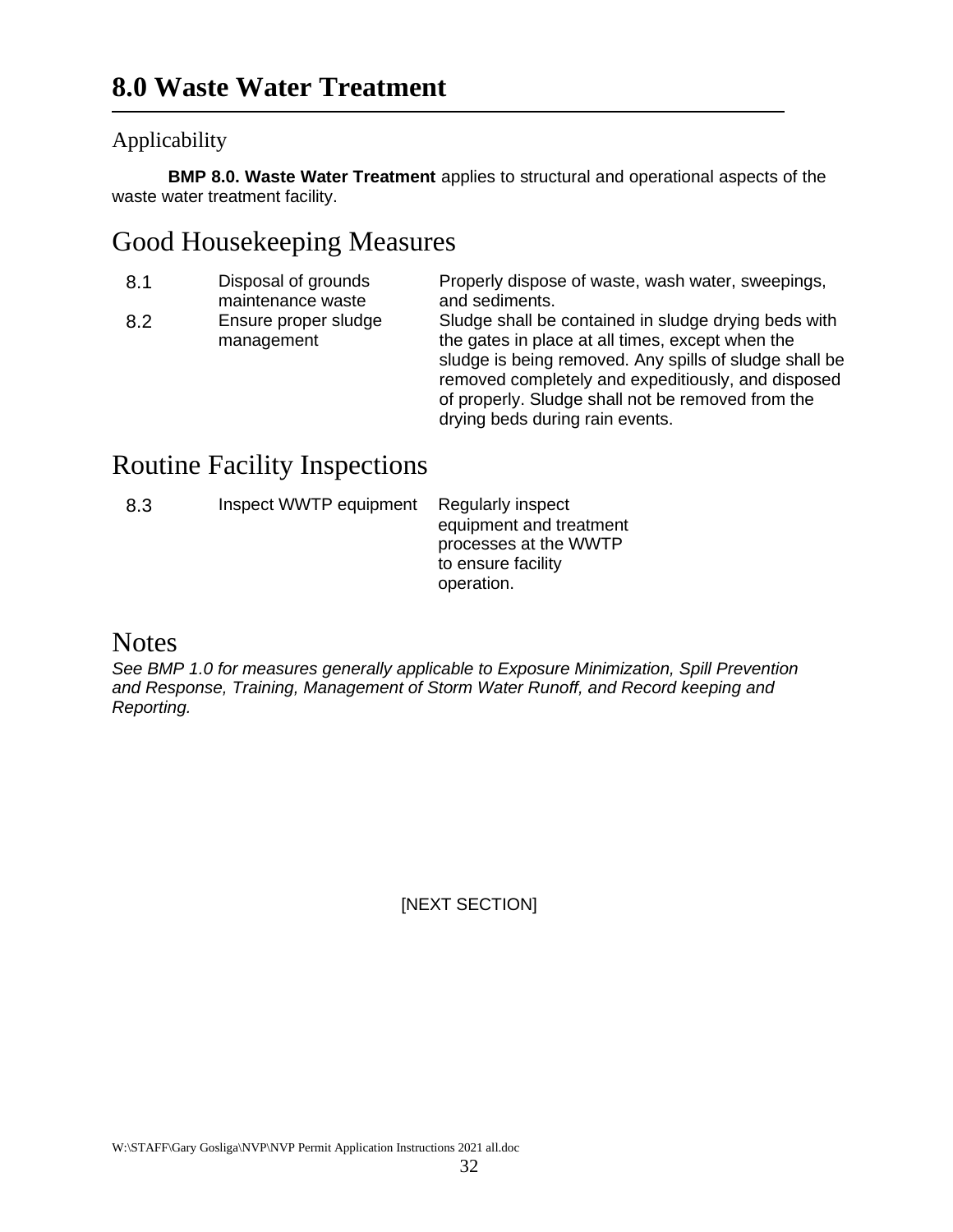# <span id="page-32-1"></span><span id="page-32-0"></span>*California Stormwater BMP Handbook – January 2003*

<span id="page-32-5"></span><span id="page-32-4"></span><span id="page-32-3"></span><span id="page-32-2"></span>WM-1 Material Delivery and Storage WM-1 Material Use WM-4 Spill Prevention and Controls WM-5 Solid Waste Management WM-6 Hazardous Waste Management

### <span id="page-32-7"></span><span id="page-32-6"></span>*For New Development & Redevelopment Guidelines (MJPA)*

<span id="page-32-9"></span><span id="page-32-8"></span>NPDES – Guidelines for Projects Under the March Joint Powers Authority – January 9, 2008 \*\*\*Copies available at MJPA Planning Department -Obtain for Construction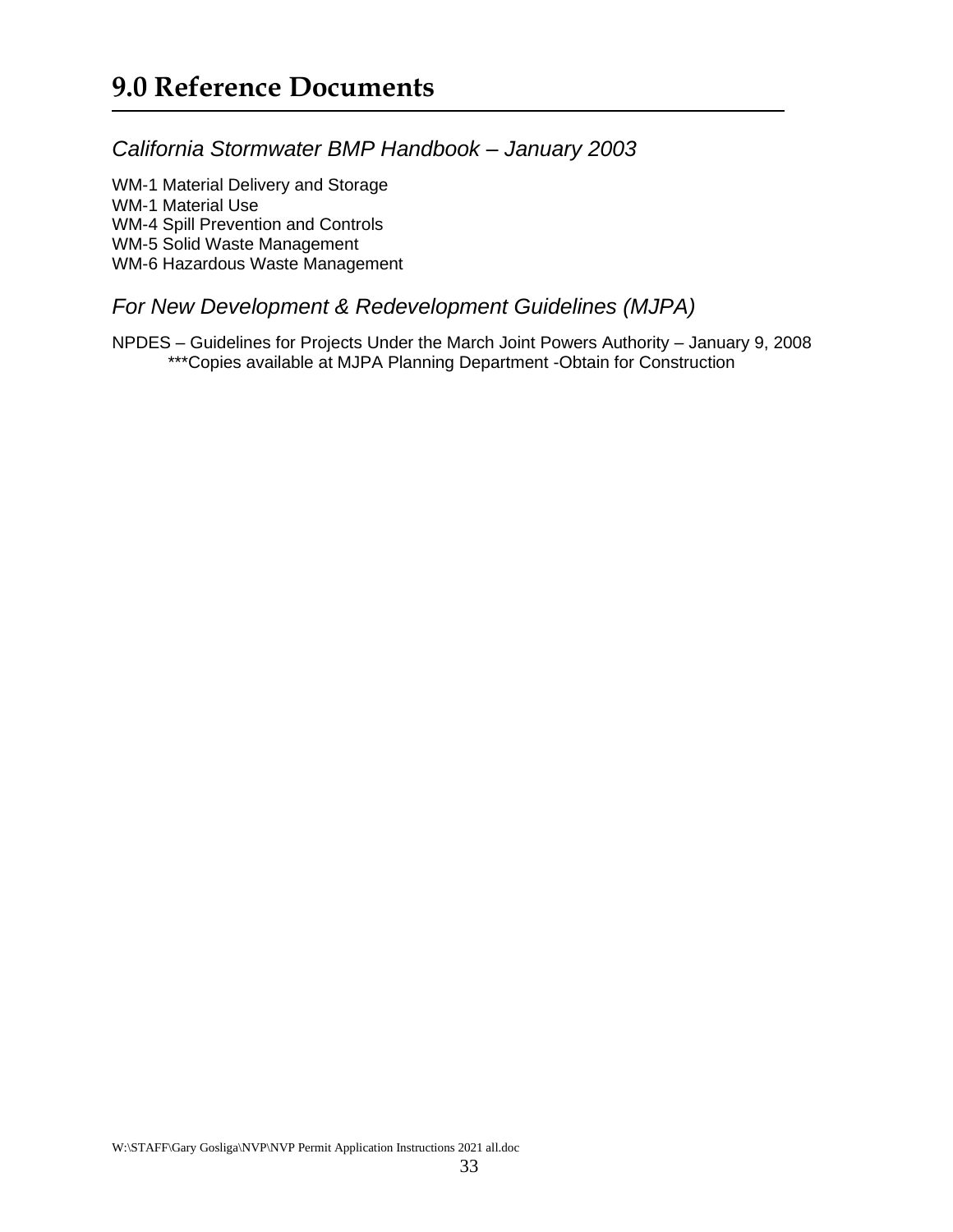# **MARCH JOINT POWERS AUTHORITY**



# **Acknowledgment & Signature Form**

It is everyone's responsibility to apply Best Management Practices in their day-to-day operations. Education and training of employees is paramount in maintaining successful Business Plan, SWPPP and SPCCP Best Management Practices.

|                                     | has received March Inland Port's Storm Water |
|-------------------------------------|----------------------------------------------|
| (Company)                           | (Date)                                       |
| (Print)                             |                                              |
| (Signature)                         |                                              |
| This Section for Authority Use Only |                                              |
| Issued:                             |                                              |
|                                     |                                              |

| Acknowledgment received by: | Date: |
|-----------------------------|-------|
|                             |       |

Company:

File No.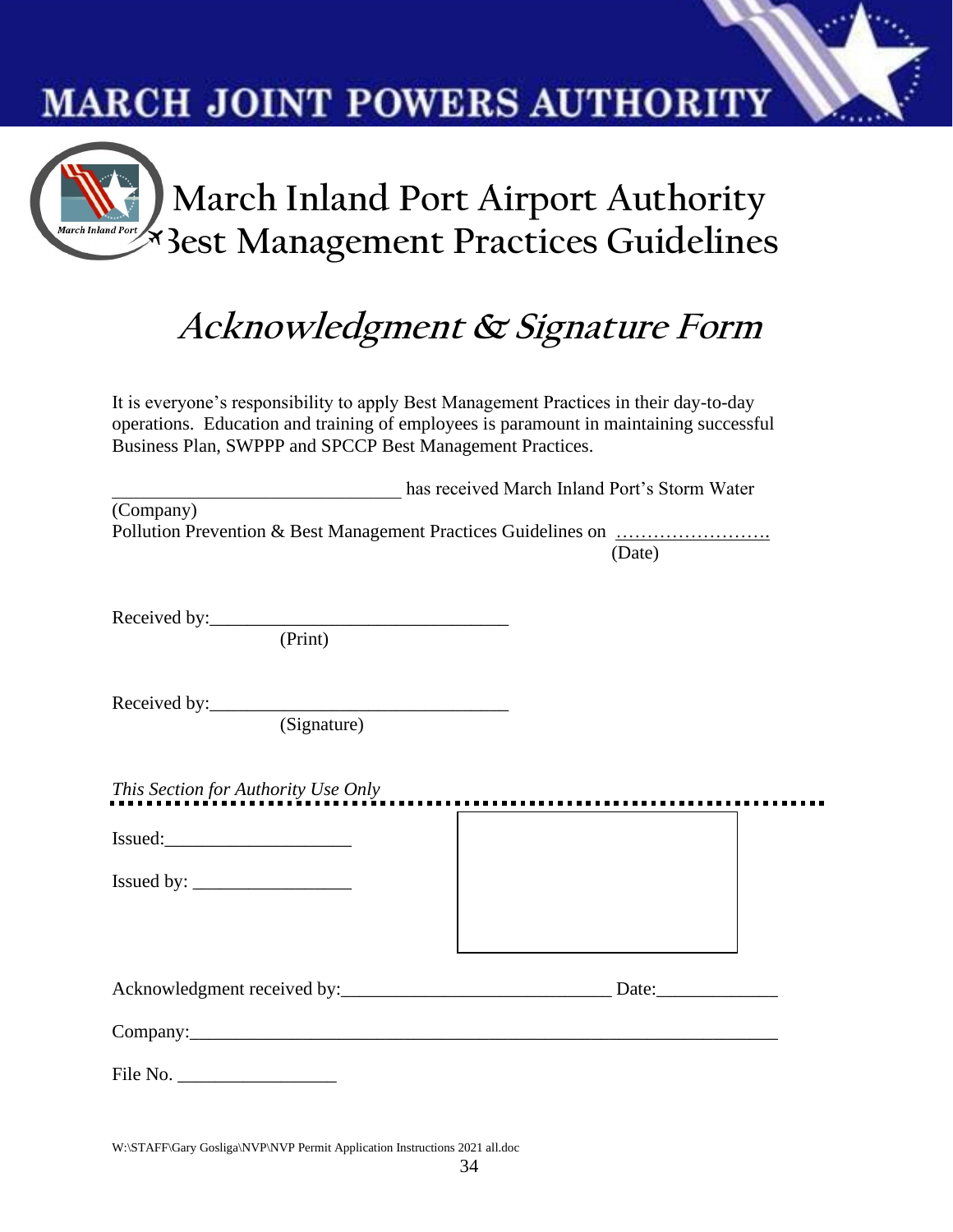

#### **MARCH INLAND PORT AIRPORT AUTHORITY**

#### **MOTOR VEHICLE OPERATING PERMIT DECALS 7/1/22 – 6/31/23**

Vehicle List for: \_\_\_\_\_\_\_\_\_\_\_\_\_\_\_\_\_\_\_\_\_\_\_\_\_\_\_\_\_\_\_\_\_\_\_\_\_\_\_\_\_\_\_\_\_\_\_\_\_\_\_\_\_\_\_\_\_\_\_\_\_\_\_\_\_\_\_\_\_\_\_\_\_\_\_\_\_

 **COMPANY**

| <b>YEAR</b> | <b>MAKE</b> | <b>MODEL</b> | <b>COLOR</b> | <b>LICENSE NO.</b> | VIN NO. | <b>DECAL NO. OFFICE</b><br><b>USE ONLY</b> |
|-------------|-------------|--------------|--------------|--------------------|---------|--------------------------------------------|
|             |             |              |              |                    |         |                                            |
|             |             |              |              |                    |         |                                            |
|             |             |              |              |                    |         |                                            |
|             |             |              |              |                    |         |                                            |
|             |             |              |              |                    |         |                                            |
|             |             |              |              |                    |         |                                            |
|             |             |              |              |                    |         |                                            |
|             |             |              |              |                    |         |                                            |
|             |             |              |              |                    |         |                                            |
|             |             |              |              |                    |         |                                            |
|             |             |              |              |                    |         |                                            |
|             |             |              |              |                    |         |                                            |
|             |             |              |              |                    |         |                                            |
|             |             |              |              |                    |         |                                            |

#### **DO NOT WRITE BELOW THIS LINE Permits - \$120.00 Each**

STAMP

\*\*\*\*\*\*\*\*\*\*\*\*\*\*\*\*\*\*\*\*\*\*\*\*\*\*\*\*\*\*\*\*\*\*\*\*\*\*\*\*\*\*\*\*\*\*\*\*\*\*\*\*\*\*\*\*\*\*\*\*\*\*\*\*\*\*\*\*\*\*\*\*\*\*\*\*\*\*\*\*\*\*\*\*\*\*\*\*\*\*\*\*\*\*\*\*\*\*\*\*\*\*\*\*\*\*\*\*\*\*\*\*\*\*\*\*\*\*\*\*\*\*\*\*\*\*\*\*\*\*\*\*\*\*\*\*\*\*\*\*\*\* Pick up By\_\_\_\_\_\_\_\_\_\_\_\_\_\_\_\_\_\_\_\_\_\_\_\_\_\_\_\_\_\_\_\_\_\_\_\_\_\_Badge No.\_\_\_\_\_\_\_\_\_\_ Expiration\_\_\_\_\_\_\_\_\_ Sign **Print** Total # of Vehicles\_\_\_\_\_\_\_\_\_\_\_\_\_ Paid  $\frac{1}{2}$  Paid  $\frac{1}{2}$  Chk. No. \_\_\_\_\_\_\_\_\_\_\_\_\_ Insurance  $\frac{1}{2}$  N Proof? Circle 2014 Circle 2014 2014 2014 2014 2015 2016 2017 2018 2014 2015 2016 2017 2017 2017 2017 2017 2017 Issued By; \_\_\_\_\_\_\_\_\_\_\_\_\_\_\_\_\_\_\_\_\_\_\_\_\_\_\_\_\_\_Date\_\_\_\_\_\_\_\_\_\_\_\_\_ **OFFICIAL**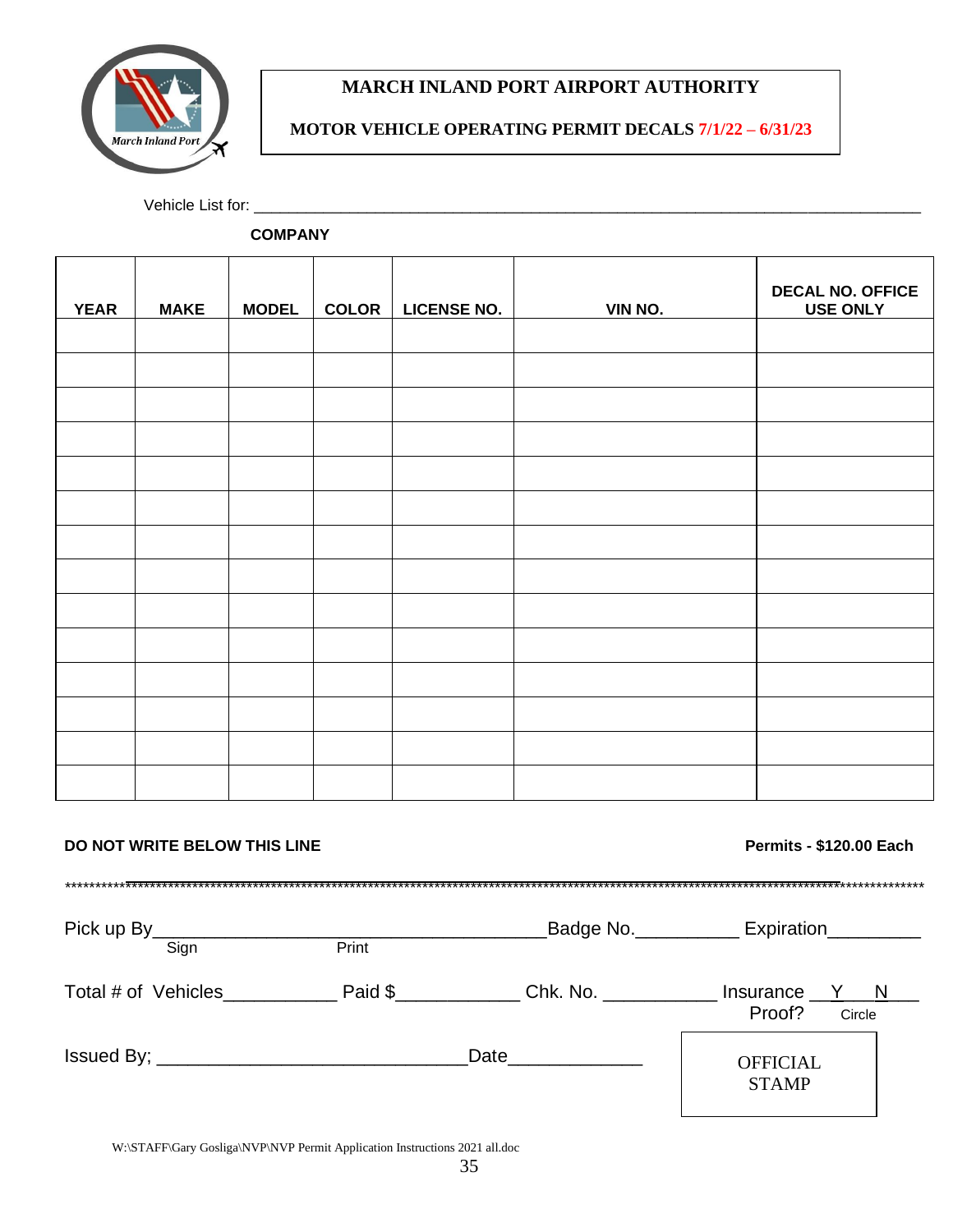

**Vehicle Permit RULES AND REGULATIONS Signature Form**



#### **AUTHORIZED VEHICLES ON THE AIR OPERATIONS AREA (AOA)**

THE OPERATION OF ANY MOTORIZED VEHICLES (STREET-LICENSED AND NON-STREET-LICENSED) ON THE AIR OPERATIONS AREA (AOA) REQUIRES A MOTOR VEHICLE OPERATING PERMIT ISSUED BY MARCH INLAND PORT AIRPORT AUTHORITY (MIPAA). A MOTORIZED VEHICLE IS DEFINED AS ANY VEHICLE ORIGINALLY DESIGNED TO BE OPERATED ON A PUBLIC STREET OR HIGHWAY.

ONCE A MOTOR VEHICLE PERMIT HAS BEEN GRANTED, WINDOW DECALS WILL BE ASSIGNED AND ISSUED TO EACH INDIVIDUAL VEHICLE LISTED ON THE VEHICLE LIST SUBMITTED BY YOUR COMPANY. THESE DECALS ARE NON-TRANSFERRABLE AND MUST BE PERMANENTLY AFFIXED ON THE LOWER-LEFT AREA OF THE WINDSHIELD ON THE DRIVER'S SIDE OF THE VEHICLE TO WHICH IT HAS BEEN ASSIGNED.

NO VEHICLE SHALL BE OPERATED ON THE AOA UNLESS THE DRIVER HAS, IN THEIR PERSONAL POSSESSION, A VALID CALIFORNIA, OTHER STATE, OR INTERNATIONAL DRIVER'S LICENSE AND A VALID MIPAA SECURITY PHOTO IDENTIFICATION BADGE WITH "RESTRICTED AREA DRIVER" ACCESS.

#### **VEHICLE IDENTIFICATION**

AN APPROVED LOGO AND/OR COMPANY NAME MUST BE AFFIXED TO THE EXTERIOR OF BOTH FRONT DOOR PANELS. THE NAME OF THE COMPANY SHALL BE SPELLED OUT IN LETTERS NOT LESS THAN THREE INCHES (3") IN HEIGHT. WHEN NOT ACCOMPANIED BY APPROVED LETTERING, COMPANY LOGOS OR SYMBOLS MUST BE A MINIMUM OF 18 INCHES (18") IN DIAMETER. TO ENHANCE VISIBILITY, COMPANY NAME AND/OR LOGO SHALL BE ON A BACKGROUND OF SHARPLY CONTRASTING COLOR TO VEHICLE.

#### **INSURANCE REQUIREMENTS**

COMPANIES UTILIZING THE AOA MUST REMAIN IN COMPLIANCE WITH MIPAA-REQUIRED INSURANCE AT ALL TIMES. ALL INSURANCE INQUIRES SHOULD BE DIRECTED TO MIPAA AT (951) 656-7000

#### **INSURANCE REPORTING REQUIREMENTS**

COMPANIES ARE REQUIRED TO SUBMIT THEIR PROOF OF INSURANCE ANNUALLY OR ANY TIME THE POLICY IS TO EXPIRE. FAILURE TO REPORT AND PROVIDE CURRENT PROOF OF INSURANCE COULD LEAD TO SUSPENSION OF YOUR NVP UNTIL SUCH TIME CURRENT PROOF OF INSURANCE DOCUMENTS ARE PROVIDED TO THE MIPAA PERMITS DEPARTMENT. IT IS CUSTOMARY TO HAVE YOUR BROKER BE RESPONSIBLE IN THIS AREA.

Signature Block

I have read and understand the Rules and Regulations above and will abide by them at all times while operating a vehicle permitted on the AOA. I am authorized by my company to provide rules and regulations training to its employees. By signing this acknowledgment, I am solely responsible for enforcing the above rules and regulations to our operators.

| Name  | Sign |  |
|-------|------|--|
| Print |      |  |
|       | Date |  |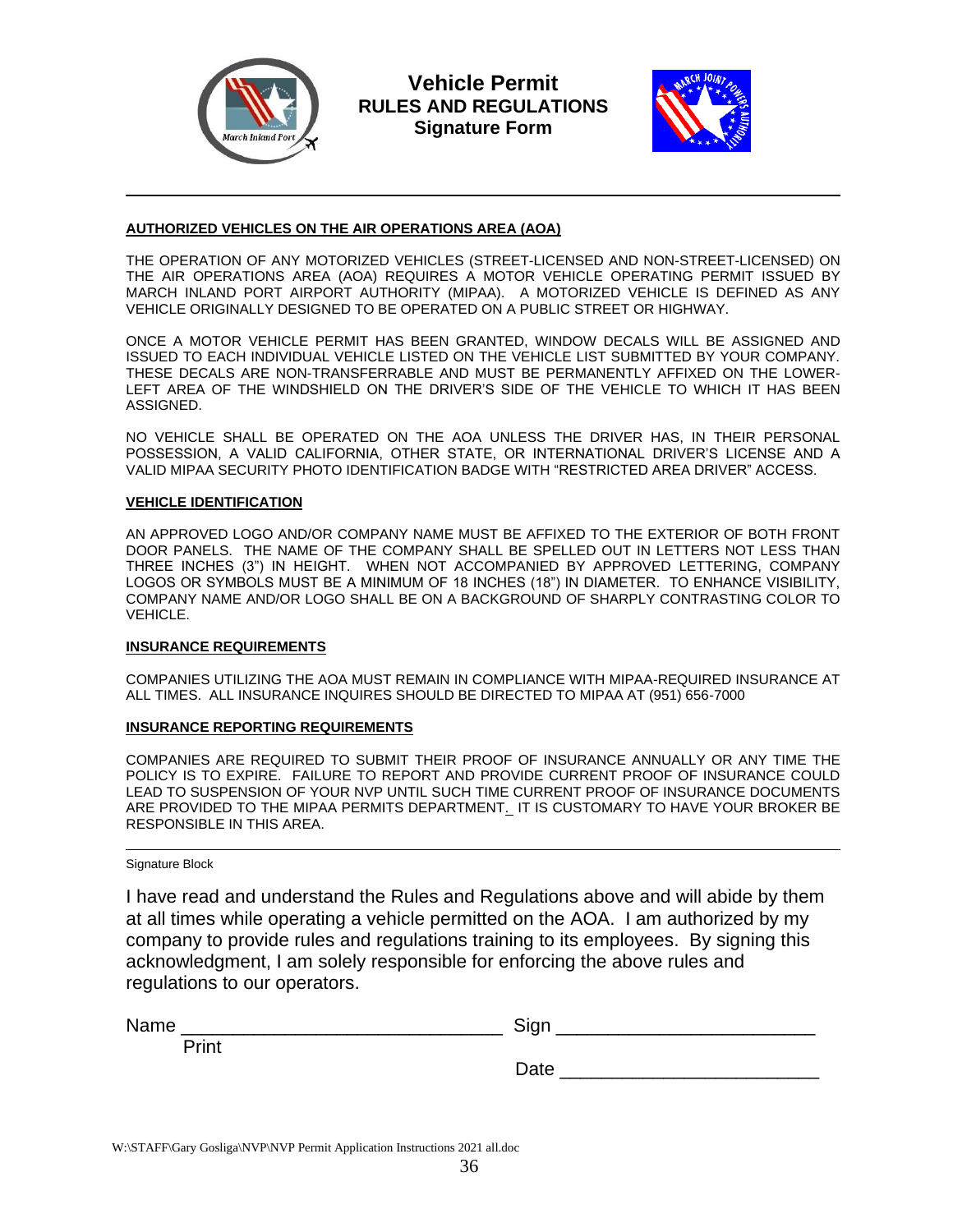

Effective 01/09

**A. WITH RESPECT TO FIXED BASE OPERATORS** (i.e. rental and instruction, charter operators (other than air ambulance operations), repair facilities, paint shops, sales demo operations, etc.):

**OWNED AND NON-OWNED AIRCRAFT LIABILITY** – Combined single limit bodily injury and property damage \$ 1 million each occurrence, with passengers limited to \$100,000 each person (if the fixed base operator has any owned and/or leased aircraft).

**AIRPORT PREMISES LIABILITY** – Combined single limit bodily injury and property damage \$1 million each occurrence. Premises liability must include liability arising from or out of or otherwise related to, the ownership, maintenance, use and/or operation of mobile equipment while on airport property.

**PRODUCTS/COMPLETED OPERATIONS LIABILITY** – Combined single limit bodily injury and property damage \$1 million each occurrence and in the annual aggregate, with bodily injury limited to \$100,000 each person*.* Covering any and all product/completed operations hazards in which tenant is involved (i.e., sale of fuel, sale of used and/or new aircraft, repairs and service, aircraft cleaning/detailing, avionics repairs and services, aircraft/avionics parts sold over the counter, sale of food and/or beverages, cargo loading/unloading, baggage loading/unloading, etc.)

**OWNED AND/OR LEASED AUTOMOBILE LIABILITY** – \$1 million each occurrence. This is required if tenant is permitted to drive vehicles on any airport airside locations.

**GROUND HANGARKEEPERS LEGAL LIABILITY** – Minimum limit of \$250,000 each aircraft/\$500,000 each occurrence, with a maximum deductible of \$10,000 each and every loss. This is required if the tenant is directly hangaring or tying down or fueling any aircraft which are owned by individuals and/or entities other than the operator.

**INDEPENDENT CONTRACTORS LIABILITY** – \$1 million each occurrence.

**CARGO LEGAL LIABILITY** – Minimum limit of \$100,000 each occurrence, subject to a maximum deductible of \$2,500 each and every loss. This is required if the tenant is storing or loading or unloading cargo.

**NON-OWNED AND HIRED AUTOMOBILE LIABILITY** – \$1 million each occurrence. This is required if tenant is permitted to drive vehicles on any airport airside locations.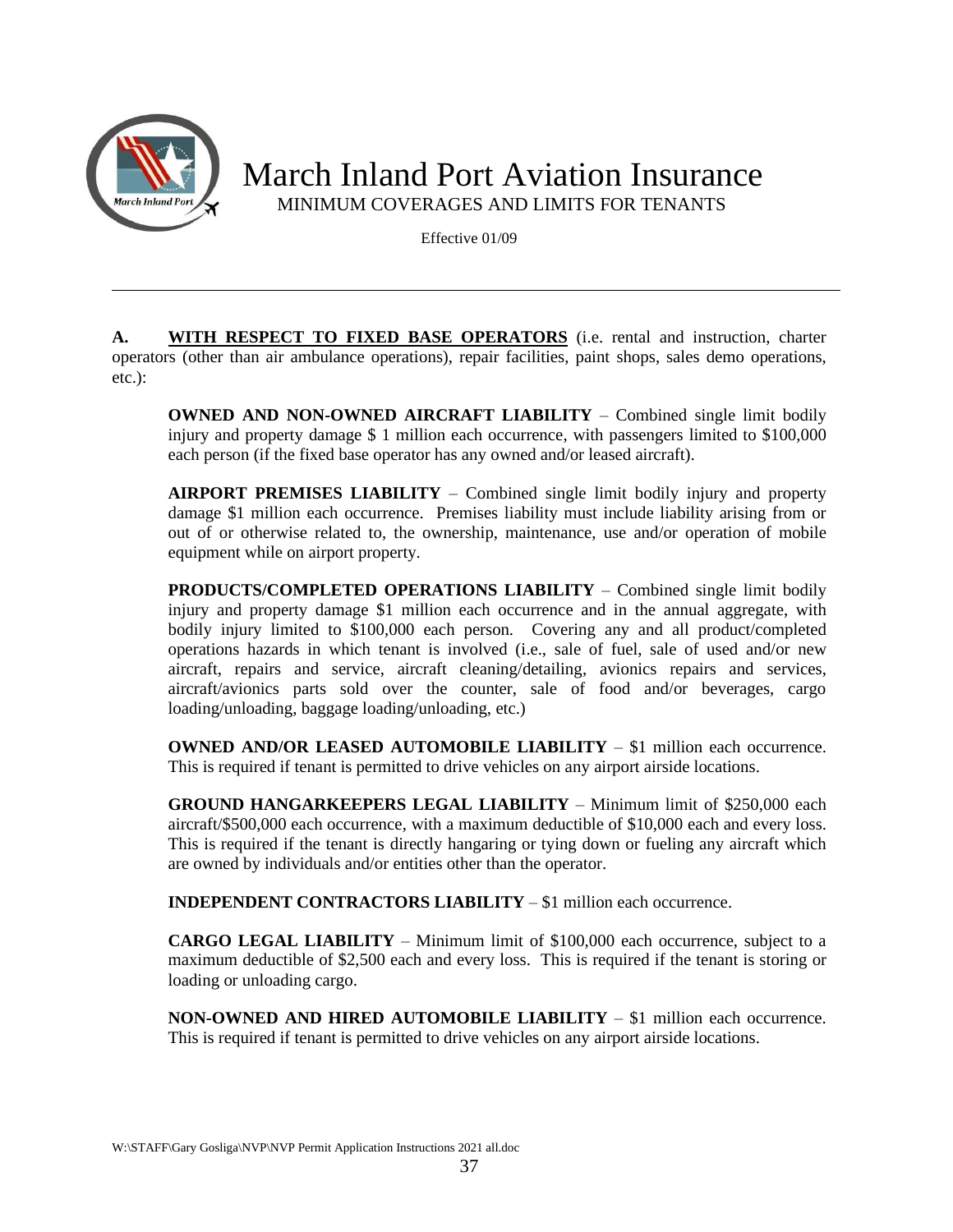#### **WORKERS COMPENSATION**

**POLLUTION LIABILITY** - \$1 million each occurrence. This is required if the operator is selling fuel and/or storing fuel and/or performing aircraft repairs and service and/or cleaning aircraft and/or painting aircraft and/or performing de-icing operations.

**FIRE LEGAL LIABILITY** - \$100,000 each occurrence. This is required if the tenant is leasing a building.

#### **B. WITH RESPECT TO CONCESSIONAIRES AND CONTRACTORS:**

**PREMISES LIABILITY** – Combined single limit bodily injury and property damage \$5 million each occurrence. Premises liability must include liability arising from or out of or otherwise related to, the ownership, maintenance, use and/or operation of mobile equipment while on airport property.

**PRODUCTS/COMPLETED OPERATIONS LIABILITY** – Combined single limit bodily injury and property damage \$ 5 million each occurrence and in the annual aggregate. Covering any and all products/completed operations hazards in which tenant is involved.

**OWNED AND/OR LEASED AUTOMOBILE LIABILITY** – \$1 million each occurrence. This is required if tenant is permitted to drive vehicles on any airport airside locations.

**INDEPENDENT CONTRACTORS LIABILITY** – \$5 million each occurrence.

**NON-OWNED AND HIRED AUTOMOBILE LIABILITY** – \$1 million each occurrence. This is required if tenant is permitted to drive vehicle on any airside locations.

#### **WORKERS COMPENSATION INSURANCE**

**POLLUTION LIABILITY** - \$1 million each occurrence (if applicable).

**FIRE LEGAL LIABILITY** - \$100,000 each occurrence.

#### **C. WITH RESPECT TO HANGAR TENANTS**:

**OWNED AIRCRAFT LIABILITY** – Combined single limit bodily injury and property damage \$1 million each occurrence, with passengers limited to \$100,000 each person.

**AIRPORT PREMISES LIABILITY** – Combined single limit bodily injury and property damage and \$1 million each occurrence. Premises liability must include liability arising from or out of or otherwise related to, the ownership, maintenance, use and/or operation of mobile equipment while on airport property.

**PRODUCTS/COMPLETED OPERATIONS LIABILITY** – Combined single limit bodily injury and property damage \$ 1 million each occurrence and in the annual aggregate, with bodily injury limited to \$100,000 each person. Covering any and all product/completed operations hazards in which tenant is involved (including, but not limited to, aircraft maintenance, fueling, aircraft repairs, sales, etc).

**OWNED AUTOMOBILE LIABILITY** – \$1 million each occurrence.

**GROUND HANGARKEEPERS LEGAL LIABILITY** – \$100,000 each occurrence, with a maximum deductible of \$5,000 each and every loss. This is required, if the owner has any aircraft of others in their care, custody and/or control (such as storing a friend's aircraft, etc.)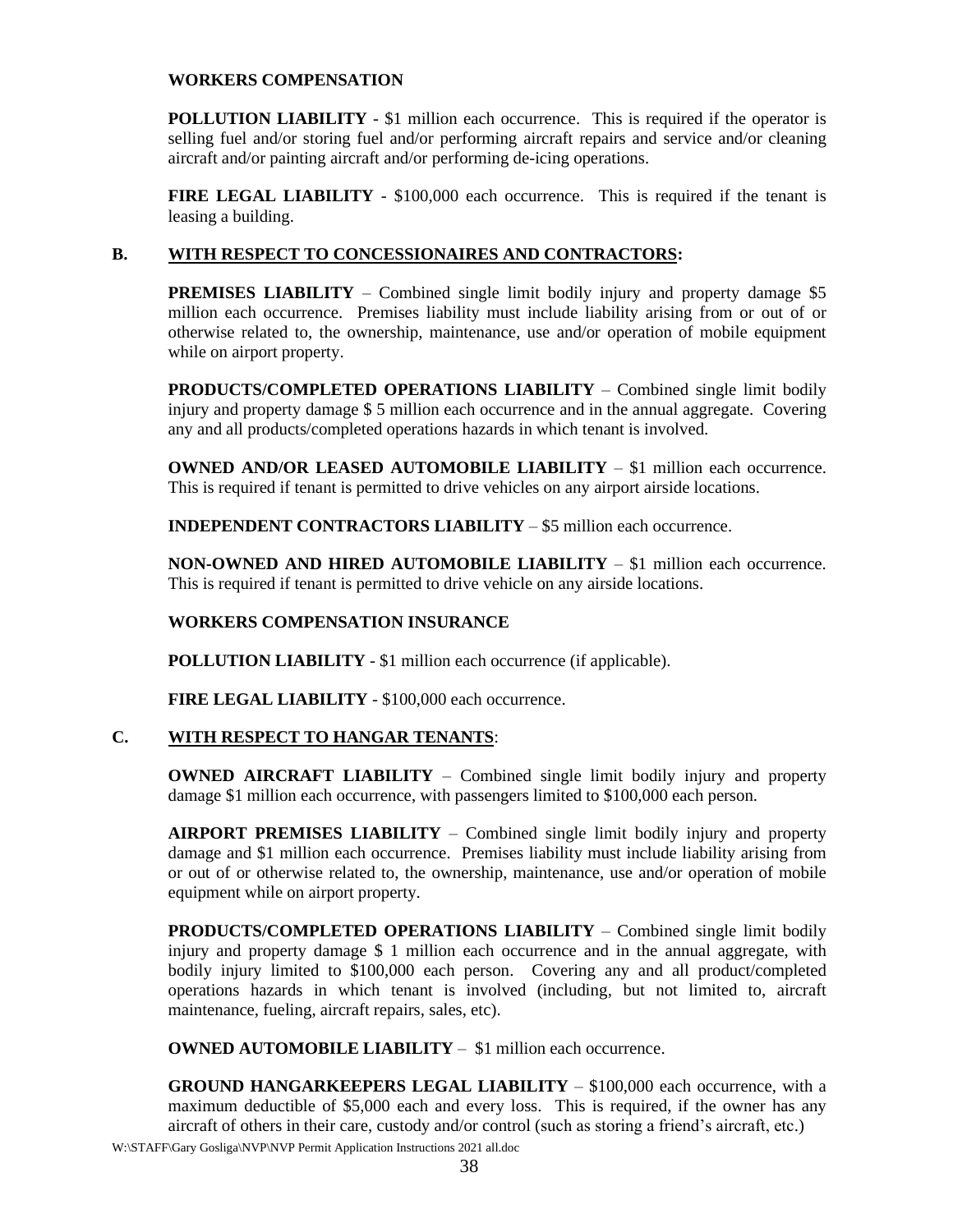**INDEPENDENT CONTRACTORS LIABILITY** – \$1 million each occurrence.

**NON-OWNED AND HIRED AUTOMOBILE LIABILITY** – \$1 million each occurrence.

**POLLUTION LIABILITY** - \$1 million each occurrence (if the owner is storing and/or pumping any fuel.)

**FIRE LEGAL LIABILITY** - \$100,000 each occurrence.

#### **D. WITH RESPECT TO AIRLINE/COMMUTERS:**

**OWNED AND NON-OWNED AIRCRAFT LIABILITY** - Combined single limit bodily injury and property damage \$100 million each occurrence, including passengers. Coverage should include baggage legal liability (including loading and unloading), cargo legal liability (including loading and unloading), and mail legal liability.

**AIRPORT PREMISES LIABILITY** – Combined single limit bodily injury and property damage \$100 million each occurrence. Premises liability must include liability arising from or out or otherwise related to, the ownership, maintenance, use and/or operation of mobile equipment while on airport property.

**PRODUCTS/COMPLETE OPERATIONS LIABILITY** – Combined single limit bodily injury and property damage \$ 100 million each occurrence and in the annual aggregate covering any and all products/completed operations hazards in which tenant is involved.

**OWNED AND/OR LEASED AUTOMOBILE LIABILITY** – \$10 million each occurrence.

**INDEPENDENT CONTRACTORS LIABILITY** – \$ 100 million each occurrence.

**NON-OWNED AND HIRED AUTOMOBILE LIABILITY** – \$10 million each occurrence.

**WORKERS COMPENSATION INSURANCE, INCLUDING EMPLOYERS LIABILITY**

**POLLUTION LIABILITY** - \$10 million each occurrence.

**FIRE LEGAL LIABILITY** - \$1,000,000 each occurrence. This is required if the operator is leasing a building.

#### **E. WITH RESPECT TO AIR AMBULANCE OPERATORS:**

**OWNED AND NON-OWNED AIRCRAFT LIABILITY** – Combined single limit bodily injury and property damage \$ 5 million each occurrence (including passengers.)

**PREMISES GENERAL LIABILITY** – Combined single limit bodily injury and property damage \$5 million each occurrence. Premises liability must include liability arising from or out of or otherwise related to, the ownership, maintenance, use and/or operation of mobile equipment while on airport property.

**OWNED AND/OR LEASED AUTOMOBILE LIABILITY** – \$1 million each occurrence.

**INDEPENDENT CONTRACTORS LIABILITY** – \$1 million each occurrence.

**NON-OWNED AND HIRED AUTOMOBILE LIABILITY** – \$1 million each occurrence.

#### **WORKERS COMPENSATION INSURANCE**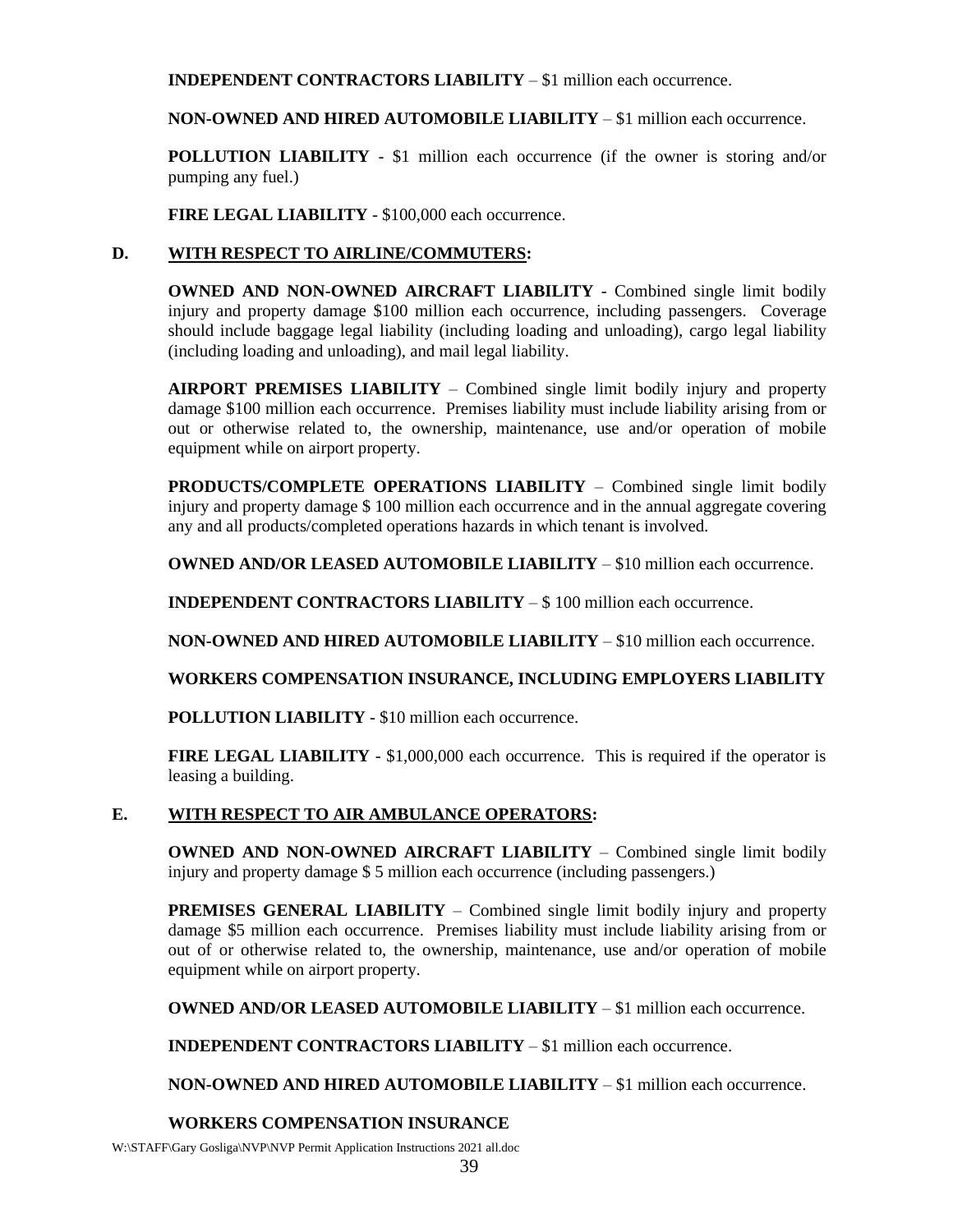**POLLUTION LIABILITY** - \$1 million each occurrence. This is required, if the operator is selling fuel and/or storing fuel.

**FIRE LEGAL LIABILITY** - \$100,000 each occurrence. This is required if the operator is leasing a building.

**PERSONAL INJURY LIABILITY** – \$5 million each occurrence and in the annual aggregate.

**BROAD FORM CONTRACTUAL LIABILITY** – \$5 million each occurrence and in the annual aggregate.

**MEDICAL MALPRACTICE LIABILITY** – \$5 million each occurrence and in the annual aggregate.

**EMPLOYERS LIABILITY** – limit of \$1 million.

#### **ADDITIONAL REQUIREMENTS FOR POLICIES MAINTAINED BY AIR AMBULANCE OPERATORS:**

The policy shall insure the March Inland Port Airport Authority, its elected and appointed officials, officers, employees, representatives and agents (the "Authority"), against any and all liability, claims, loss, damage or expenses arising from or related to the tenant's occupation or use of the premises, or the acts, omissions or negligence in whole or part of the tenant, their contractors, sub-contractors, licensees, agents, servants, employees, invitees or visitors.

The Tenant shall provide a waiver of subrogation with respect to all physical damage policies including but not limited to aircraft and any automobile policies, in favor of the March Inland Airport Authority, its elected and appointed officials, officers, employees, representatives and agents (the "Authority"). $<sup>1</sup>$ </sup>

#### **F. REQUIREMENTS FOR ALL INSURANCE POLICIES**

1. Required insurance policies shall not be in compliance if they include any limiting provision or endorsement that has not been submitted to the Authority for approval.

2. Failure of the tenant/operator to provide the required certificates of insurance does not invalidate or eliminate any of the insurance requirements contained herein or relieve tenant from any responsibility to carry the required types and amounts of insurance.

3. All required insurance policies shall be written by a company with a current A.M. Best's rating of "A Minus or Better," or by such other company consented to in writing by the Authority.

4. All required insurance policies (with the exception of workers compensation and fire legal liability), and all renewals thereof, shall be endorsed to provide the following:

(a) Additional Insured. The Authority shall be an additional insured with regard to liability and defense of suits or claims.

 $<sup>1</sup>$  The reason for this requirement is primarily due to the high costs of medical equipment attached to the</sup> air ambulance aircraft.

W:\STAFF\Gary Gosliga\NVP\NVP Permit Application Instructions 2021 all.doc